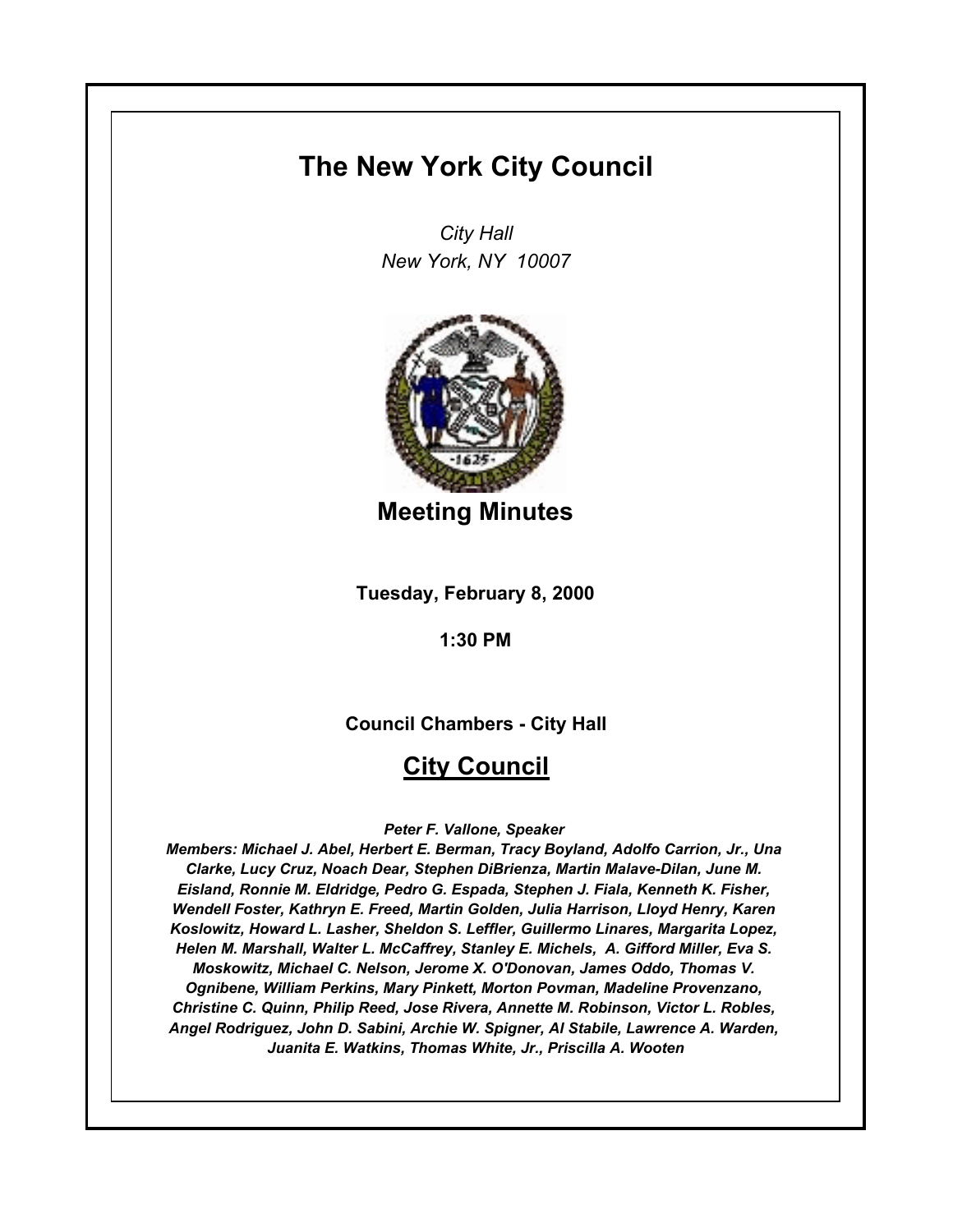*Public Advocate (Mr. Green)*

#### Council Members

#### **Present,**

Abel, Berman, Boyland, Carrion, Clarke, Dear, DiBrienza, Eisland, Eldridge, Espada, Fisher, Foster, Freed, Golden, Harrison, Henry, Koslowitz, Lasher, Leffler, Linares, Lopez, Marshall, Malave-Dilan, McCaffrey, Michels, Miller, Moskowitz, Nelson, Oddo, O'Donovan, Perkins, Pinkett, Povman, Provenzano, Reed, Robinson, Robles, Rodriguez, Sabini, Spigner, Warden, Watkins, White, Wooten, Ognibene and Speaker Vallone

#### **Excused,**

Cruz, Quinn and Stabile

*The presence of a quorum was announced by the Public Advocate (Mr. Green)*

#### 2. Invocation

*The Invocation was delivered by Rabbi Jonathan Glass, Civic Center Synagogue, 49 White Street, New York, N.Y. 10013*

*Council Member Freed moved that the invocation be spread in full upon the Minutes and adopted.*

#### 3. Adoption of Minutes

*Council Member DiBrienza moved that the Minutes of the Charter Meeting of January 5, 2000 be adopted and printed.*

- 4. Messages and Papers from the Mayor
	- **M 0769-2000 Communication from the Mayor Submitting the name of Mel P. Barkan to the Council for its advice and consent regarding his appointment to the New York City Conflicts of Interest Board for the remainder of a six-year term, which will expire on March 31, 2004, pursuant to Chapter 68, Section 2602, of the New York City Charter.**
	- **M 0770-2000 Communication from the Mayor Submitting The New York City Transitional Finance Authority, The New York City Municipal Water Finance Authority, and the New York State Dormitory Authority, the debt and expense reserves to finance total capital expenditures of the City for Fiscal Year 2001 and the ensuing three fiscal years.**
	- **M 0771-2000 Communication from the Mayor Submitting Financial Plan Summary Book, Volumes I and II for Fiscal Years 2000-2004, pursuant to actions 101 and 213 of the New York City Charter.**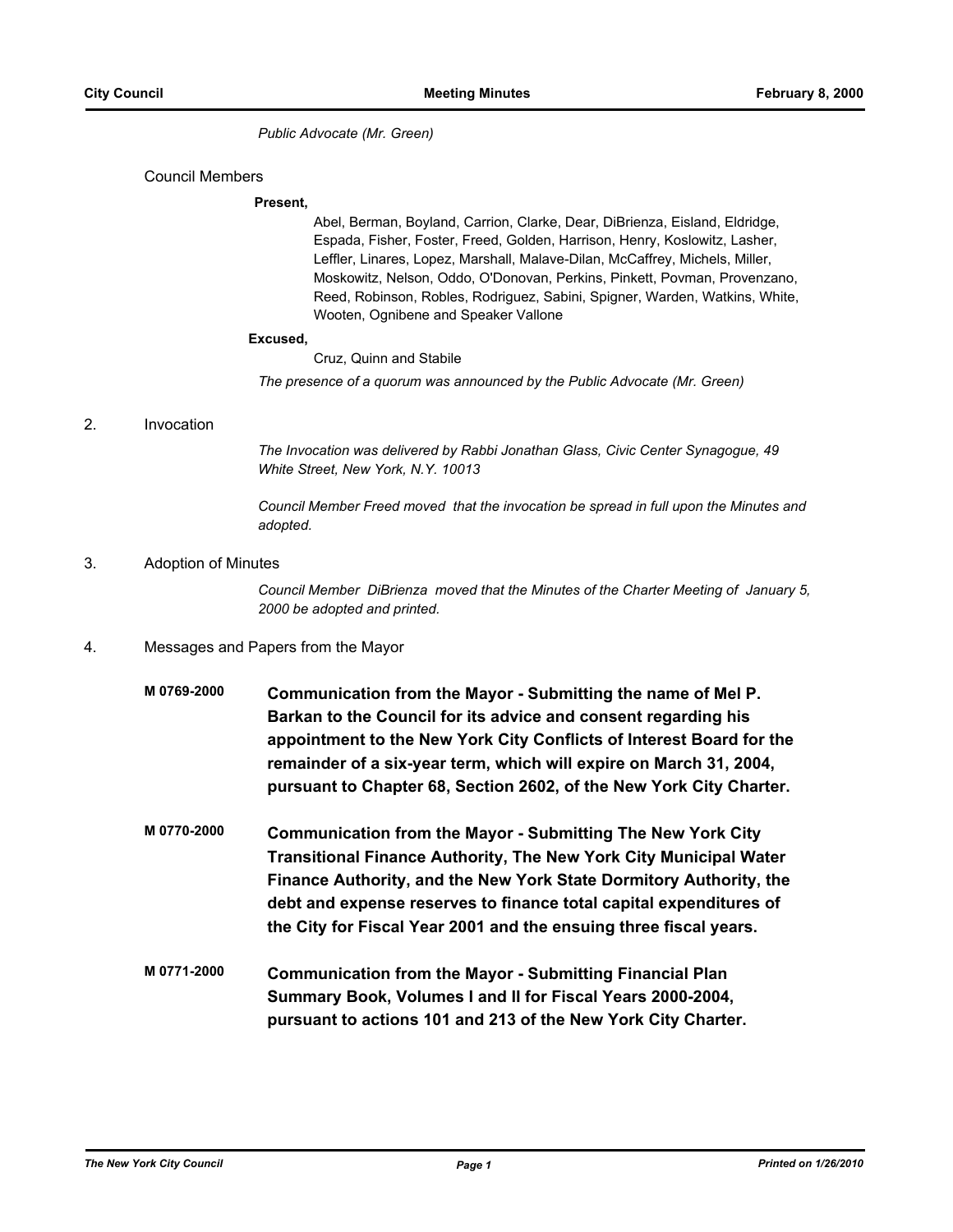|    | M 0772-2000 | <b>Communication from the Mayor - Submitting Preliminary Expense</b><br>Budget for Fiscal Year 2001, pursuant to Sections 225 and 236 of<br>the New York City Charter.                                                                                  |
|----|-------------|---------------------------------------------------------------------------------------------------------------------------------------------------------------------------------------------------------------------------------------------------------|
|    | M 0773-2000 | <b>Communication from the Mayor - Submitting Contract Budget</b><br>Report for Fiscal Year 2001, pursuant to Section 104 of the New<br>York City Charter.                                                                                               |
|    | M 0774-2000 | <b>Communication from the Mayor - Submitting Geographic Reports</b><br>for Expense Budget for Fiscal year 2001, pursuant to Sections 100<br>and 231 of the New York City Charter.                                                                       |
|    | M 0775-2000 | <b>Communication from the Mayor - Submitting Departmental</b><br>Estimates Report, Volumes I, II, III, IV and V, for Fiscal Year 2001,<br>pursuant to Sections 100, 212 and 231 of the New York City<br>Charter.                                        |
|    | M 0776-2000 | Communication from the Mayor - Submitting the Preliminary Capital<br>Budget, Fiscal Year 2001, pursuant to Section 213 and 236 of the<br><b>New York City Charter.</b>                                                                                  |
|    | M 0777-2000 | <b>Communication from the Mayor - Submitting the Capital</b><br>Commitment Plan, fiscal Year 2001, Volumes 1, 2, & 3, and the<br>Capital Commitment Plan, Fiscal Year 2000, Financial Summary,<br>pursuant to Section 219 of the New York City Charter. |
| 5. |             | Communications from City, County, and Borough Offices                                                                                                                                                                                                   |
|    | M 0778-2000 | <b>Communication from the Department of Homeless Services -</b><br>Submitting the Fourth Quarter Report for Calendar Year 1999<br>covering the period September 30, 1999 through December 31,<br>1999, pursuant to Local Law 19 of 1999.                |
|    |             |                                                                                                                                                                                                                                                         |

**M 0779-2000 Communication from the Taxi & Limousine Commission - Submitting its approval of an application for a renewal for a base station license for Promenade Car Service, pursuant to Section 19-511.(i), of the administrative code of the city of New York.**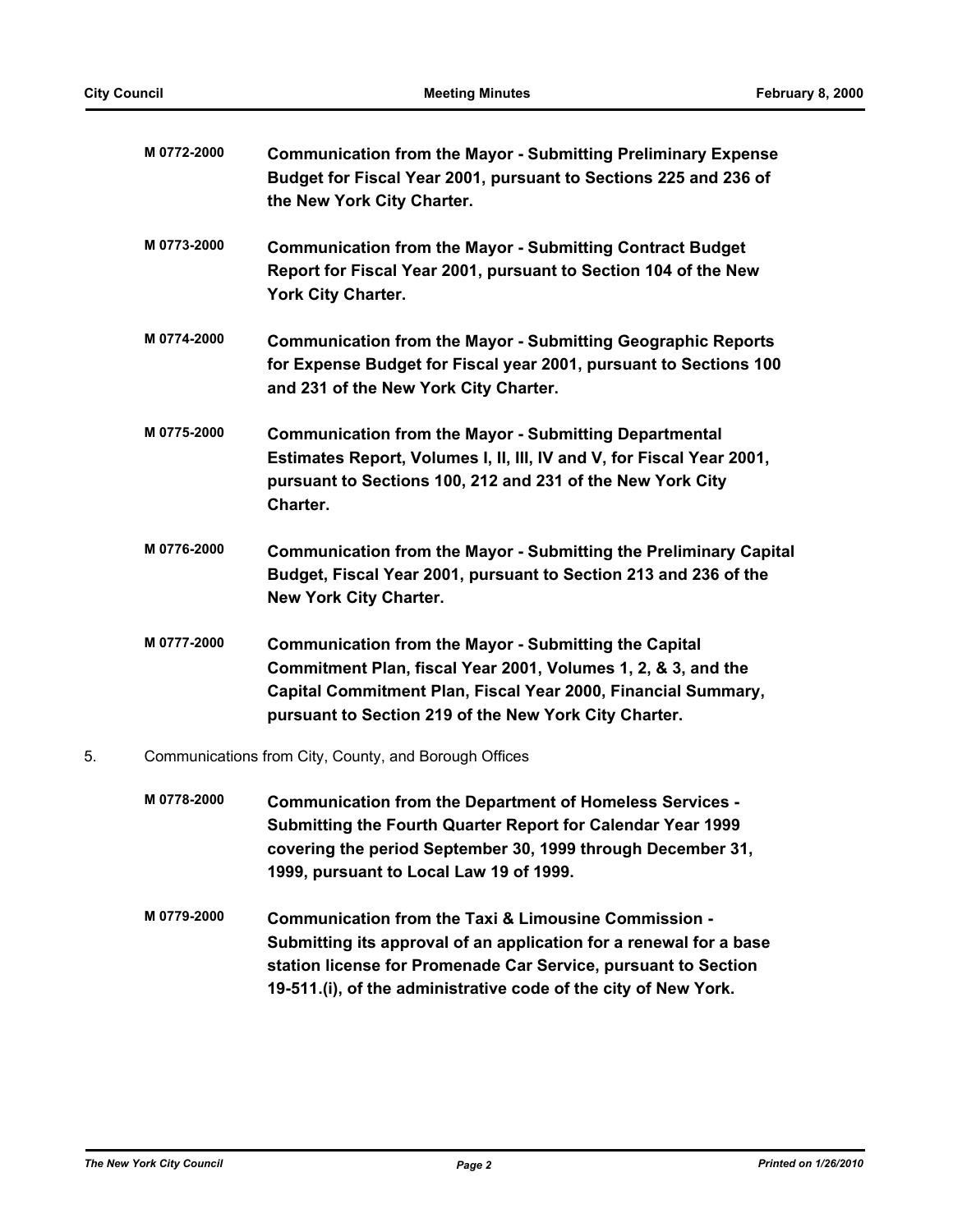| M0780-2000  | Communication from the Taxi & Limousine Commission -<br>Submitting its approval of an application for a renewal for a base<br>station license for Kingsbridge Car Service, pursuant to Section<br>19-511.(i), of the administrative code of the city of New York.                     |
|-------------|---------------------------------------------------------------------------------------------------------------------------------------------------------------------------------------------------------------------------------------------------------------------------------------|
| M 0781-2000 | Communication from the Taxi & Limousine Commission -<br>Submitting its approval of an application for a renewal for a base<br>station license for Tremont Dispatching Corp., pursuant to Section<br>19-511.(i), of the administrative code of the city of New York.                   |
| M 0782-2000 | Communication from the Taxi & Limousine Commission -<br>Submitting its approval of an application for a renewal for a base<br>station license for Masada III Car & Limo Service Corp, pursuant to<br>Section 19-511.(i), of the administrative code of the city of New<br>York.       |
| M 0783-2000 | Communication from the Taxi & Limousine Commission -<br>Submitting its approval of an application for a renewal for a base<br>station license for Sant Domingo Car Service, Inc., pursuant to<br>Section 19-511.(i), of the administrative code of the city of New<br>York.           |
| M 0784-2000 | Communication from the Taxi & Limousine Commission -<br>Submitting its approval of an application for a renewal for a base<br>station license for Sudan Transportation Ltd., pursuant to Section<br>19-511.(i), of the administrative code of the city of New York.                   |
| M 0785-2000 | Communication from the Taxi & Limousine Commission -<br>Submitting its approval of an application for a renewal for a base<br>station license for United Limo, Car & Mess. Service Corp, pursuant<br>to Section 19-511.(i), of the administrative code of the city of New<br>York.    |
| M 0786-2000 | Communication from the Taxi & Limousine Commission -<br>Submitting its approval of an application for renewal base station<br>license for Continental Private Car & Limousine Service Inc.,<br>pursuant to Section 19-511.(i), of the administrative code of the city<br>of New York. |

- 6. Petitions and Communications
- 7. Land Use Call-Ups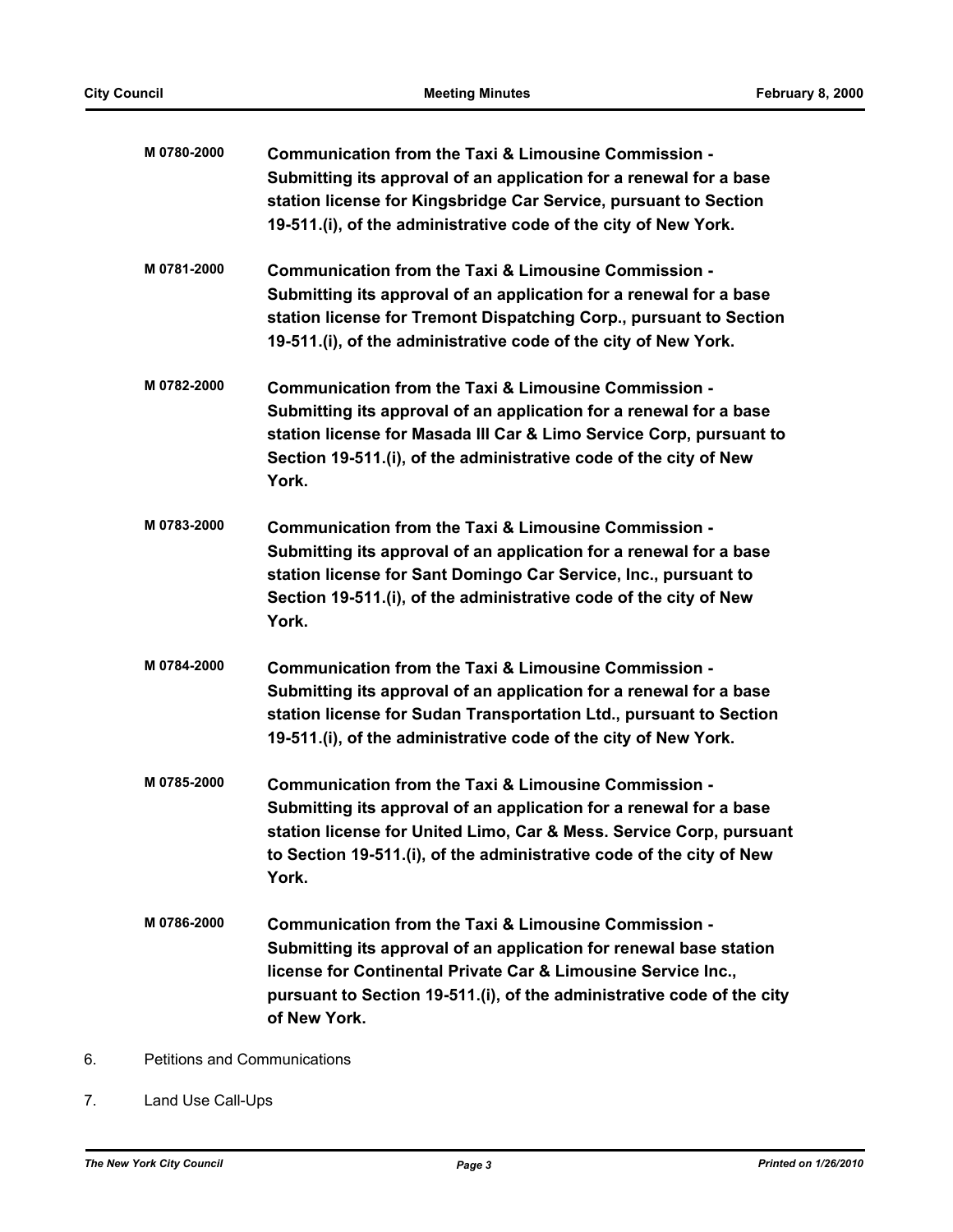# **M 0787-2000 Pursuant to Rule 11.20b of the Council and Section 197-d(b)(3) of the New York City Charter, the Council resolves that the action of the City Planning Commission on Uniform Land Use Review Procedure Application Numbers 990170 PPQ, 990171 ZSQ and 990172 ZSQ shall be subject to review by the Council.**

*The Public Advocate (Mr. Green) put the question whether the Council would agree with and adopt such reports which were decided in the affirmative by the following vote:*

#### **Affirmative,** 48 -

Abel, Berman, Boyland, Carrion, Clarke, Dear, DiBrienza, Eisland, Eldridge, Espada, Speaker Fiala, Fisher, Foster, Freed, Golden, Harrison, Henry, Koslowitz, Lasher, Leffler, Linares, Lopez, Marshall, Malave-Dilan, McCaffrey, Michels, Miller, Moskowitz, Nelson, Oddo, O'Donovan, Perkins, Pinkett, Povman, Provenzano, Reed, Speaker Rivera, Robinson, Robles, Rodriguez, Sabini, Spigner, Warden, Watkins, White, Wooten, Ognibene and Speaker Vallone

#### **Excused,** 3 -

Cruz, Quinn and Stabile

- 8. Communications from the Speaker
- 9. Discussion of General Orders
- 10. Report of Special Committees
- 11. Reports of Standing Committees

Report of the Committee on Environmental Protection

**Res 1174-2000 Resolution calling upon Governor George E. Pataki to help safeguard the quality of the New York City water supply by directing the New York State Department of Transportation to abandon its plans for the expansion of Routes 120 and 22 in the immediate vicinity of the Kensico Reservoir and to advance necessary traffic and safety improvements for Interchanges 2 and 3 on Interstate Highway 684 in a way that minimizes disruption to and assures the protection of the Kensico Reservoir watershed.**

# **Affirmative,** 46 -

Berman, Boyland, Carrion, Clarke, Dear, DiBrienza, Eisland, Eldridge, Espada, Speaker Fiala, Fisher, Foster, Freed, Golden, Harrison, Henry, Koslowitz, Lasher, Leffler, Linares, Lopez, Marshall, Malave-Dilan, McCaffrey, Michels, Miller, Moskowitz, Nelson, Oddo, O'Donovan, Perkins, Pinkett, Povman, Provenzano, Reed, Speaker Rivera, Robinson, Robles, Rodriguez, Sabini, Spigner, Warden, Watkins, White, Wooten and Speaker Vallone

**Negative,** 1 -

Ognibene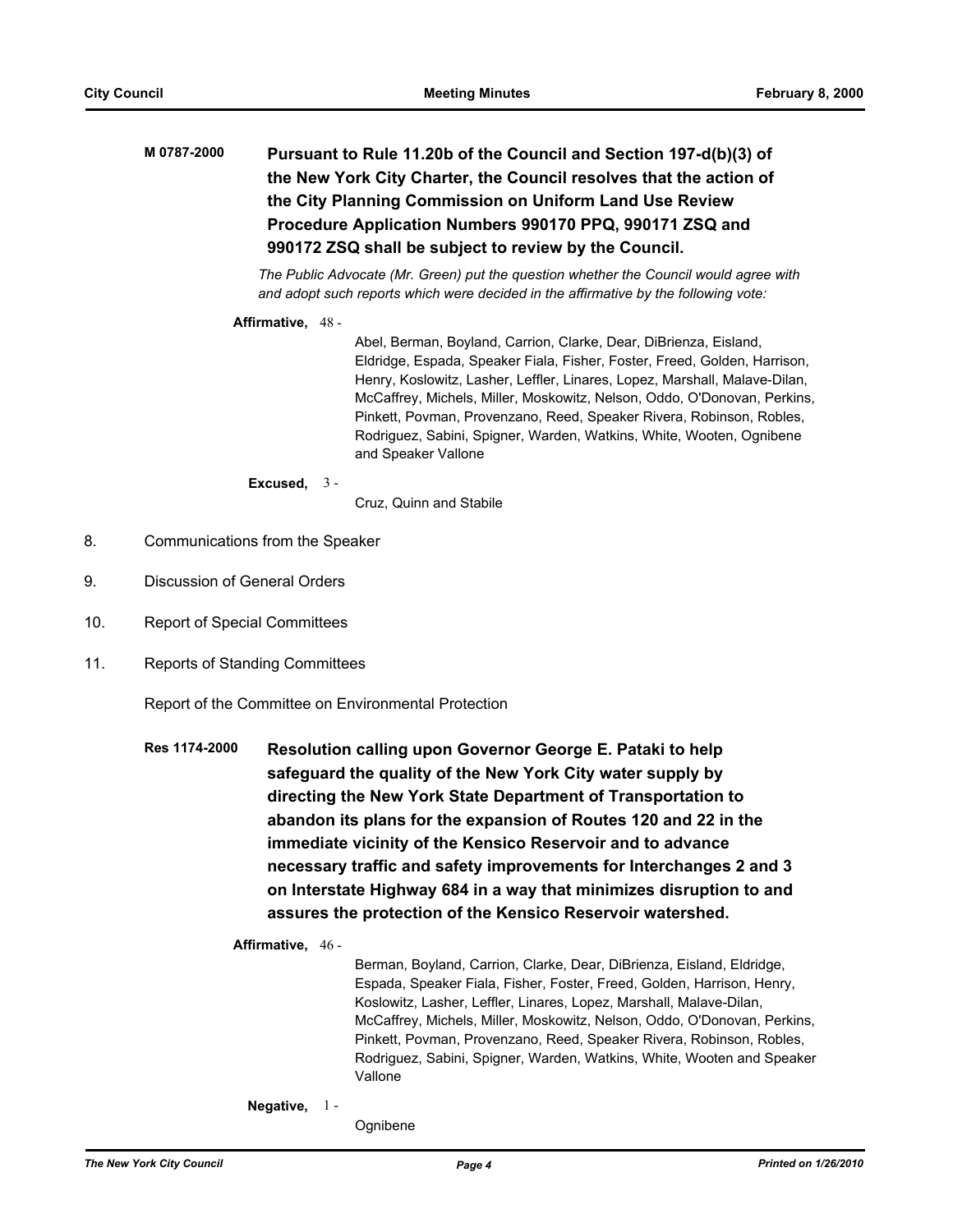**Excused,** 3 - Cruz, Quinn and Stabile **Abstain,** 1 - Abel

Report of the Committee on Finance

- **LU 0522-1999 Application no. 20005023 HAM, an Urban Development Action Area Project, located at 525 West 151 Street, Council District no. 7, Borough of Manhattan. This matter is subject to Council review and action pursuant to Article 16 of the New York General Municipal Law, at the request of the New York City Department of Housing Preservation and Development and pursuant to Section 577 of the Private Housing Finance law for a partial tax exemption.**
- **Res 1184-2000 Resolution approving an Urban Development Action Area Project located at 525 West 151 Street (Block 2083/Lot 17), Manhattan, and waiving the urban development action area designation requirement and the Uniform Land Use Review Procedure, pursuant to Sections 693 and 694 of the General Municipal Law (L.U. No. 522; 20005023 HAM).**

*Attachments:* Committee Report

- **LU 0657-2000 Section 811 supportive Housing Program For Persons With Disabilities Independence Residences Inc., 804 East 21st Street, Block 5241, Lot 68, Brooklyn, Community District No. 14, Council District No. 45.**
- **Res 1185-2000 Resolution approving a partial exemption from real property taxes for a property located at 804 East 21st Street (Block 5241, Lot 68), pursuant to Section 422 of the Real Property Tax Law (Preconsidered L.U. No. 657).**

Report of the Committee on Fire and Criminal

**Res 1034-1999 A resolution calling upon the New York State Legislature to amend the Criminal Procedure Law to allow the expungement of criminal records in certain situations.**

*Attachments:* Committee Report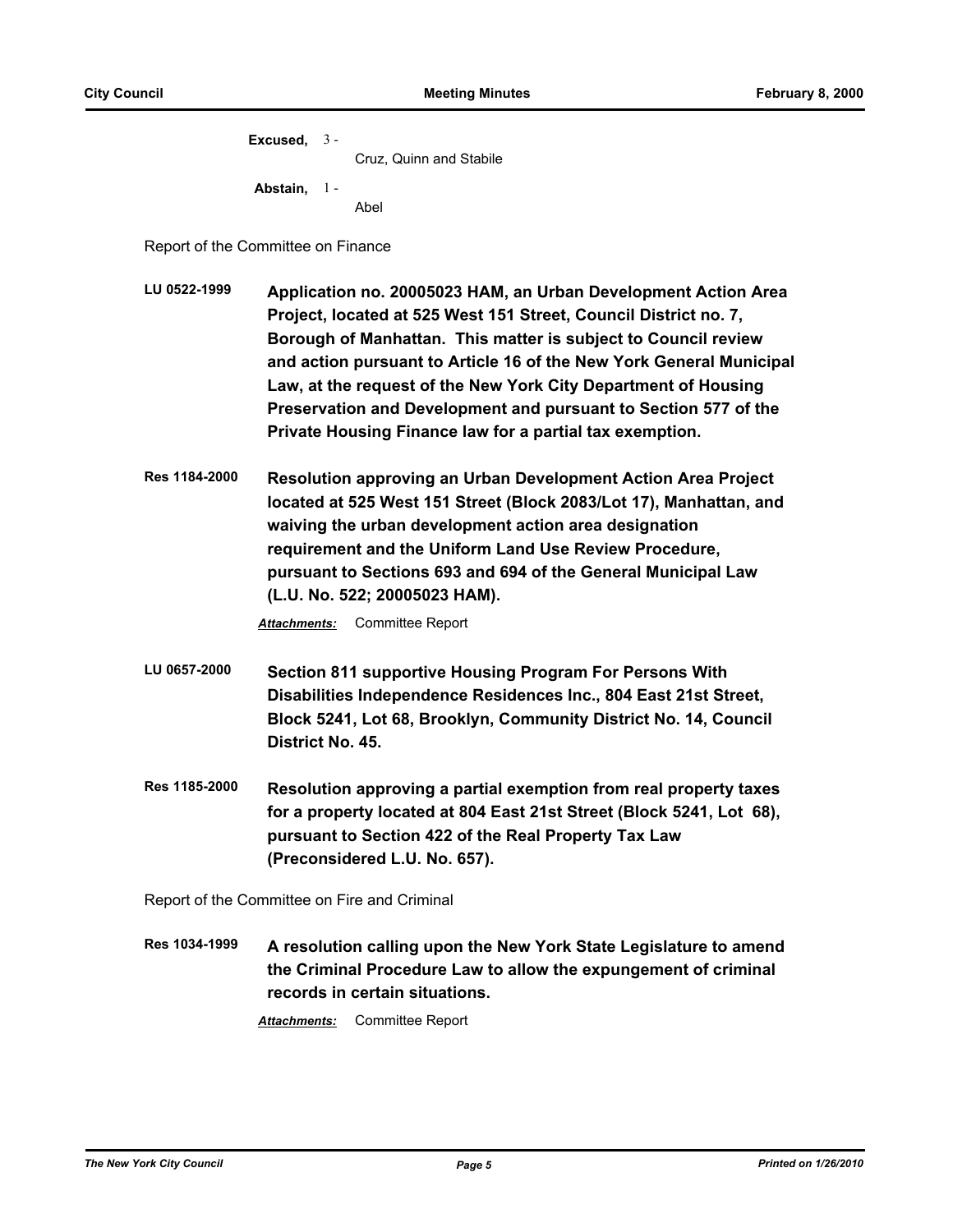| Affirmative. $43 -$ |                                                                                                                                                                                                                                                                                                                                                                                                                                 |
|---------------------|---------------------------------------------------------------------------------------------------------------------------------------------------------------------------------------------------------------------------------------------------------------------------------------------------------------------------------------------------------------------------------------------------------------------------------|
|                     | Berman, Boyland, Carrion, Clarke, Dear, DiBrienza, Eisland, Eldridge,<br>Espada, Fisher, Foster, Freed, Harrison, Henry, Koslowitz, Lasher, Leffler,<br>Linares, Lopez, Marshall, Malave-Dilan, McCaffrey, Michels, Miller,<br>Moskowitz, Nelson, O'Donovan, Perkins, Pinkett, Povman, Provenzano,<br>Reed, Speaker Rivera, Robinson, Robles, Rodriguez, Sabini, Spigner,<br>Warden, Watkins, White, Wooten and Speaker Vallone |
| Negative, $5 -$     |                                                                                                                                                                                                                                                                                                                                                                                                                                 |
|                     |                                                                                                                                                                                                                                                                                                                                                                                                                                 |
| Excused. $3 -$      | Cruz. Quinn and Stabile                                                                                                                                                                                                                                                                                                                                                                                                         |
|                     | Abel, Speaker Fiala, Golden, Oddo and Ognibene                                                                                                                                                                                                                                                                                                                                                                                  |

Report of the Committee on Health

**Res 1037-1999 Resolution calling upon the appropriate Committee of the Council to hold an oversight hearing on the Police Department's procedures regarding the confiscation of life-sustaining prescription medication used to treat HIV-related illness, asthma or other disabling or life-threatening illnesses, from individuals arrested by the police.**

*Attachments:* Committee Report - Res. No. 1037-A

Report of the Committee on Land Use

**Int 0716-2000 A Local Law to amend the New York city charter in relation to authorizing the department of transportation to extend the date of the franchise for the operation and maintenance of bus stop shelters.**

*Attachments:* Committee Report, Fiscal Impact Statement

*With Message of Necessity*

**Enactment No:** 2000/008

**LU 0522-1999 Application no. 20005023 HAM, an Urban Development Action Area Project, located at 525 West 151 Street, Council District no. 7, Borough of Manhattan. This matter is subject to Council review and action pursuant to Article 16 of the New York General Municipal Law, at the request of the New York City Department of Housing Preservation and Development and pursuant to Section 577 of the Private Housing Finance law for a partial tax exemption.**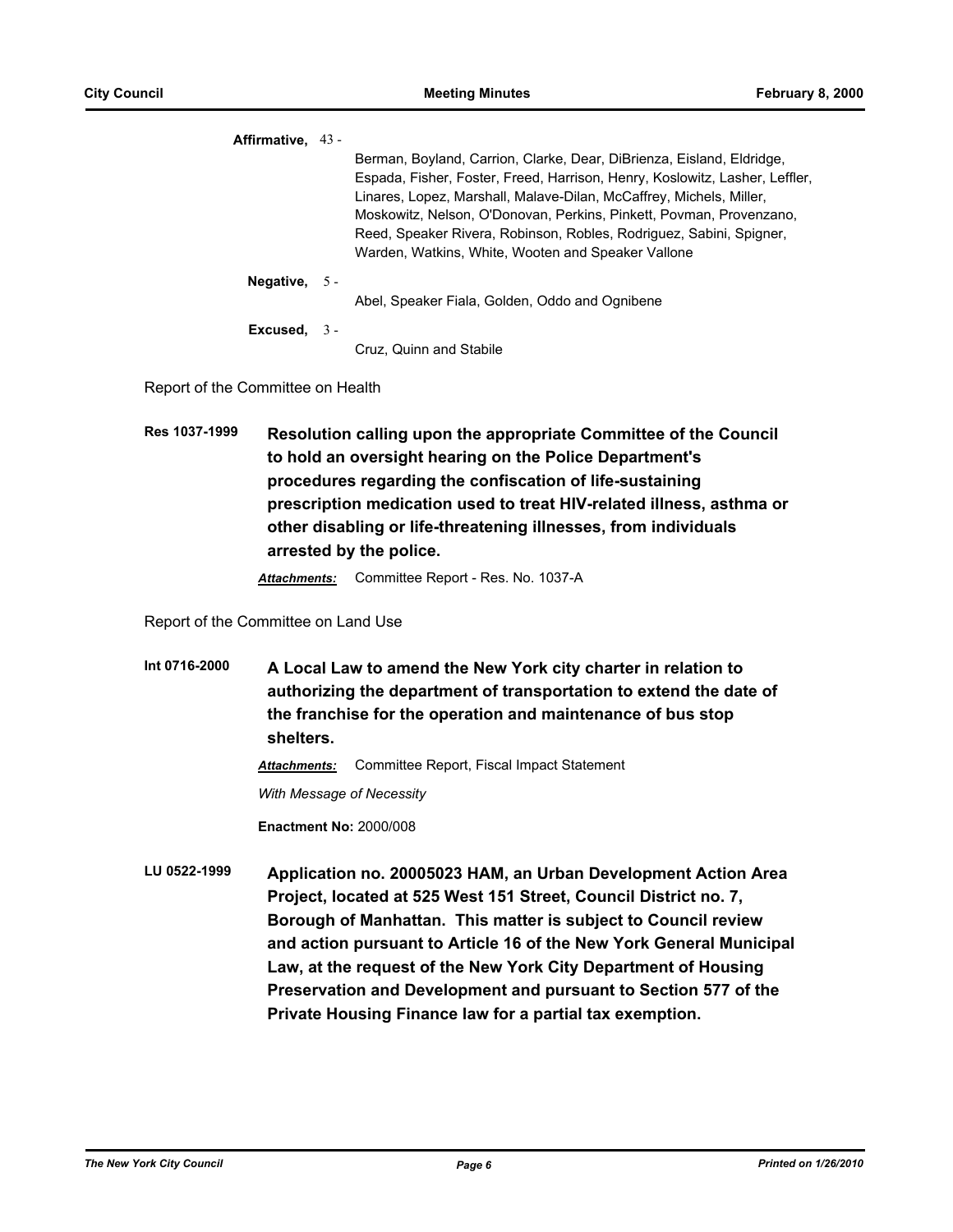| LU 0545-1999      |       | Zoning resolution amendment application no. 960286 ZRR<br>pursuant to Sections 197-d and 200 of the New York City Charter,<br>concerning changes in the text of the zoning resolution, Borough<br>of Staten Island, Council District no. 51, relating to a text<br>amendment to change designated open space.                                                                                                              |
|-------------------|-------|----------------------------------------------------------------------------------------------------------------------------------------------------------------------------------------------------------------------------------------------------------------------------------------------------------------------------------------------------------------------------------------------------------------------------|
| Affirmative, 43 - |       |                                                                                                                                                                                                                                                                                                                                                                                                                            |
|                   |       | Abel, Berman, Boyland, Carrion, Clarke, Dear, DiBrienza, Eisland,<br>Eldridge, Espada, Fisher, Foster, Freed, Harrison, Henry, Koslowitz,<br>Lasher, Leffler, Linares, Lopez, Marshall, Malave-Dilan, McCaffrey, Michels,<br>Miller, Moskowitz, Nelson, Perkins, Pinkett, Povman, Provenzano, Reed,<br>Speaker Rivera, Robinson, Robles, Rodriguez, Sabini, Spigner, Warden,<br>Watkins, White, Wooten and Speaker Vallone |
| Negative,         | 4 -   |                                                                                                                                                                                                                                                                                                                                                                                                                            |
|                   |       | Speaker Fiala, Golden, Oddo and Ognibene                                                                                                                                                                                                                                                                                                                                                                                   |
| Excused,          | $3 -$ |                                                                                                                                                                                                                                                                                                                                                                                                                            |
|                   |       | Cruz, Quinn and Stabile                                                                                                                                                                                                                                                                                                                                                                                                    |
| Abstain,          | $1 -$ |                                                                                                                                                                                                                                                                                                                                                                                                                            |
|                   |       | O'Donovan                                                                                                                                                                                                                                                                                                                                                                                                                  |
| Res 1186-2000     |       | Resolution approving the decision of the City Planning<br>Commission on Application No. N 960286 ZRR, an amendment to<br>the text of the Zoning Resolution (Section 107-06 (District Plan<br>(Appendix A)) regarding the Special South Richmond Development<br>District (L.U. No. 545).                                                                                                                                    |
| Attachments:      |       | <b>Committee Report</b>                                                                                                                                                                                                                                                                                                                                                                                                    |
| Affirmative, 43 - |       | Abel, Berman, Boyland, Carrion, Clarke, Dear, DiBrienza, Eisland,<br>Eldridge, Espada, Fisher, Foster, Freed, Harrison, Henry, Koslowitz,<br>Lasher, Leffler, Linares, Lopez, Marshall, Malave-Dilan, McCaffrey, Michels,<br>Miller, Moskowitz, Nelson, Perkins, Pinkett, Povman, Provenzano, Reed,<br>Speaker Rivera, Robinson, Robles, Rodriguez, Sabini, Spigner, Warden,<br>Watkins, White, Wooten and Speaker Vallone |
| Negative,         | 4 -   |                                                                                                                                                                                                                                                                                                                                                                                                                            |
|                   |       | Speaker Fiala, Golden, Oddo and Ognibene                                                                                                                                                                                                                                                                                                                                                                                   |
| Excused,          | $3 -$ | Cruz, Quinn and Stabile                                                                                                                                                                                                                                                                                                                                                                                                    |
| Abstain,          | $1 -$ | O'Donovan                                                                                                                                                                                                                                                                                                                                                                                                                  |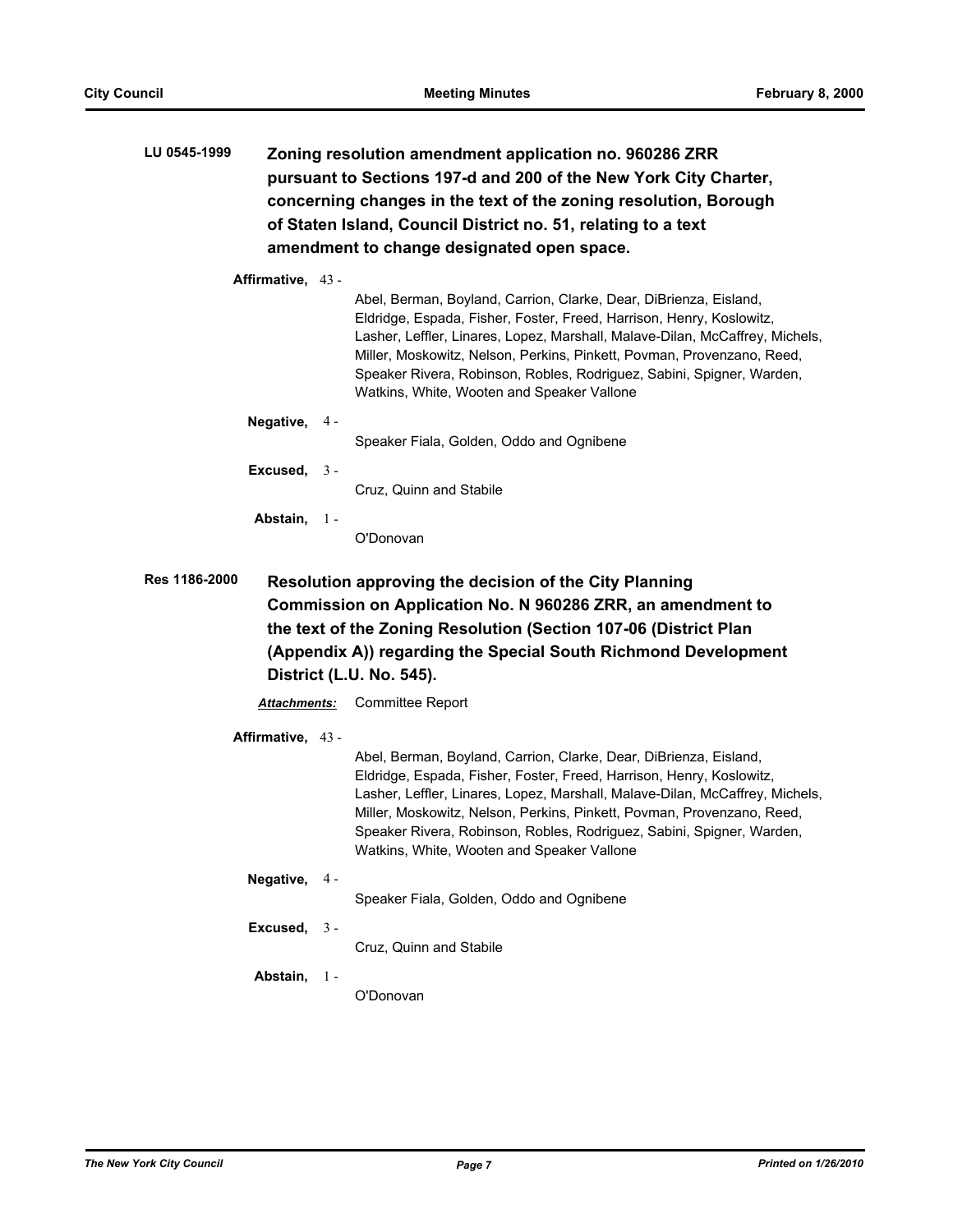**LU 0546-1999 Uniform land use review procedure application no. 960285 ZSR pursuant to Sections 197-c and 197-d of the Charter of the City of New York concerning a special permit under the Zoning Resolution in the Borough of Staten Island, Council District No. 51 to allow a sewage pumping station. This application is subject to review and action by the Land Use Committee only if appealed to the Council pursuant to Section 197-d(b)(2) of the Charter or called up by vote of the Council pursuant to Section 197d(b)(3) of the charter.**

```
Affirmative,
43 -
```
Abel, Berman, Boyland, Carrion, Clarke, Dear, DiBrienza, Eisland, Eldridge, Espada, Fisher, Foster, Freed, Harrison, Henry, Koslowitz, Lasher, Leffler, Linares, Lopez, Marshall, Malave-Dilan, McCaffrey, Michels, Miller, Moskowitz, Nelson, Perkins, Pinkett, Povman, Provenzano, Reed, Speaker Rivera, Robinson, Robles, Rodriguez, Sabini, Spigner, Warden, Watkins, White, Wooten and Speaker Vallone

- **Negative,** 4 Speaker Fiala, Golden, Oddo and Ognibene
- **Excused,** 3 Cruz, Quinn and Stabile

**Abstain,** 1 -

O'Donovan

**Res 1187-2000 Resolution approving the decision of the City Planning Commission on ULURP No. C 980617 ZSR (L.U. No. 546), grant of a special permit pursuant to Section 74-732 of the Zoning Resolution to allow a private sewage pumping station.**

*Attachments:* Committee Report

**Affirmative,** 43 -

Abel, Berman, Boyland, Carrion, Clarke, Dear, DiBrienza, Eisland, Eldridge, Espada, Fisher, Foster, Freed, Harrison, Henry, Koslowitz, Lasher, Leffler, Linares, Lopez, Marshall, Malave-Dilan, McCaffrey, Michels, Miller, Moskowitz, Nelson, Perkins, Pinkett, Povman, Provenzano, Reed, Speaker Rivera, Robinson, Robles, Rodriguez, Sabini, Spigner, Warden, Watkins, White, Wooten and Speaker Vallone

- **Negative,** 4 Speaker Fiala, Golden, Oddo and Ognibene
- **Excused,** 3 -

Cruz, Quinn and Stabile

# **Abstain,** 1 -

O'Donovan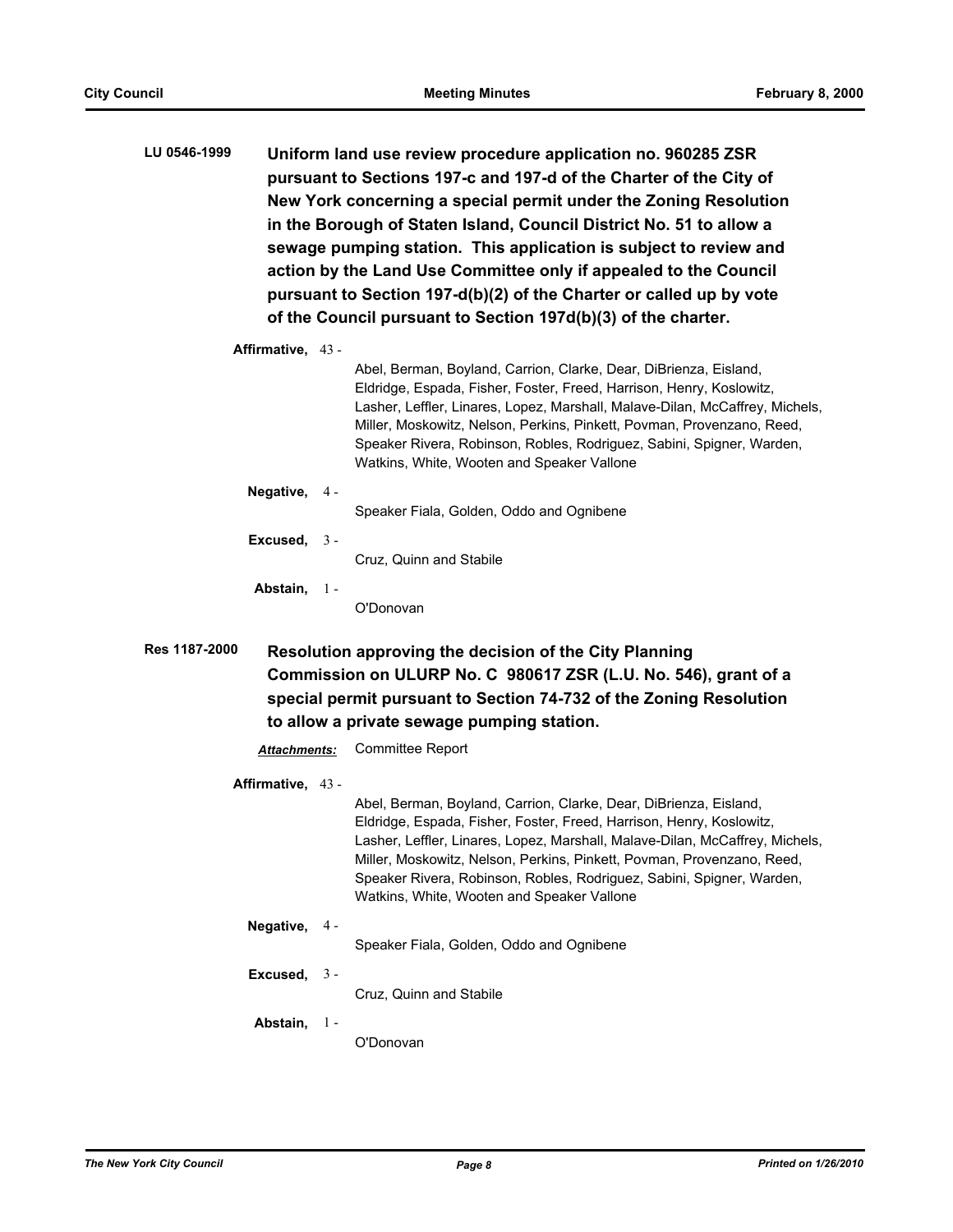| LU 0547-1999 | Uniform land use review procedure application no. 960285 ZSR       |
|--------------|--------------------------------------------------------------------|
|              | pursuant to Sections 197-c and 197-d of the Charter of the City of |
|              | New York concerning a special permit under the Zoning Resolution   |
|              | in the Borough of Staten Island, Council District No. 51 to allow  |
|              | adjustments in to the boundaries of designated open space. This    |
|              | application is subject to review and action by the Land Use        |
|              | Committee only if appealed to the Council pursuant to Sectin       |
|              | 197-d(b)(2) of the Charter or called up by vote of the Council     |
|              | pursuant to Section 197d(b)(3) of the Charter.                     |

**Affirmative,** 43 -

Abel, Berman, Boyland, Carrion, Clarke, Dear, DiBrienza, Eisland, Eldridge, Espada, Fisher, Foster, Freed, Harrison, Henry, Koslowitz, Lasher, Leffler, Linares, Lopez, Marshall, Malave-Dilan, McCaffrey, Michels, Miller, Moskowitz, Nelson, Perkins, Pinkett, Povman, Provenzano, Reed, Speaker Rivera, Robinson, Robles, Rodriguez, Sabini, Spigner, Warden, Watkins, White, Wooten and Speaker Vallone

- **Negative,** 4 Speaker Fiala, Golden, Oddo and Ognibene
- **Excused,**  $3 -$

Cruz, Quinn and Stabile

**Abstain,** O'Donovan 1 -

**Res 1188-2000 Resolution approving the decision of the City Planning Commission on ULURP No. C 960285 ZSR (L.U. No. 547), grant of a special permit pursuant to Section 107-76 of the Zoning Resolution to allow boundary adjustment in designated open space.**

*Attachments:* Committee Report

**Affirmative,** 43 -

Abel, Berman, Boyland, Carrion, Clarke, Dear, DiBrienza, Eisland, Eldridge, Espada, Fisher, Foster, Freed, Harrison, Henry, Koslowitz, Lasher, Leffler, Linares, Lopez, Marshall, Malave-Dilan, McCaffrey, Michels, Miller, Moskowitz, Nelson, Perkins, Pinkett, Povman, Provenzano, Reed, Speaker Rivera, Robinson, Robles, Rodriguez, Sabini, Spigner, Warden, Watkins, White, Wooten and Speaker Vallone

- **Negative,** 4
	- Speaker Fiala, Golden, Oddo and Ognibene
- **Excused,** 3 -

Cruz, Quinn and Stabile

**Abstain,** 1 -

O'Donovan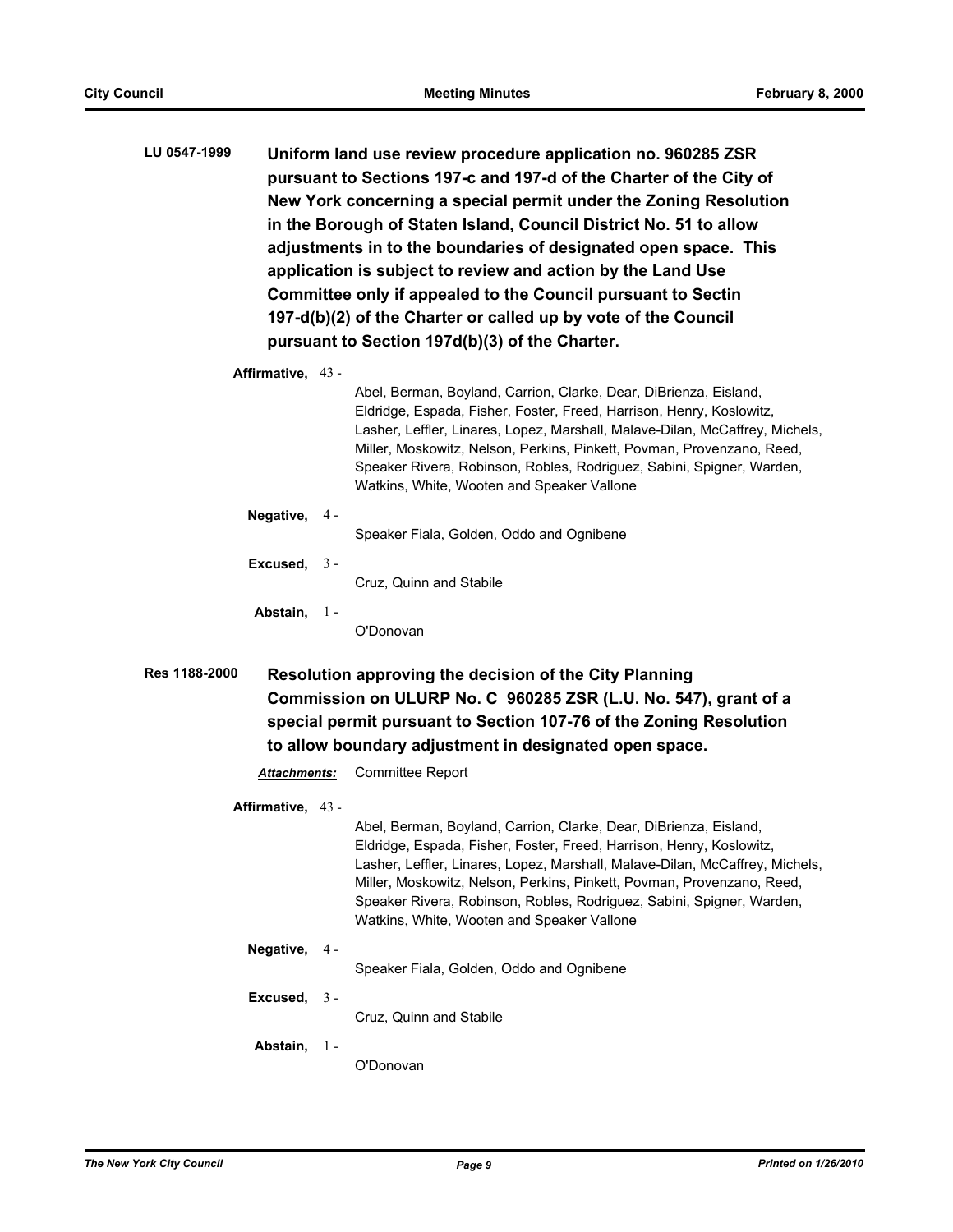| LU 0548-1999  |                     |       | Uniform Land Use Review Procedure application no. 990685 ZSR<br>pursuant to Sections 197-c and 197-d of the Charter of the City of<br>New York concerning a special permit for a community facility<br>building in the designated open space under the Zoning Resolution<br>in the Borough of Staten Island, Council District No. 51 for a special<br>permit. This application is subject to review and action by the Land<br>Use Committee only if appealed to the Council pursuant to Section<br>197-d(b)(2) of the Charter or called up by vote of the Council<br>pursuant to Section 197d(b)(3) of the Charter. |  |  |
|---------------|---------------------|-------|---------------------------------------------------------------------------------------------------------------------------------------------------------------------------------------------------------------------------------------------------------------------------------------------------------------------------------------------------------------------------------------------------------------------------------------------------------------------------------------------------------------------------------------------------------------------------------------------------------------------|--|--|
|               | Affirmative, 43 -   |       | Abel, Berman, Boyland, Carrion, Clarke, Dear, DiBrienza, Eisland,<br>Eldridge, Espada, Fisher, Foster, Freed, Harrison, Henry, Koslowitz,<br>Lasher, Leffler, Linares, Lopez, Marshall, Malave-Dilan, McCaffrey, Michels,<br>Miller, Moskowitz, Nelson, Perkins, Pinkett, Povman, Provenzano, Reed,<br>Speaker Rivera, Robinson, Robles, Rodriguez, Sabini, Spigner, Warden,                                                                                                                                                                                                                                        |  |  |
|               | Negative, 4 -       |       | Watkins, White, Wooten and Speaker Vallone<br>Speaker Fiala, Golden, Oddo and Ognibene                                                                                                                                                                                                                                                                                                                                                                                                                                                                                                                              |  |  |
|               | Excused, $3 -$      |       | Cruz, Quinn and Stabile                                                                                                                                                                                                                                                                                                                                                                                                                                                                                                                                                                                             |  |  |
|               | Abstain, 1-         |       | O'Donovan                                                                                                                                                                                                                                                                                                                                                                                                                                                                                                                                                                                                           |  |  |
| Res 1189-2000 | 78-352.             |       | Resolution approving the decision of the City Planning<br>Commission on ULURP No. C 990685 ZSR (L.U. No. 548), grant of a<br>special permit pursuant to Section 107-77 of the Zoning Resolution<br>to allow construction of community facility uses listed in Section                                                                                                                                                                                                                                                                                                                                               |  |  |
|               | <b>Attachments:</b> |       | <b>Committee Report</b>                                                                                                                                                                                                                                                                                                                                                                                                                                                                                                                                                                                             |  |  |
|               | Affirmative, 43 -   |       | Abel, Berman, Boyland, Carrion, Clarke, Dear, DiBrienza, Eisland,<br>Eldridge, Espada, Fisher, Foster, Freed, Harrison, Henry, Koslowitz,<br>Lasher, Leffler, Linares, Lopez, Marshall, Malave-Dilan, McCaffrey, Michels,<br>Miller, Moskowitz, Nelson, Perkins, Pinkett, Povman, Provenzano, Reed,<br>Speaker Rivera, Robinson, Robles, Rodriguez, Sabini, Spigner, Warden,<br>Watkins, White, Wooten and Speaker Vallone                                                                                                                                                                                          |  |  |
|               | Negative,           | - 4 - | Speaker Fiala, Golden, Oddo and Ognibene                                                                                                                                                                                                                                                                                                                                                                                                                                                                                                                                                                            |  |  |
|               | Excused,            | $3 -$ | Cruz, Quinn and Stabile                                                                                                                                                                                                                                                                                                                                                                                                                                                                                                                                                                                             |  |  |
|               | Abstain, $1 -$      |       | O'Donovan                                                                                                                                                                                                                                                                                                                                                                                                                                                                                                                                                                                                           |  |  |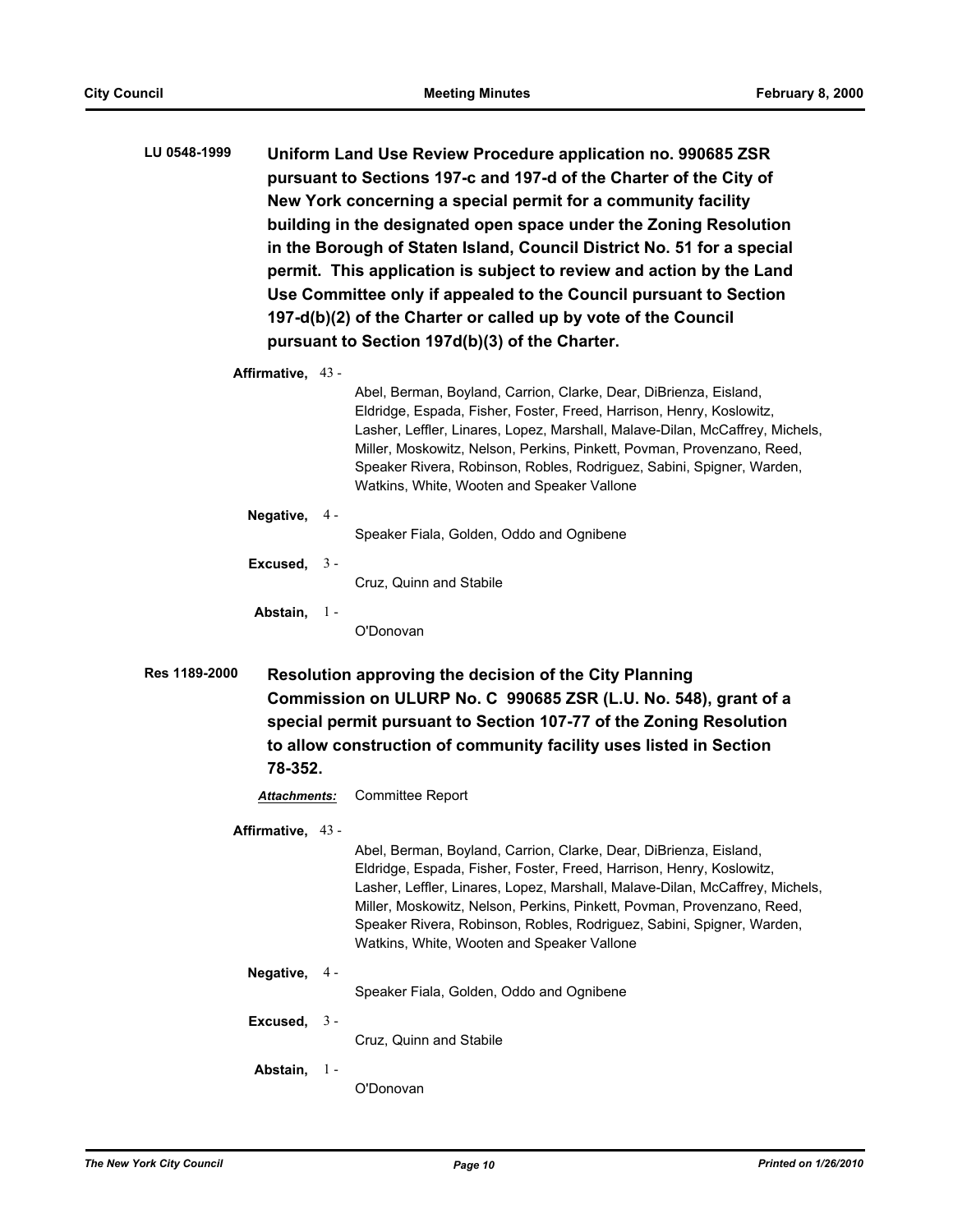**LU 0549-1999 Uniform Land Use Review Procedure application no. 960284 MMR, pursuant to Sections 197-c and 197-d of the New York City Charter, changes to the City Map, Borough of Staten Island, Council District no. 51. This application is subject to Council review and action only if appealed to the Council pursuant to Section 197-d(b)(2) of the Charter or called up by a vote of the Council pursuant to Section 197-d(b)(3) of the Charter and Section 11.20 of the rules of the Council.**

**Affirmative,** 43 -

Abel, Berman, Boyland, Carrion, Clarke, Dear, DiBrienza, Eisland, Eldridge, Espada, Fisher, Foster, Freed, Harrison, Henry, Koslowitz, Lasher, Leffler, Linares, Lopez, Marshall, Malave-Dilan, McCaffrey, Michels, Miller, Moskowitz, Nelson, Perkins, Pinkett, Povman, Provenzano, Reed, Speaker Rivera, Robinson, Robles, Rodriguez, Sabini, Spigner, Warden, Watkins, White, Wooten and Speaker Vallone

- **Negative,** 4 Speaker Fiala, Golden, Oddo and Ognibene
- **Excused,** 3 -

Cruz, Quinn and Stabile

**Abstain,** 1 -

O'Donovan

**Res 1190-2000 Resolution approving the decision of the City Planning Commission on ULURP No. C 960284 MMR, an amendment to the City Map (L.U. No. 549).**

*Attachments:* Committee Report

**Affirmative,** 43 -

Abel, Berman, Boyland, Carrion, Clarke, Dear, DiBrienza, Eisland, Eldridge, Espada, Fisher, Foster, Freed, Harrison, Henry, Koslowitz, Lasher, Leffler, Linares, Lopez, Marshall, Malave-Dilan, McCaffrey, Michels, Miller, Moskowitz, Nelson, Perkins, Pinkett, Povman, Provenzano, Reed, Speaker Rivera, Robinson, Robles, Rodriguez, Sabini, Spigner, Warden, Watkins, White, Wooten and Speaker Vallone

- **Negative,** 4
	- Speaker Fiala, Golden, Oddo and Ognibene
- **Excused,** 3 -

Cruz, Quinn and Stabile

**Abstain,** 1 -

O'Donovan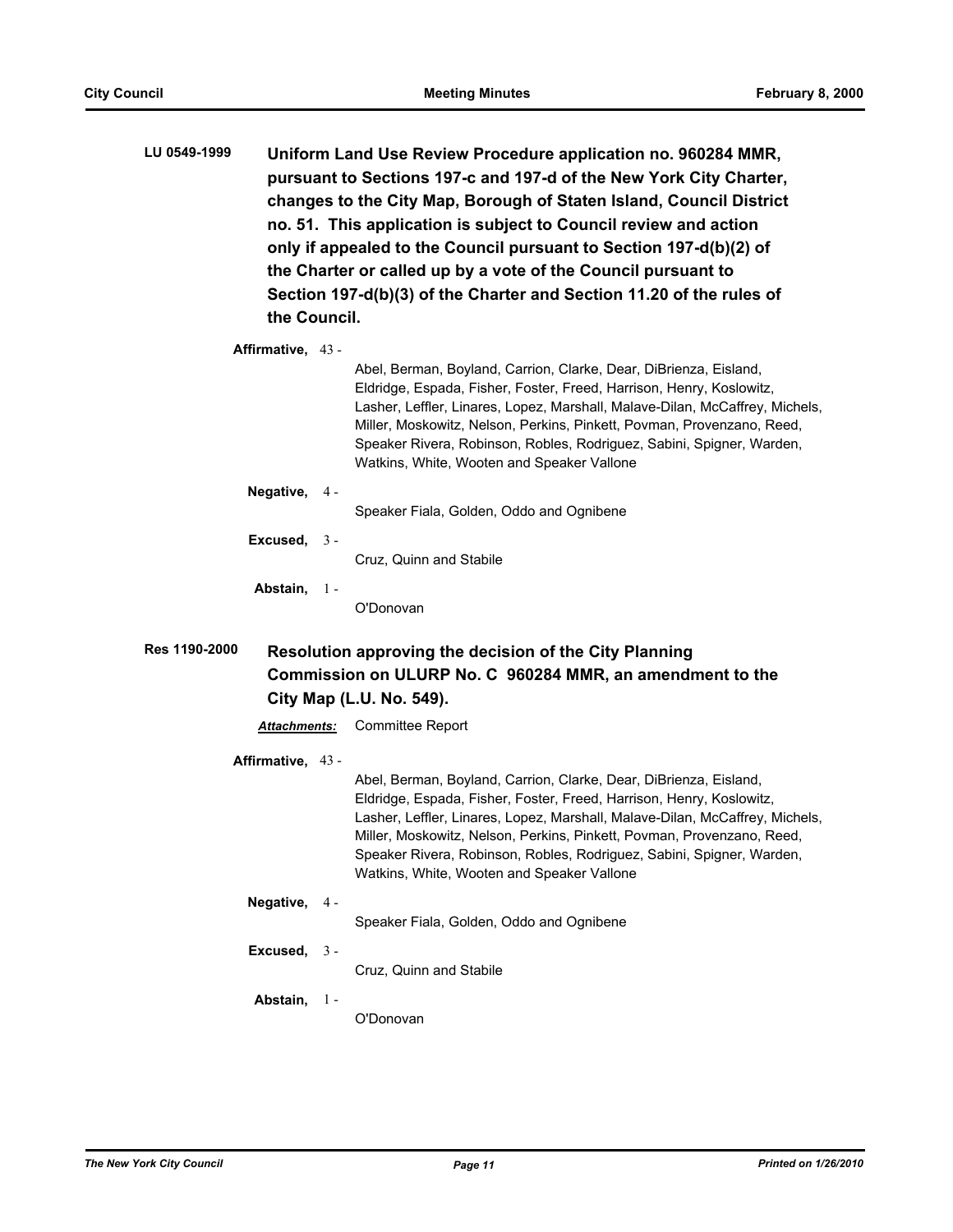| LU 0603-1999 | Application no. 20005105 HAX, an Urban Development Action Area     |
|--------------|--------------------------------------------------------------------|
|              | Project, located in Community Board 6, Council District no. 15,    |
|              | Borough of the Bronx. This matter is subject to Council review and |
|              | action pursuant to Article 16 of the New York General Municipal    |
|              | Law, at the request of the New York City Department of Housing     |
|              | <b>Preservation and Development.</b>                               |

**Res 1191-2000 Resolution approving an Urban Development Action Area Project located at 910 E. 178th Street (Block 3121/Lot 44), 867 E. 179th Street (Block 3123/Lot 79), 916 E. 179th Street (Block 3122/Lot 16), 934 E. 179th Street (Block 3127/Lot 16), 867 E. 181st Street (Block 3124/Lot 39), 1842 Arthur Avenue (Block 2945/Lot 23), 1844 Arthur Avenue (Block 2945/Lot 26), 1884 Arthur Avenue (Block 2947/Lot 05), 2068 Daly Avenue (Block 3127/Lot 46), and 2081 Vyse Avenue (Block 3127/Lot 73), the Bronx, and waiving the urban development action area designation requirement and the Uniform Land Use Review Procedure, pursuant to Sections 693 and 694 of the General Municipal Law (L.U. No. 603; 20005105 HAX).**

*Attachments:* Committee Report

- **LU 0638-2000 Uniform land use review procedure application no. C 000053 HAX, an Urban Development Action Area Designation, Project and the disposition of such property located in Community Board 6, Borough of the Bronx, Council District no. 15. This matter is subject to Council review and action pursuant to §197-c and §197-d of the New York City Charter and Article 16 of the General Municipal Law.**
- **Res 1192-2000 Resolution approving the decision of the City Planning Commission on an application submitted by the Department of Housing Preservation and Development, ULURP No. C 000053 HAX, approving the designation of 711 and 715 East 176th Street, 710, 714, 716 and 718 Fairmount Place and 1883 Clinton Avenue (Block 2950, Lots 4, 7, 20, 22, 23, 24 and 26), the Bronx, as an Urban Development Action Area approving the project for the area as an Urban Development Action Area Project, and approving the disposition of such property to sponsor/developer selected by the Department of Housing Preservation and Development (L.U. No. 638; C 000053 HAX).**

*Attachments:* Committee Report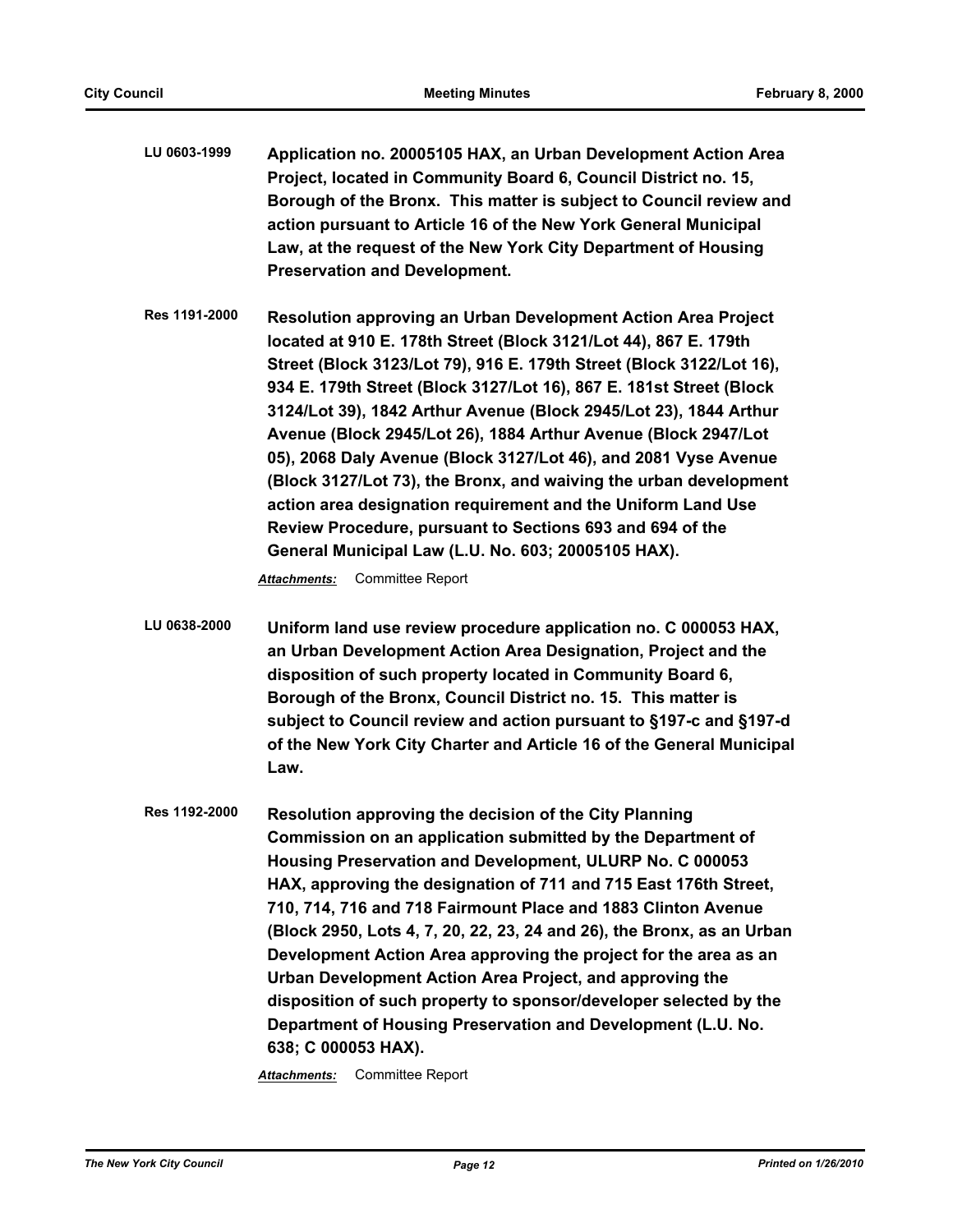**LU 0647-2000 Application no. 20005182 HAM, an Urban Development Action Area Project, located at 400 East 117th Street, Council District no. 8, Borough of Manhattan. This matter is subject to Council review and action pursuant to Article 16 of the New York General Municipal Law, at the request of the New York City Department of Housing Preservation and Development.**

**Res 1193-2000 Resolution approving an Urban Development Action Area Project located at 400 East 117th Street (Block 1710/Lot 47), Manhattan, and waiving the urban development action area designation requirement and the Uniform Land Use Review Procedure, pursuant to Sections 693 and 694 of the General Municipal Law (L.U. No. 647; 20005182 HAM).**

*Attachments:* Committee Report

- **LU 0650-2000 Application no. 20005185 HAX, an Urban Development Action Area Project, located at 1966 Newbold Avenue, Council District no. 18, Borough of the Bronx. This matter is subject to Council review and action pursuant to Article 16 of the New York General Municipal Law, at the request of the New York City Department of Housing Preservation and Development.**
- **Res 1194-2000 Resolution approving an Urban Development Action Area Project located at 1966 Newbold Avenue (Block 3794/Lot 13), the Bronx, and waiving the urban development action area designation requirement and the Uniform Land Use Review Procedure, pursuant to Sections 693 and 694 of the General Municipal Law (L.U. No. 650; 20005185 HAX).**

*Attachments:* Committee Report

**LU 0653-2000 The submission of a site plan by the New York City School Construction Authority, pursuant to §1732 of the New York State Public Authorities Law, for a school, P.S. 228, to be located at Block 1423, Lots 57 and p/o 1, Borough of Queens , Council District no. 21. (Non-ULURP no. 19995212 SCQ)**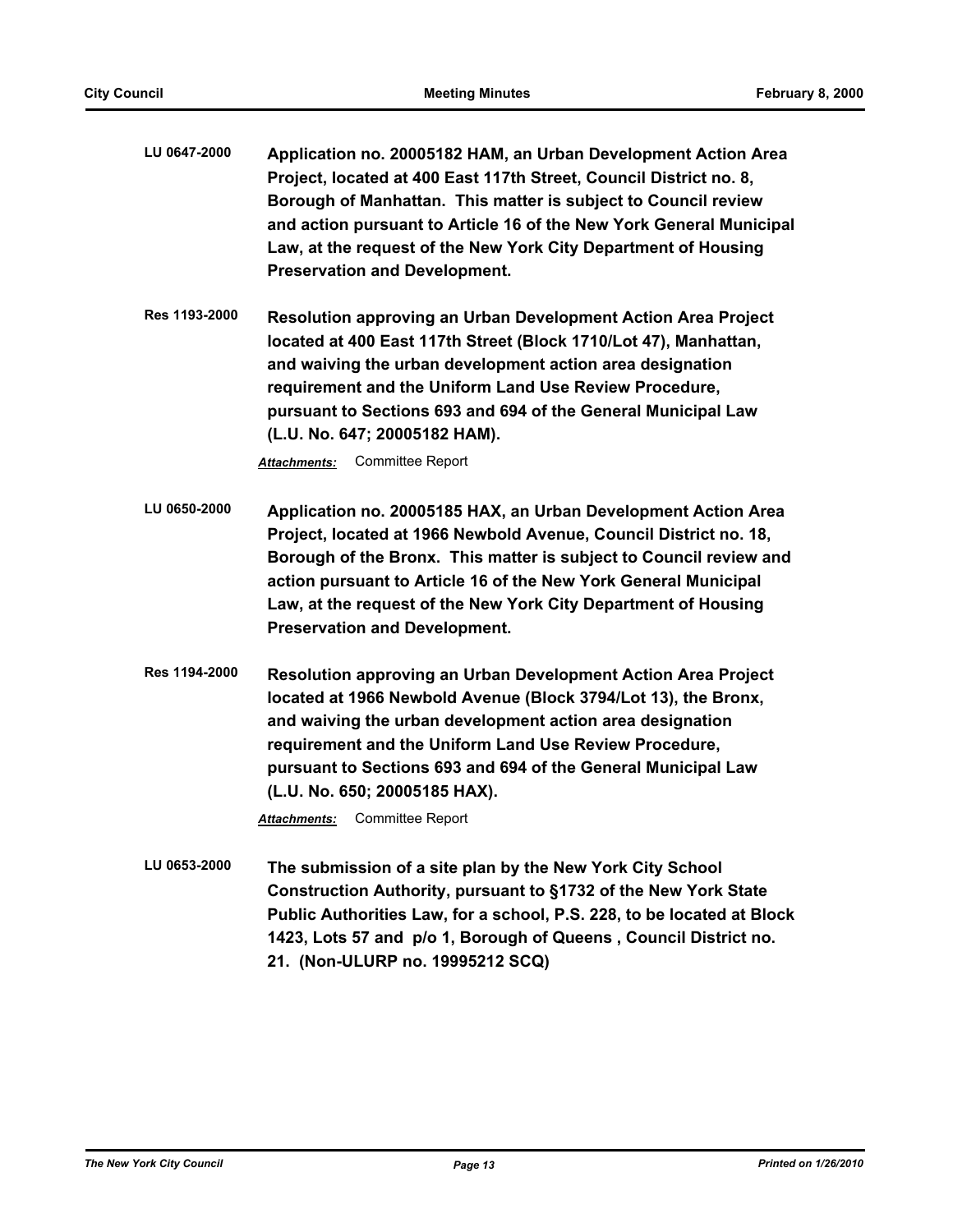| Res 1195-2000        | Resolution approving the site plan for Public School 228-Queens,<br>to be located at 93-01 Northern Boulevard, northeast corner of 93rd<br>Street (Block 1423, Lots 57 and p/o 1), Queens (Non-ULURP No.<br>19995212 SCQ; L.U. No. 653).                                                                                                                                                                                                                                                                                                                                                                               |
|----------------------|------------------------------------------------------------------------------------------------------------------------------------------------------------------------------------------------------------------------------------------------------------------------------------------------------------------------------------------------------------------------------------------------------------------------------------------------------------------------------------------------------------------------------------------------------------------------------------------------------------------------|
|                      | <b>Attachments:</b><br><b>Committee Report</b>                                                                                                                                                                                                                                                                                                                                                                                                                                                                                                                                                                         |
| LU 0654-2000         | The submission of a site plan by the New York City School<br>Construction Authority, pursuant to §1732 of the New York State<br>Public Authorities Law, for a school, P.S. 178, to be located at 12<br>Ellwood Street, Borough of Manhattan, Council District no. 10.<br>(Non-ULURP no. 20005017 SCM)                                                                                                                                                                                                                                                                                                                  |
| <b>Res 1196-2000</b> | <b>Resolution approving the site plan for Public School</b><br>178-Manhattan, to be located at 12-18 Ellwood Street (Block 2171,<br>Lot 36), Manhattan (Non-ULURP No. 20005017 SCM; L.U. No. 654).<br>Committee Report<br><b>Attachments:</b>                                                                                                                                                                                                                                                                                                                                                                          |
| LU 0655-2000         | A proposal by the Department of General Services, pursuant to<br>§195 of the New York City Charter, for the acquisition of office<br>space located at 808/810 East 16th Street, Borough of Brooklyn,<br>Council District no. 44, for use by Brooklyn Community Board #14.<br>(Non-ULURP no. 20005171)                                                                                                                                                                                                                                                                                                                  |
| <b>Res 1197-2000</b> | Resolution approving the decision of the City Planning<br>Commission on ULURP No. C 990525 PCR (L.U. No. 656), a site<br>selection and an acquisition of property located on the west side of<br>Wright Street, between Canal Street and Broad Street (Block 526,<br>Lot 1), Staten Island, for use as a library.<br><b>Committee Report</b><br>Attachments:                                                                                                                                                                                                                                                           |
| LU 0656-2000         | Uniform land use review procedure application no. 990525 PCR,<br>pursuant to §197-c and §197-d of the New York City Charter,<br>concerning the site selection and acquisition of real property<br>located at west side of Wright Street, between Canal and Broad<br>streets, Borough of Staten Island, Council District no. 49, for use as<br>a the Stapleton Branch Library. This application is subject to<br>review and action by the Land Use Committee only if appealed to<br>the Council pursuant to §197-d(b)(2) of the Charter or called up by<br>vote of the Council pursuant to §197-d(b)(3) of the Charter. |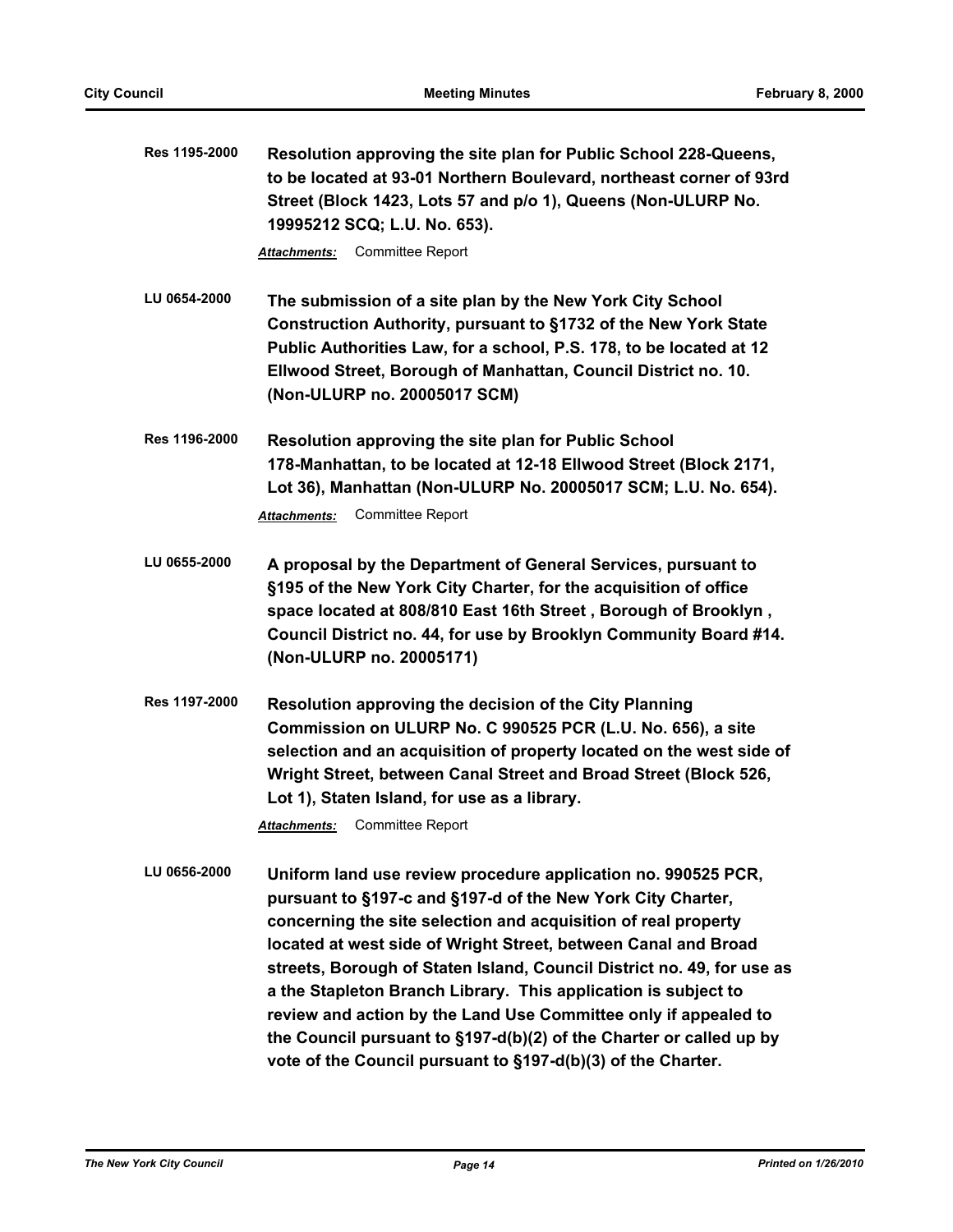**Res 1198-2000 Resolution approving the decision of the City Planning Commission on ULURP No. C 990525 PCR (L.U. No. 656), a site selection and an acquisition of property located on the west side of Wright Street, between Canal Street and Broad Street (Block 526, Lot 1), Staten Island, for use as a library.**

*Attachments:* Committee Report

Report of the Committee on Parks, Recreation, Cultural Affairs, and International Intergroup Relations

**Int 0558-1999 A Local Law in relation to a street name, Padre Pio Way, borough of Brooklyn.** *Attachments:* Fiscal Impact Statement **Enactment No:** 2000/005

**Int 0659-1999 A Local Law in relation to a street name, Juan Pablo Duarte Boulevard, Borough of Manhattan.**

*Attachments:* Fiscal Impact Statement

**Enactment No:** 2000/006

**Int 0670-1999 A Local Law in relation to a triangle name, Firefighter Christopher Bopp Memorial Triangle, Borough of Brooklyn.**

*Attachments:* Fiscal Impact Statement

**Enactment No:** 2000/007

Report of the Committee on Transportation

**Int 0351-1998 A Local Law to amend the administrative code of the city of New York, in relation to allowing city employees to use pre-tax earnings to purchase qualified transportation benefits in accordance with Federal law.**

*Attachments:* Fiscal Impact Statement

**Enactment No:** 2000/018

**Int 0683-2000 A Local Law in relation to the approval of a determination by the Taxi and Limousine Commission to approve an application by Main Street Car Service for a license to operate a new base station in the borough of Queens.**

*Attachments:* Memo In Support, Committee Report, Fiscal Impact Statement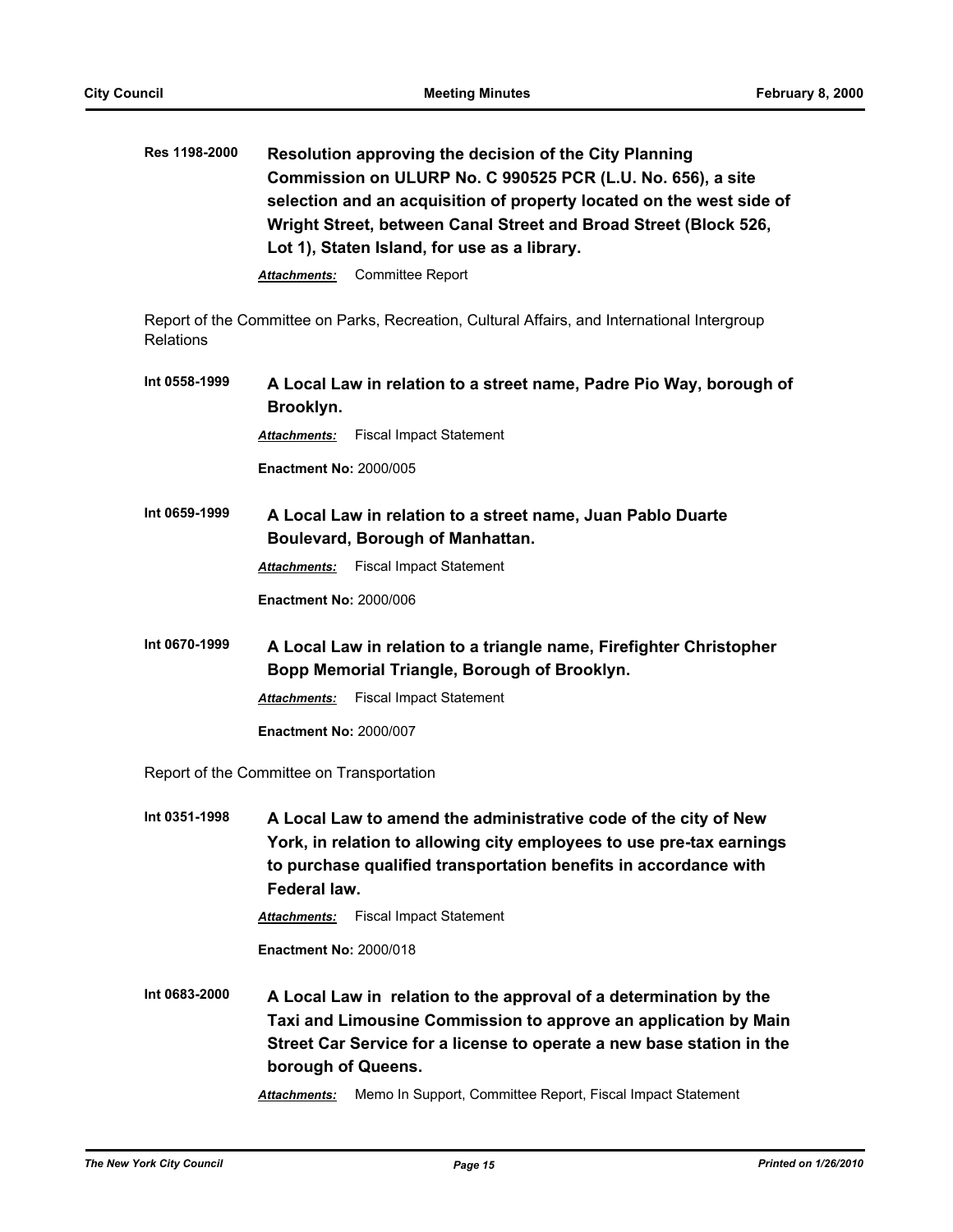|               | Affirmative, 47-    | Abel, Berman, Boyland, Carrion, Clarke, Dear, DiBrienza, Eisland,<br>Eldridge, Espada, Speaker Fiala, Fisher, Foster, Freed, Golden, Harrison,<br>Henry, Koslowitz, Lasher, Leffler, Linares, Lopez, Malave-Dilan, McCaffrey,<br>Michels, Miller, Moskowitz, Nelson, Oddo, O'Donovan, Perkins, Pinkett,<br>Povman, Provenzano, Reed, Speaker Rivera, Robinson, Robles, Rodriguez,<br>Sabini, Spigner, Warden, Watkins, White, Wooten, Ognibene and Speaker<br>Vallone |
|---------------|---------------------|-----------------------------------------------------------------------------------------------------------------------------------------------------------------------------------------------------------------------------------------------------------------------------------------------------------------------------------------------------------------------------------------------------------------------------------------------------------------------|
|               | Negative, 1-        | Marshall                                                                                                                                                                                                                                                                                                                                                                                                                                                              |
|               | Excused, $3 -$      | Cruz, Quinn and Stabile                                                                                                                                                                                                                                                                                                                                                                                                                                               |
|               |                     | <b>Enactment No: 2000/009</b>                                                                                                                                                                                                                                                                                                                                                                                                                                         |
| Int 0684-2000 | Attachments:        | A Local Law in relation to the disapproval of a determination by the<br>Taxi and Limousine Commission to approve an application by Main<br>Street Car Service for a license to operate a new base station in the<br>borough of Queens.<br>Memo In Support, Committee Report                                                                                                                                                                                           |
| Int 0685-2000 | <b>Attachments:</b> | A Local Law in relation to the approval of a determination by the<br>Taxi and Limousine Commission to approve an application by Star<br>Cruiser Limousine Inc. doing business as Emerald Car Service also<br>known as Star Cruiser Limousine, Inc. also known as Star Cruiser<br>Limo, Inc. for the renewal of a license to operate a base station in<br>the borough of Brooklyn.<br>Memo In Support, Cover Sheet, Fiscal Impact Statement                            |
|               |                     | <b>Enactment No: 2000/010</b>                                                                                                                                                                                                                                                                                                                                                                                                                                         |
| Int 0686-2000 |                     | A Local Law in relation to the disapproval of a determination by the<br>Taxi and Limousine Commission to approve an application by Star<br>Cruiser Limousine Inc. doing business as Emerald Car Service also<br>known as Star Cruiser Limousine, Inc. also known as Star Cruiser<br>Limo, Inc. for the renewal of a license to operate a base station in<br>the borough of Brooklyn.                                                                                  |

*Attachments:* Memo In Support, Cover Sheet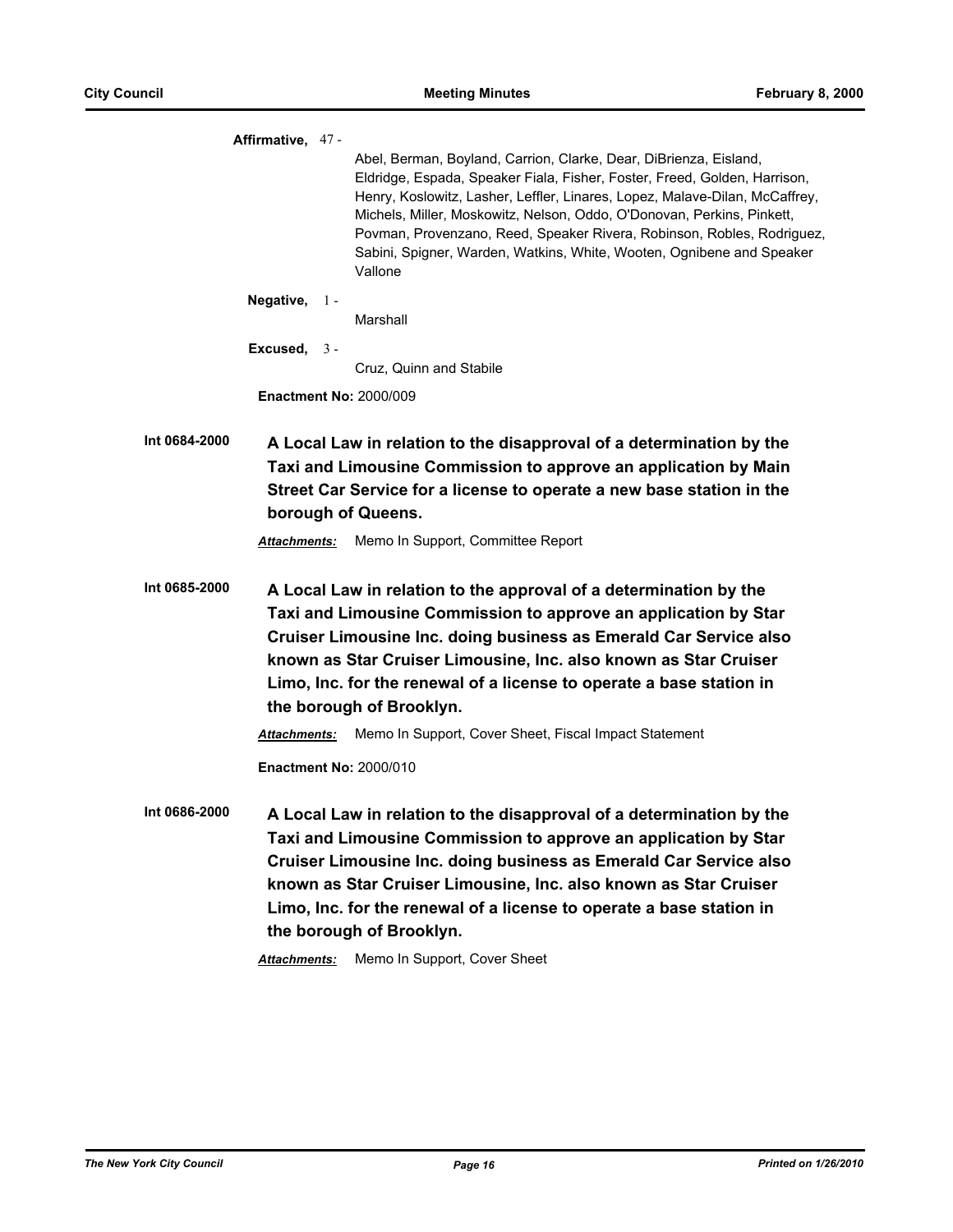**Int 0689-2000 A Local Law in relation to the approval of a determination by the Taxi and Limousine Commission to approve an application by Staten Island Car Service, Inc. also known as Staten Island Car Service Inc. for the renewal of a license to operate a base station in the borough of Staten Island.**

*Attachments:* Memo In Support, Cover Sheet, Fiscal Impact Statement

**Enactment No:** 2000/011

**Int 0690-2000 A Local Law in relation to the disapproval of a determination by the Taxi and Limousine Commission to approve an application by Staten Island Car Service, Inc. also known as Staten Island Car Service Inc. for a license to operate a new base station in the borough of Staten Island.**

*Attachments:* Cover Sheet, Memo In Support

Report of the Committee on Women's Issues

**Res 1075-1999 Resolution calling upon the appropriate committee of the Council of the City of New York to conduct an oversight hearing regarding the delay of wage payments to day care workers by the Administration for Children's Services.**

Report of the Committee on Youth Services

**Res 1147-2000 Resolution calling upon the appropriate committee of the New York City Council to hold an oversight hearing on Internet access by juveniles at public facilities.**

# 12. General Order Calendar

**LU 0620-1999 Uniform land use review procedure application no. C 990345 PQK, pursuant to §197-c and §197-d of the New York City Charter, concerning the acquisition of real property located at 741 Flushing Avenue, Borough of Brooklyn, Council District no. 34, for use as a senior enter and a day care center. This application is subject to review and action by the Land Use Committee only if appealed to the Council pursuant to §197-d(b)(2) of the Charter or called up by vote of the Council pursuant to §197-d(b)(3) of the Charter.**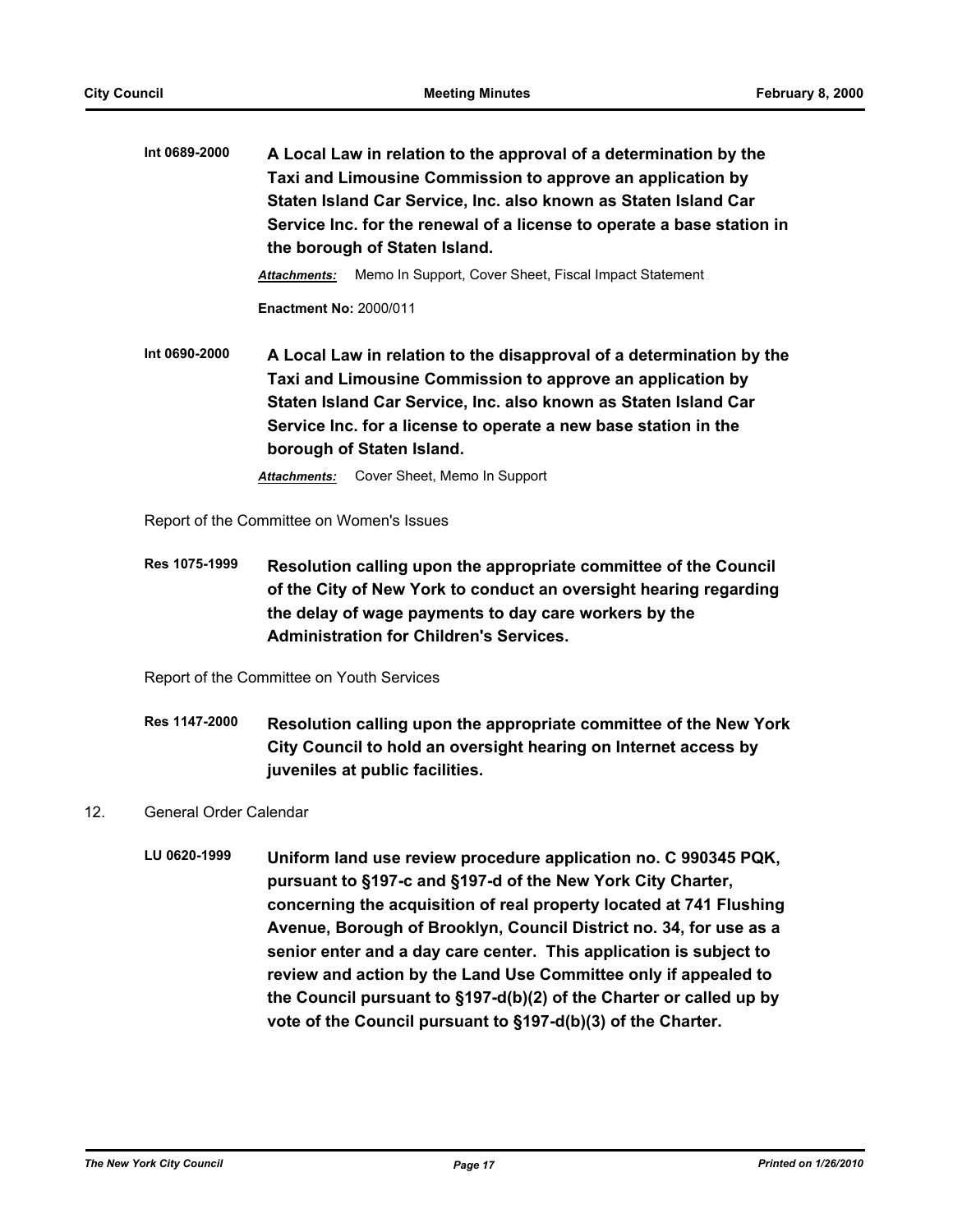**Res 1199-2000 Resolution approving with modification the decision of the City Planning Commission on ULURP No. C 990345 PQK (L.U. No. 620), an acquisition of property located at 741 Flushing Avenue, Brooklyn, for continued use as a senior center and a day care center.**

*Attachments:* Committee Report

**LU 0622-1999 Uniform land use review procedure application no. C 990606 PPR pursuant to §197-c and §197-d of the New York City Charter concerning the disposition of twenty-seven (27) city-owned properties located in Community Board 2, Borough of Staten Island, in Council District no. 50. This application is subject to review and action by the Land Use Committee only if appealed to the Council pursuant to §197-d(b)(2) of the Charter or called up by vote of the Council pursuant to §197-d(b)(3) of the Charter.**

**Res 1200-2000 Resolution approving with modification the decision of the City Planning Commission on ULURP No. C 990606 PPR, for the disposition of twenty-seven (27) city-owned properties located on Butterworth Avenue (Block 686/Lot 397), Gauldy Avenue (Block 1632/Lot 198), River Road (Block 1825/Lot 210), Oceanside Avenue (Block 3491/Lot 150), Clawson Street (Block 3644/Lot 32), Mason Avenue (Block 3659/Lot 34), 395 Hunter Avenue (Block 3684/Lot 3), Hunter Avenue (Block 3724/Lot 14), Mason Avenue (Block 3729/Lot 143), Jefferson Avenue (Block 3765/Lots 1, 4, 6, and 7 ), Freeborn Street Block 3765/Lots 37 and 38), Jefferson Avenue (Block 3766/Lots 3 and 5), Olympia Boulevard (Block 3766/Lots 35 and 36), Olympia Boulevard(Block 3767/Lot 14), Baden Place (Block 3768/Lot 32), Baden Place (Block 3769/Lot 14), Graham Boulevard (Block 3769/Lot 26), Patterson Avenue (Block 3769/Lot 31)Graham Boulevard (Block 3856/Lot 34), 590 Hunter Avenue (Block 3805/Lot 42), and Hempstead Avenue (Block 3813/Lot 21), Staten Island (L.U. No. 622).**

*Attachments:* Committee Report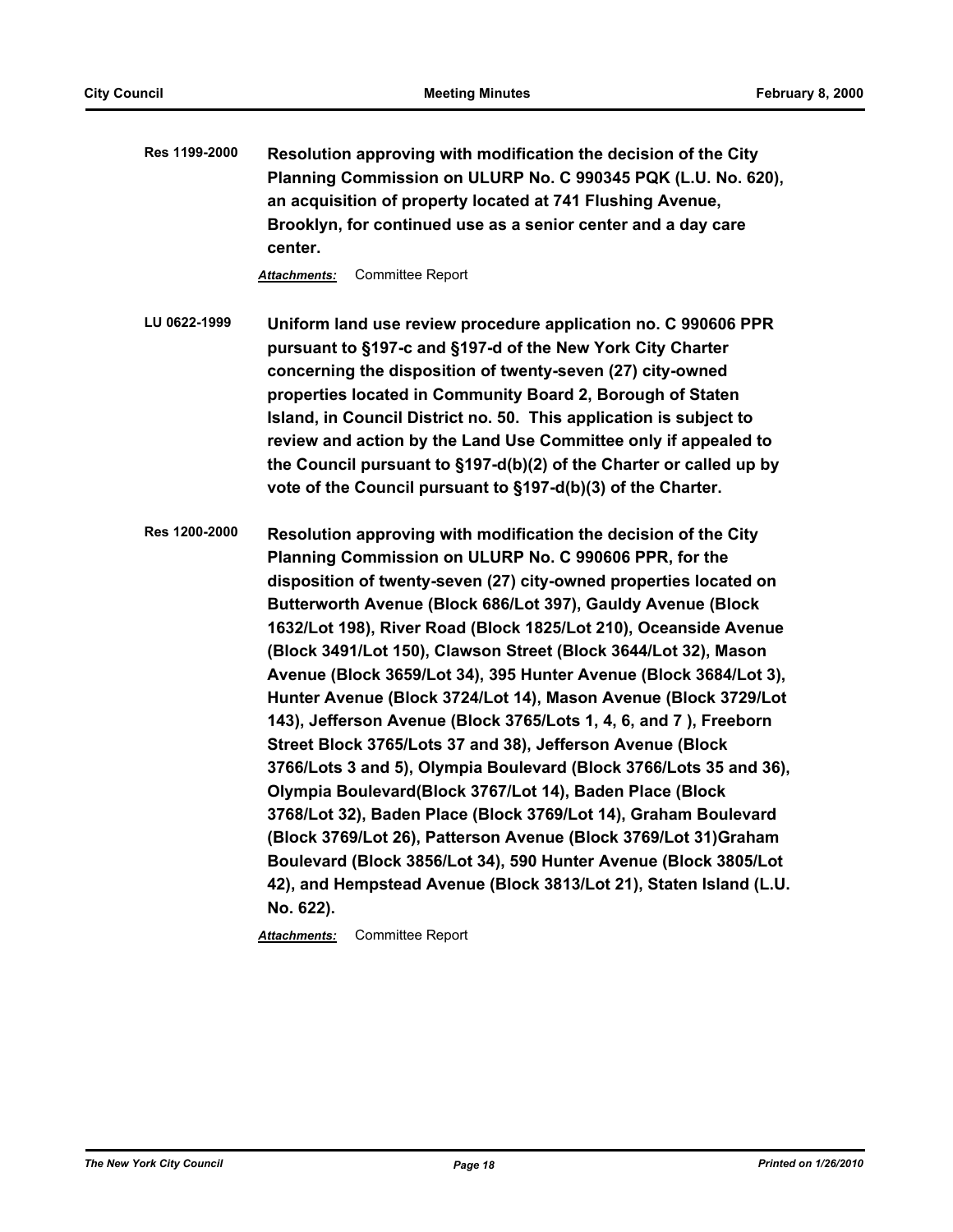- **LU 0623-1999 Uniform land use review procedure application no. C 990287 PPM pursuant to §197-c and §197-d of the New York City Charter concerning the disposition of twenty-seven (27) city-owned properties located in Community Board 11, Borough of Manhattan, in Council Districts no. 8 and 9. This application is subject to review and action by the Land Use Committee only if appealed to the Council pursuant to §197-d(b)(2) of the Charter or called up by vote of the Council pursuant to §197-d(b)(3) of the Charter.**
- **Res 1201-2000 Resolution approving with modifications the decision of the City Planning Commission on ULURP No. C 990287 PPM, for the disposition of twenty-seven (27) city-owned properties located at 155, 169-71, 173-75, 177 and 179 East 109th Street (Block 1637/Lots 23, 28, 30, 31 and 32); 121 and 123 East 110th Street (Block 1638/Lots 8 and 9); 246 East 111th Street (Block 1660/Lot 29); 315 East 111th Street (Block 1683/Lot 10); 182 East 101st Street (Block 1628/Lot 47); 249 East 105th Street (Block 1655/Lot 19), 1988 and 1990 Second Avenue (Block 1674/Lots 3 and 4); 133 East 115th Street (Block 1643/Lot 14); 348-00 East 118th Street (Block 1689/Lot 129), 409 East 117th Street (Block 1711/Lot 6), 225, 227, 229, 235-37 and 241 East 118th Street (Block 1783/Lots 12, 13, 14, 16 and 18); 176, 168 and 162 East 122nd Street (Block 1770/Lots 42, 47 and 48); 102 East 123rd Street (Block 1771/Lot 71); 151 East 123rd Street (Block 1772/Lot 22) and 132 East 124th Street (Block 1772/Lot 158); Manhattan (L.U. No. 623).**

*Attachments:* Committee Report

- **Int 0291-1998-A A Local Law to amend the administrative code of the city of New York and local law number forty-five for the year 1992, in relation to family child care services.**
- **T1999-86 Commissioner of Deeds**

Coupled on General Order

Environmental Protection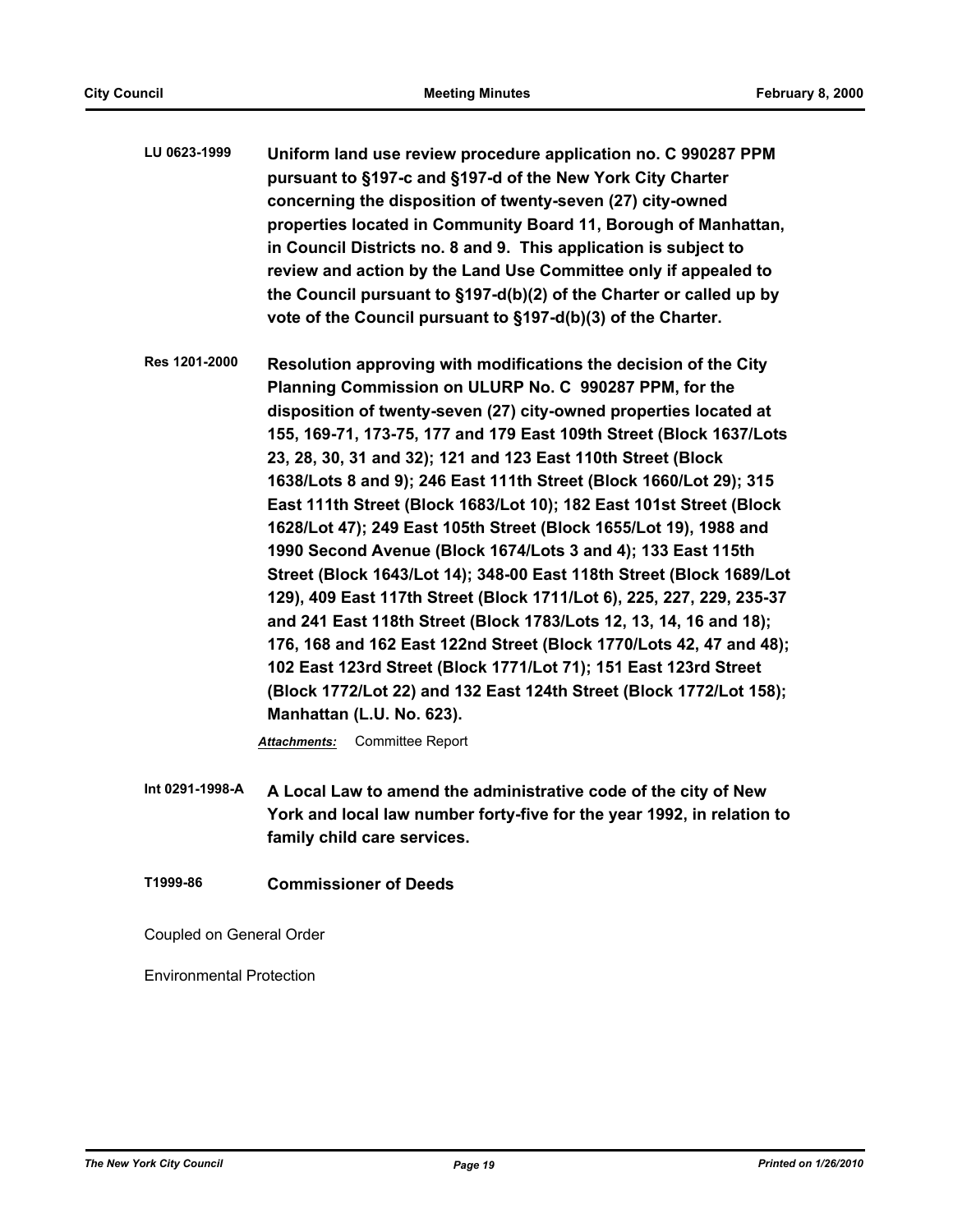| Res 1174-2000 | Resolution calling upon Governor George E. Pataki to help           |
|---------------|---------------------------------------------------------------------|
|               | safeguard the quality of the New York City water supply by          |
|               | directing the New York State Department of Transportation to        |
|               | abandon its plans for the expansion of Routes 120 and 22 in the     |
|               | immediate vicinity of the Kensico Reservoir and to advance          |
|               | necessary traffic and safety improvements for Interchanges 2 and 3  |
|               | on Interstate Highway 684 in a way that minimizes disruption to and |
|               | assures the protection of the Kensico Reservoir watershed.          |

Finance

**Res 1184-2000 Resolution approving an Urban Development Action Area Project located at 525 West 151 Street (Block 2083/Lot 17), Manhattan, and waiving the urban development action area designation requirement and the Uniform Land Use Review Procedure, pursuant to Sections 693 and 694 of the General Municipal Law (L.U. No. 522; 20005023 HAM).**

*Attachments:* Committee Report

**Res 1185-2000 Resolution approving a partial exemption from real property taxes for a property located at 804 East 21st Street (Block 5241, Lot 68), pursuant to Section 422 of the Real Property Tax Law (Preconsidered L.U. No. 657).**

### Fire and Criminal Justice

**Res 1034-1999 A resolution calling upon the New York State Legislature to amend the Criminal Procedure Law to allow the expungement of criminal records in certain situations.**

*Attachments:* Committee Report

Health

**Res 1037-1999 Resolution calling upon the appropriate Committee of the Council to hold an oversight hearing on the Police Department's procedures regarding the confiscation of life-sustaining prescription medication used to treat HIV-related illness, asthma or other disabling or life-threatening illnesses, from individuals arrested by the police.**

*Attachments:* Committee Report - Res. No. 1037-A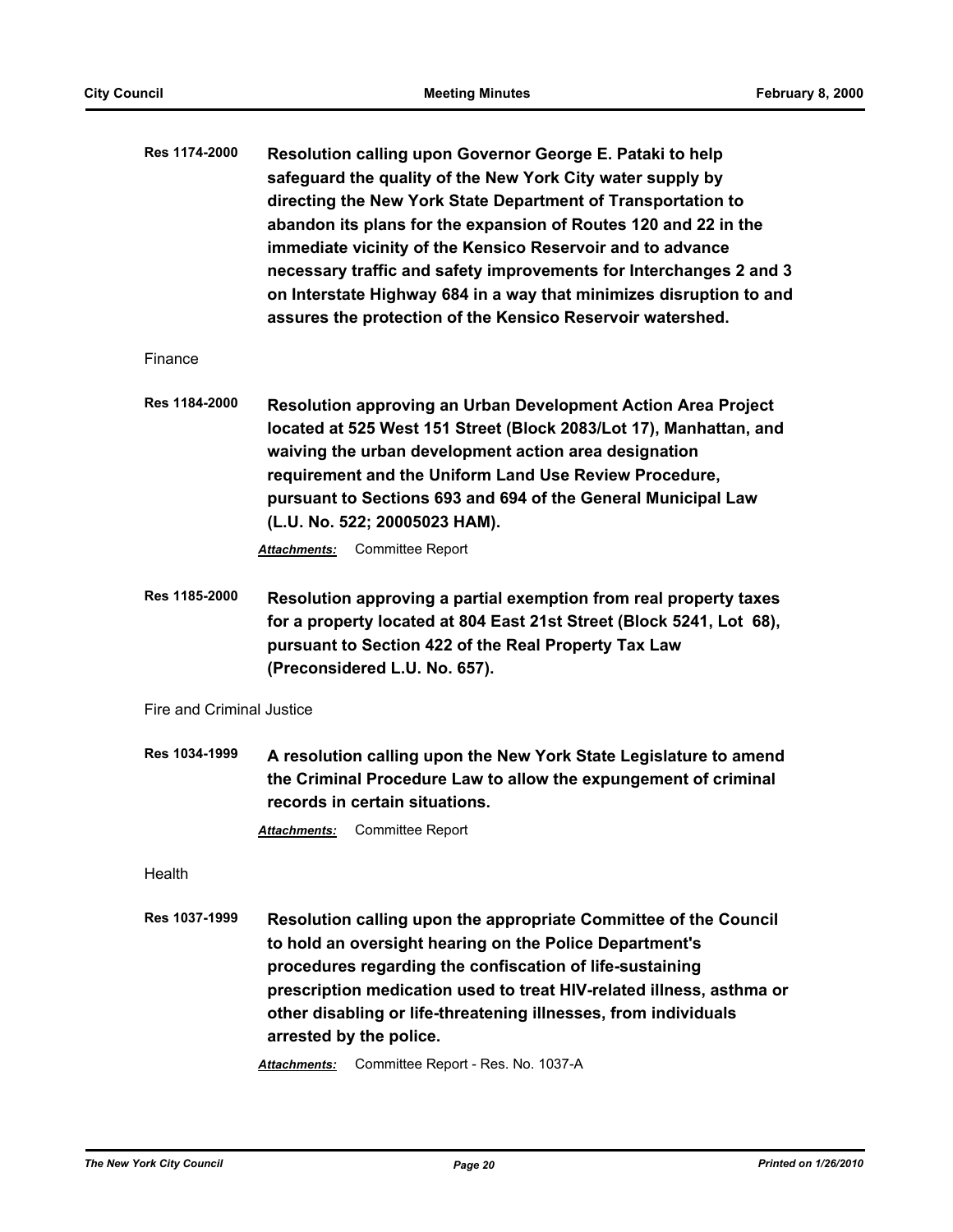| <b>Land Use</b>      |                                                                                                                                                                                                                                                                                                      |
|----------------------|------------------------------------------------------------------------------------------------------------------------------------------------------------------------------------------------------------------------------------------------------------------------------------------------------|
| Int 0716-2000        | A Local Law to amend the New York city charter in relation to<br>authorizing the department of transportation to extend the date of<br>the franchise for the operation and maintenance of bus stop<br>shelters.                                                                                      |
|                      | Committee Report, Fiscal Impact Statement<br><b>Attachments:</b>                                                                                                                                                                                                                                     |
|                      | <b>Enactment No: 2000/008</b>                                                                                                                                                                                                                                                                        |
| Res 1186-2000        | Resolution approving the decision of the City Planning<br>Commission on Application No. N 960286 ZRR, an amendment to<br>the text of the Zoning Resolution (Section 107-06 (District Plan<br>(Appendix A)) regarding the Special South Richmond Development<br>District (L.U. No. 545).              |
|                      | <b>Attachments:</b> Committee Report                                                                                                                                                                                                                                                                 |
| <b>Res 1187-2000</b> | Resolution approving the decision of the City Planning<br>Commission on ULURP No. C 980617 ZSR (L.U. No. 546), grant of a<br>special permit pursuant to Section 74-732 of the Zoning Resolution<br>to allow a private sewage pumping station.<br><b>Committee Report</b><br><b>Attachments:</b>      |
| Res 1188-2000        | <b>Resolution approving the decision of the City Planning</b><br>Commission on ULURP No. C 960285 ZSR (L.U. No. 547), grant of a<br>special permit pursuant to Section 107-76 of the Zoning Resolution<br>to allow boundary adjustment in designated open space.<br>Committee Report<br>Attachments: |
| Res 1189-2000        | Resolution approving the decision of the City Planning<br>Commission on ULURP No. C 990685 ZSR (L.U. No. 548), grant of a<br>special permit pursuant to Section 107-77 of the Zoning Resolution<br>to allow construction of community facility uses listed in Section<br>78-352.                     |
|                      | Committee Report<br>Attachments:                                                                                                                                                                                                                                                                     |
| Res 1190-2000        | Resolution approving the decision of the City Planning<br>Commission on ULURP No. C 960284 MMR, an amendment to the<br>City Map (L.U. No. 549).                                                                                                                                                      |
|                      | <b>Committee Report</b><br><u>Attachments:</u>                                                                                                                                                                                                                                                       |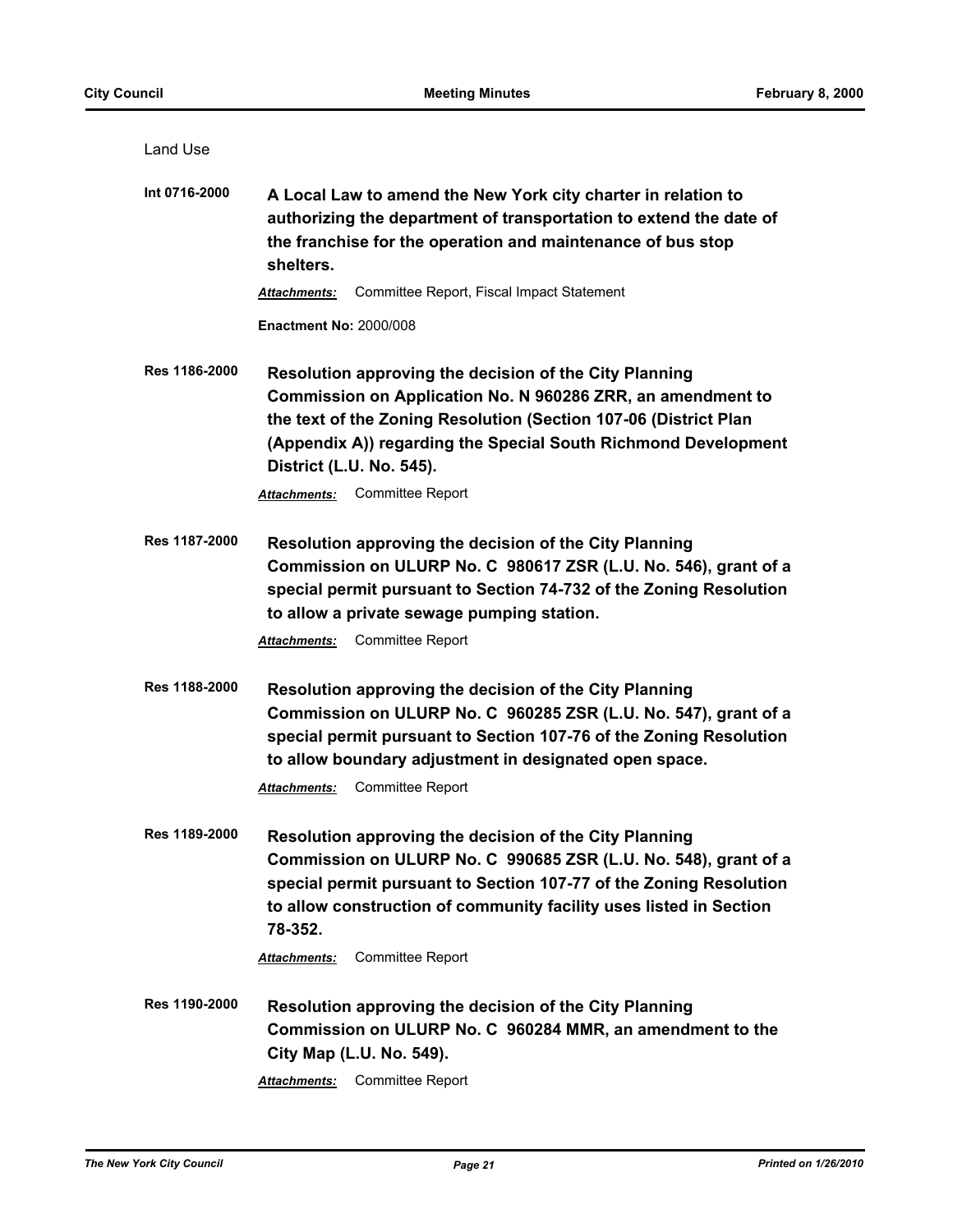**Res 1191-2000 Resolution approving an Urban Development Action Area Project located at 910 E. 178th Street (Block 3121/Lot 44), 867 E. 179th Street (Block 3123/Lot 79), 916 E. 179th Street (Block 3122/Lot 16), 934 E. 179th Street (Block 3127/Lot 16), 867 E. 181st Street (Block 3124/Lot 39), 1842 Arthur Avenue (Block 2945/Lot 23), 1844 Arthur Avenue (Block 2945/Lot 26), 1884 Arthur Avenue (Block 2947/Lot 05), 2068 Daly Avenue (Block 3127/Lot 46), and 2081 Vyse Avenue (Block 3127/Lot 73), the Bronx, and waiving the urban development action area designation requirement and the Uniform Land Use Review Procedure, pursuant to Sections 693 and 694 of the General Municipal Law (L.U. No. 603; 20005105 HAX).**

*Attachments:* Committee Report

**Res 1192-2000 Resolution approving the decision of the City Planning Commission on an application submitted by the Department of Housing Preservation and Development, ULURP No. C 000053 HAX, approving the designation of 711 and 715 East 176th Street, 710, 714, 716 and 718 Fairmount Place and 1883 Clinton Avenue (Block 2950, Lots 4, 7, 20, 22, 23, 24 and 26), the Bronx, as an Urban Development Action Area approving the project for the area as an Urban Development Action Area Project, and approving the disposition of such property to sponsor/developer selected by the Department of Housing Preservation and Development (L.U. No. 638; C 000053 HAX).**

*Attachments:* Committee Report

**Res 1193-2000 Resolution approving an Urban Development Action Area Project located at 400 East 117th Street (Block 1710/Lot 47), Manhattan, and waiving the urban development action area designation requirement and the Uniform Land Use Review Procedure, pursuant to Sections 693 and 694 of the General Municipal Law (L.U. No. 647; 20005182 HAM).**

*Attachments:* Committee Report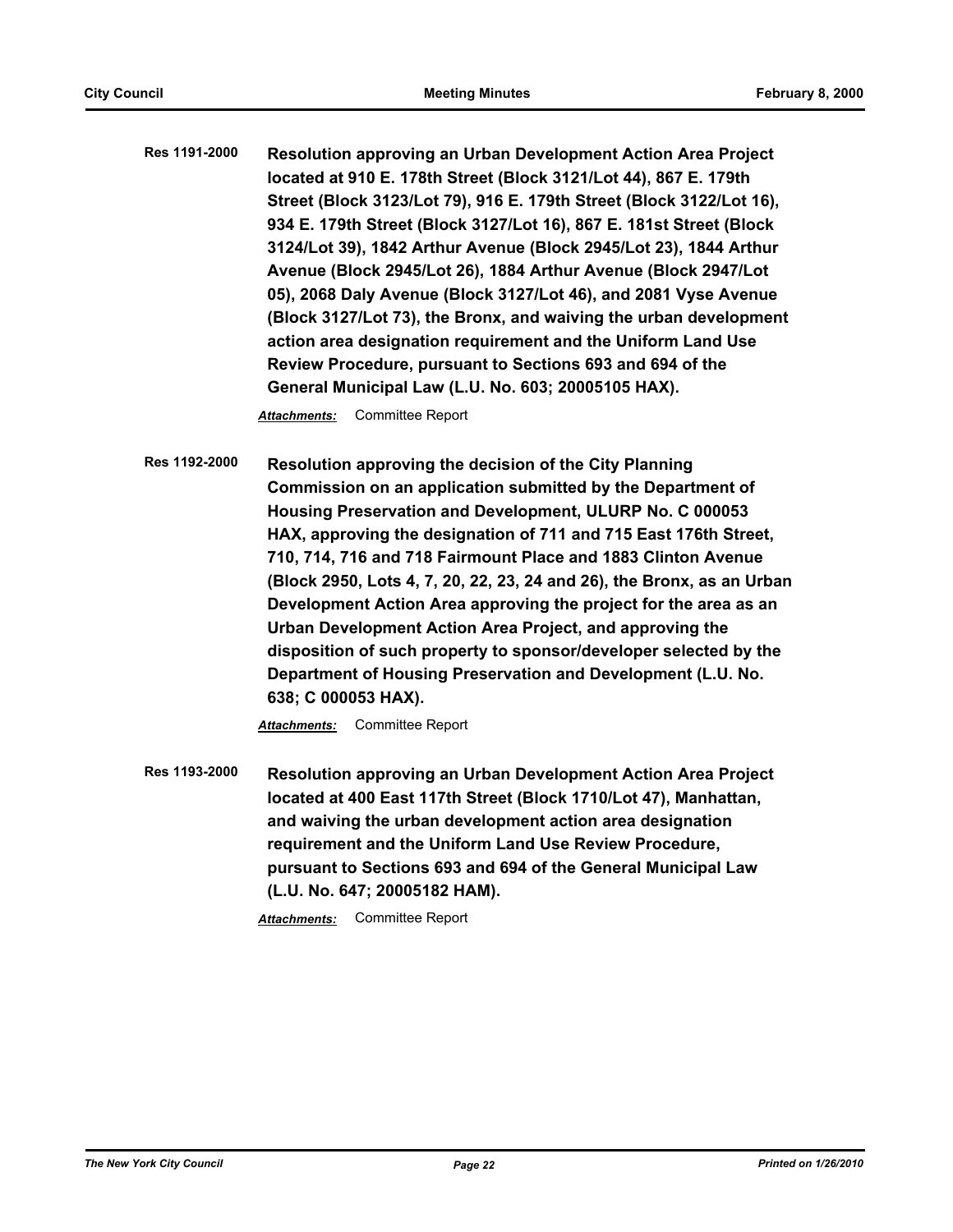| Res 1194-2000        | <b>Resolution approving an Urban Development Action Area Project</b><br>located at 1966 Newbold Avenue (Block 3794/Lot 13), the Bronx,<br>and waiving the urban development action area designation<br>requirement and the Uniform Land Use Review Procedure,<br>pursuant to Sections 693 and 694 of the General Municipal Law<br>(L.U. No. 650; 20005185 HAX). |
|----------------------|-----------------------------------------------------------------------------------------------------------------------------------------------------------------------------------------------------------------------------------------------------------------------------------------------------------------------------------------------------------------|
|                      | <b>Committee Report</b><br><b>Attachments:</b>                                                                                                                                                                                                                                                                                                                  |
| Res 1195-2000        | Resolution approving the site plan for Public School 228-Queens,<br>to be located at 93-01 Northern Boulevard, northeast corner of 93rd<br>Street (Block 1423, Lots 57 and p/o 1), Queens (Non-ULURP No.<br>19995212 SCQ; L.U. No. 653).                                                                                                                        |
|                      | Committee Report<br>Attachments:                                                                                                                                                                                                                                                                                                                                |
| Res 1196-2000        | Resolution approving the site plan for Public School<br>178-Manhattan, to be located at 12-18 Ellwood Street (Block 2171,<br>Lot 36), Manhattan (Non-ULURP No. 20005017 SCM; L.U. No. 654).<br><b>Committee Report</b><br><b>Attachments:</b>                                                                                                                   |
| <b>Res 1197-2000</b> | Resolution approving the decision of the City Planning<br>Commission on ULURP No. C 990525 PCR (L.U. No. 656), a site<br>selection and an acquisition of property located on the west side of<br>Wright Street, between Canal Street and Broad Street (Block 526,<br>Lot 1), Staten Island, for use as a library.<br><b>Attachments:</b> Committee Report       |
| Res 1198-2000        | <b>Resolution approving the decision of the City Planning</b><br>Commission on ULURP No. C 990525 PCR (L.U. No. 656), a site<br>selection and an acquisition of property located on the west side of<br>Wright Street, between Canal Street and Broad Street (Block 526,<br>Lot 1), Staten Island, for use as a library.                                        |
|                      | Committee Report<br><b>Attachments:</b>                                                                                                                                                                                                                                                                                                                         |
|                      | Parks, Recreation, Cultural Affairs, and Intergroup Relations                                                                                                                                                                                                                                                                                                   |

**Int 0558-1999 A Local Law in relation to a street name, Padre Pio Way, borough of Brooklyn.** *Attachments:* Fiscal Impact Statement **Enactment No:** 2000/005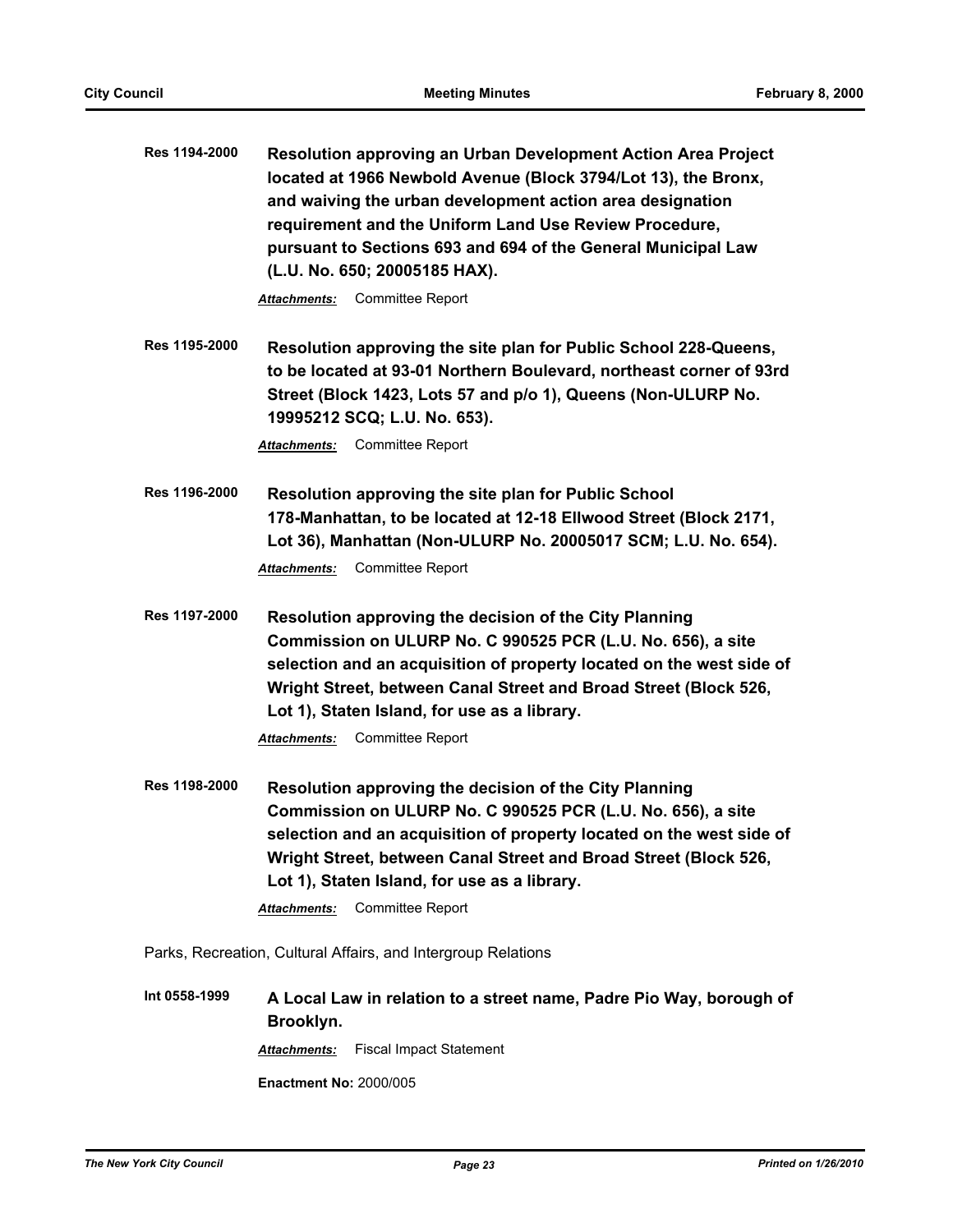| Int 0659-1999  | A Local Law in relation to a street name, Juan Pablo Duarte<br>Boulevard, Borough of Manhattan.                                                                                                                                                                                                                                                                                   |  |  |
|----------------|-----------------------------------------------------------------------------------------------------------------------------------------------------------------------------------------------------------------------------------------------------------------------------------------------------------------------------------------------------------------------------------|--|--|
|                | <b>Fiscal Impact Statement</b><br><b>Attachments:</b>                                                                                                                                                                                                                                                                                                                             |  |  |
|                | <b>Enactment No: 2000/006</b>                                                                                                                                                                                                                                                                                                                                                     |  |  |
| Int 0670-1999  | A Local Law in relation to a triangle name, Firefighter Christopher<br>Bopp Memorial Triangle, Borough of Brooklyn.                                                                                                                                                                                                                                                               |  |  |
|                | <b>Fiscal Impact Statement</b><br><b>Attachments:</b>                                                                                                                                                                                                                                                                                                                             |  |  |
|                | <b>Enactment No: 2000/007</b>                                                                                                                                                                                                                                                                                                                                                     |  |  |
| Transportation |                                                                                                                                                                                                                                                                                                                                                                                   |  |  |
| Int 0683-2000  | A Local Law in relation to the approval of a determination by the<br>Taxi and Limousine Commission to approve an application by Main<br>Street Car Service for a license to operate a new base station in the<br>borough of Queens.                                                                                                                                               |  |  |
|                | Memo In Support, Committee Report, Fiscal Impact Statement<br><b>Attachments:</b>                                                                                                                                                                                                                                                                                                 |  |  |
|                | <b>Enactment No: 2000/009</b>                                                                                                                                                                                                                                                                                                                                                     |  |  |
| Int 0684-2000  | A Local Law in relation to the disapproval of a determination by the<br>Taxi and Limousine Commission to approve an application by Main<br>Street Car Service for a license to operate a new base station in the<br>borough of Queens.                                                                                                                                            |  |  |
|                | Memo In Support, Committee Report<br><b>Attachments:</b>                                                                                                                                                                                                                                                                                                                          |  |  |
| Int 0685-2000  | A Local Law in relation to the approval of a determination by the<br>Taxi and Limousine Commission to approve an application by Star<br>Cruiser Limousine Inc. doing business as Emerald Car Service also<br>known as Star Cruiser Limousine, Inc. also known as Star Cruiser<br>Limo, Inc. for the renewal of a license to operate a base station in<br>the borough of Brooklyn. |  |  |
|                | Memo In Support, Cover Sheet, Fiscal Impact Statement<br><b>Attachments:</b>                                                                                                                                                                                                                                                                                                      |  |  |
|                | <b>Enactment No: 2000/010</b>                                                                                                                                                                                                                                                                                                                                                     |  |  |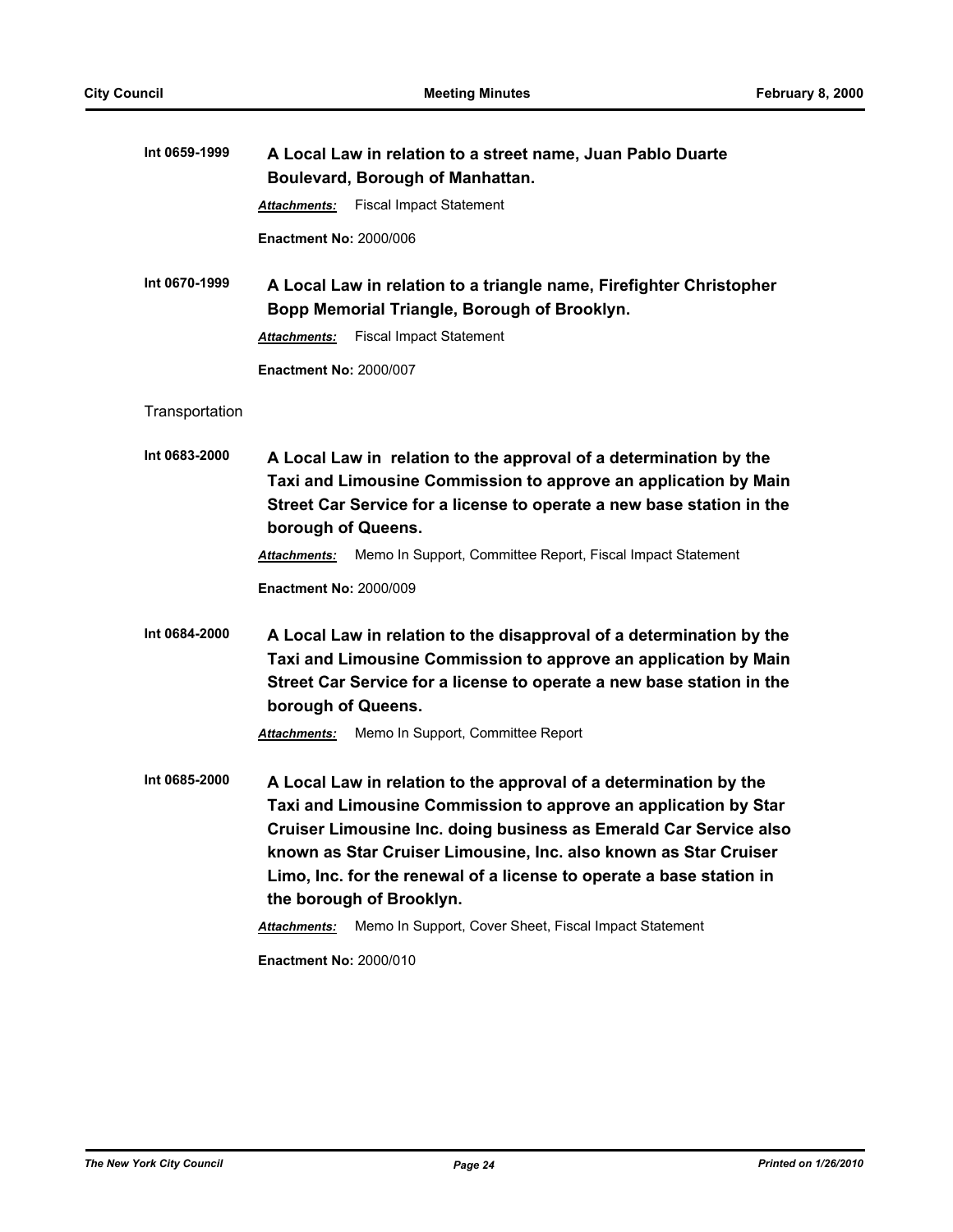| Int 0686-2000 | A Local Law in relation to the disapproval of a determination by the |
|---------------|----------------------------------------------------------------------|
|               | Taxi and Limousine Commission to approve an application by Star      |
|               | Cruiser Limousine Inc. doing business as Emerald Car Service also    |
|               | known as Star Cruiser Limousine, Inc. also known as Star Cruiser     |
|               | Limo, Inc. for the renewal of a license to operate a base station in |
|               | the borough of Brooklyn.                                             |

*Attachments:* Memo In Support, Cover Sheet

**Int 0689-2000 A Local Law in relation to the approval of a determination by the Taxi and Limousine Commission to approve an application by Staten Island Car Service, Inc. also known as Staten Island Car Service Inc. for the renewal of a license to operate a base station in the borough of Staten Island.**

*Attachments:* Memo In Support, Cover Sheet, Fiscal Impact Statement

**Enactment No:** 2000/011

**Int 0690-2000 A Local Law in relation to the disapproval of a determination by the Taxi and Limousine Commission to approve an application by Staten Island Car Service, Inc. also known as Staten Island Car Service Inc. for a license to operate a new base station in the borough of Staten Island.**

*Attachments:* Cover Sheet, Memo In Support

Women's Issues

**Res 1075-1999 Resolution calling upon the appropriate committee of the Council of the City of New York to conduct an oversight hearing regarding the delay of wage payments to day care workers by the Administration for Children's Services.**

Youth Services

**Res 1147-2000 Resolution calling upon the appropriate committee of the New York City Council to hold an oversight hearing on Internet access by juveniles at public facilities.**

General Order Calendar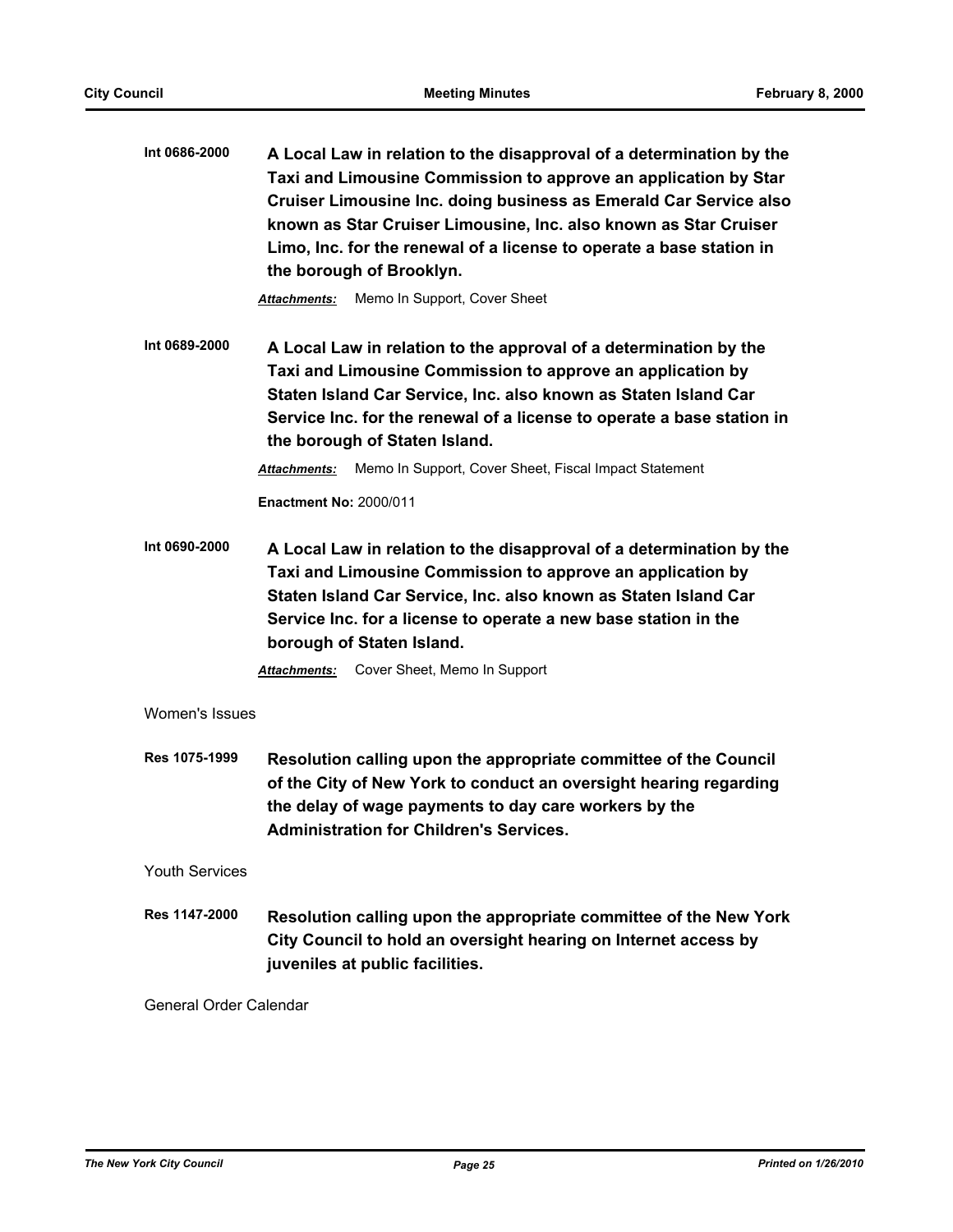**Res 1199-2000 Resolution approving with modification the decision of the City Planning Commission on ULURP No. C 990345 PQK (L.U. No. 620), an acquisition of property located at 741 Flushing Avenue, Brooklyn, for continued use as a senior center and a day care center.**

*Attachments:* Committee Report

**Res 1200-2000 Resolution approving with modification the decision of the City Planning Commission on ULURP No. C 990606 PPR, for the disposition of twenty-seven (27) city-owned properties located on Butterworth Avenue (Block 686/Lot 397), Gauldy Avenue (Block 1632/Lot 198), River Road (Block 1825/Lot 210), Oceanside Avenue (Block 3491/Lot 150), Clawson Street (Block 3644/Lot 32), Mason Avenue (Block 3659/Lot 34), 395 Hunter Avenue (Block 3684/Lot 3), Hunter Avenue (Block 3724/Lot 14), Mason Avenue (Block 3729/Lot 143), Jefferson Avenue (Block 3765/Lots 1, 4, 6, and 7 ), Freeborn Street Block 3765/Lots 37 and 38), Jefferson Avenue (Block 3766/Lots 3 and 5), Olympia Boulevard (Block 3766/Lots 35 and 36), Olympia Boulevard(Block 3767/Lot 14), Baden Place (Block 3768/Lot 32), Baden Place (Block 3769/Lot 14), Graham Boulevard (Block 3769/Lot 26), Patterson Avenue (Block 3769/Lot 31)Graham Boulevard (Block 3856/Lot 34), 590 Hunter Avenue (Block 3805/Lot 42), and Hempstead Avenue (Block 3813/Lot 21), Staten Island (L.U. No. 622).**

*Attachments:* Committee Report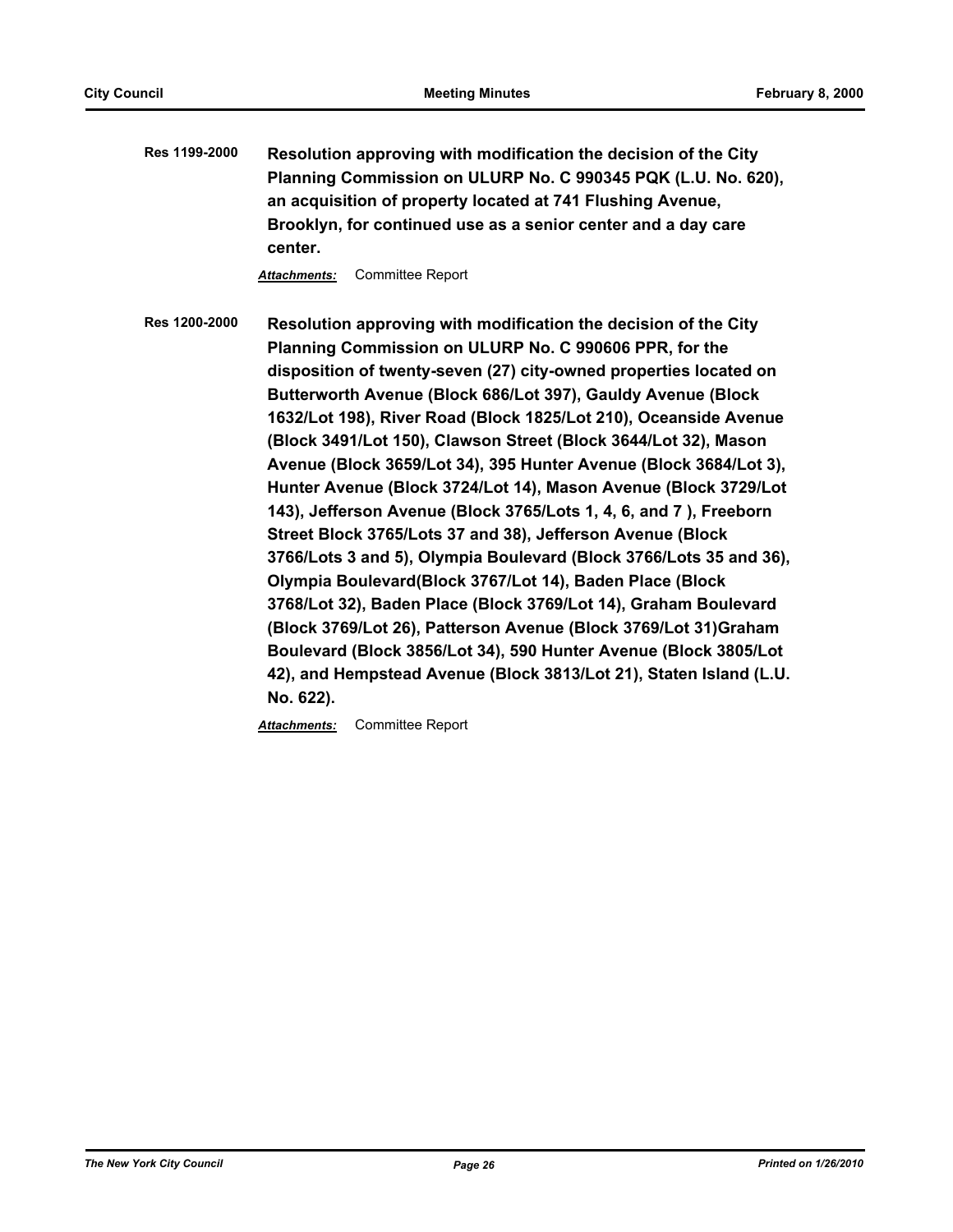**Res 1201-2000 Resolution approving with modifications the decision of the City Planning Commission on ULURP No. C 990287 PPM, for the disposition of twenty-seven (27) city-owned properties located at 155, 169-71, 173-75, 177 and 179 East 109th Street (Block 1637/Lots 23, 28, 30, 31 and 32); 121 and 123 East 110th Street (Block 1638/Lots 8 and 9); 246 East 111th Street (Block 1660/Lot 29); 315 East 111th Street (Block 1683/Lot 10); 182 East 101st Street (Block 1628/Lot 47); 249 East 105th Street (Block 1655/Lot 19), 1988 and 1990 Second Avenue (Block 1674/Lots 3 and 4); 133 East 115th Street (Block 1643/Lot 14); 348-00 East 118th Street (Block 1689/Lot 129), 409 East 117th Street (Block 1711/Lot 6), 225, 227, 229, 235-37 and 241 East 118th Street (Block 1783/Lots 12, 13, 14, 16 and 18); 176, 168 and 162 East 122nd Street (Block 1770/Lots 42, 47 and 48); 102 East 123rd Street (Block 1771/Lot 71); 151 East 123rd Street (Block 1772/Lot 22) and 132 East 124th Street (Block 1772/Lot 158); Manhattan (L.U. No. 623).**

*Attachments:* Committee Report

### **T1999-86 Commissioner of Deeds**

*The Public Advocate (Mr. Green) put the question whether the Council would agree with and adopt such reports which were decided in the affirmative by the following vote:*

#### **Affirmative,** 48 -

Abel, Berman, Boyland, Carrion, Clarke, Dear, DiBrienza, Eisland, Eldridge, Espada, Speaker Fiala, Fisher, Foster, Freed, Golden, Harrison, Henry, Koslowitz, Lasher, Leffler, Linares, Lopez, Marshall, Malave-Dilan, McCaffrey, Michels, Miller, Moskowitz, Nelson, Oddo, O'Donovan, Perkins, Pinkett, Povman, Provenzano, Reed, Speaker Rivera, Robinson, Robles, Rodriguez, Sabini, Spigner, Warden, Watkins, White, Wooten, Ognibene and Speaker Vallone

#### **Excused,** 3 -

Cruz, Quinn and Stabile

*The following files were removed from the General Order Calendar and voted separately: Res 1034, Res 1174, LU 545 & Res 1186, LU 546 & Res 1187, LU 547 & Res 1188, LU 548 & Res 1189, LU 549 & Res 1190, Int. 683. See files for individual votes.*

- Introduction and Reading of Bills See Attached 13.
- 14. General Discussion
- 15. Extension of Remarks

INTRODUCTION AND READING OF BILLS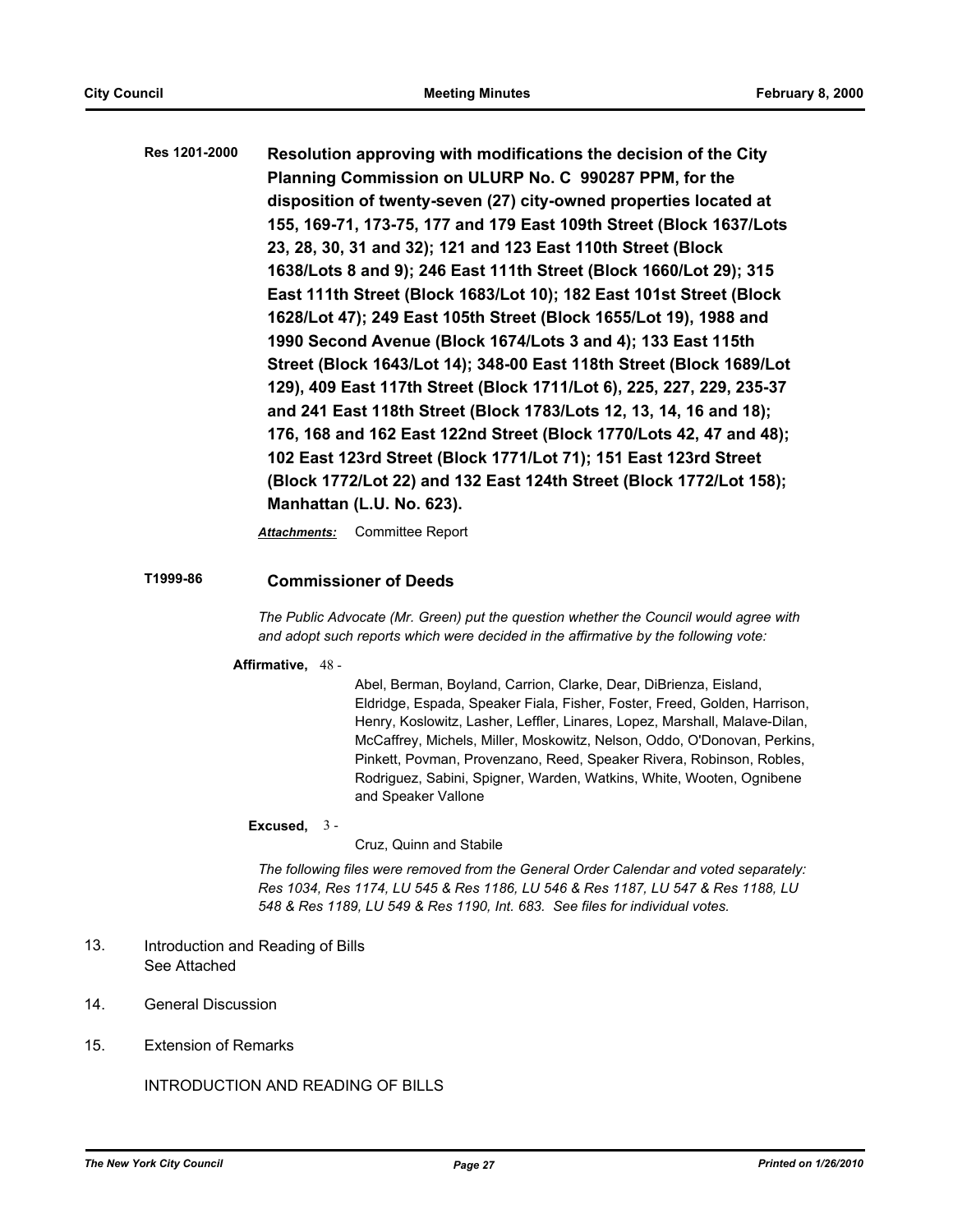# **Int 0693-2000 A Local Law to amend the administrative code of the city of New York, in relation to the procurement of apparel and textile services by city agencies.**

- *Sponsors:* By The Speaker (Speaker Vallone) and Council Members Freed, Fisher, McCaffrey, The Speaker ( Quinn), Linares, O'Donovan, Marshall, Berman, Carrion, Dear, Malave-Dilan, Eisland, Henry, Lasher, Lopez, Perkins, Reed, Cruz, Boyland and The Public Advocate (Public Advocate Green) ; also Council Members DiBrienza, Foster, Harrison, Leffler, Koslowitz, Michels, Povman, Sabini, Eldridge, The Speaker (Speaker Miller) and Nelson
- *Attachments:* Committee Report, Committee Report Int. No. 693-A 3/2, Fiscal Impact Statement, Committee Report - Int 693-A - 4/23, Hearing Transcript 4/23, Hearing Transcript 3/2, Local Law

**Enactment No:** 2001/020

- **Res 1174-2000 Resolution calling upon Governor George E. Pataki to help safeguard the quality of the New York City water supply by directing the New York State Department of Transportation to abandon its plans for the expansion of Routes 120 and 22 in the immediate vicinity of the Kensico Reservoir and to advance necessary traffic and safety improvements for Interchanges 2 and 3 on Interstate Highway 684 in a way that minimizes disruption to and assures the protection of the Kensico Reservoir watershed.**
	- *Sponsors:* By The Speaker (Speaker Vallone) and Council Members Michels, Robles, Carrion, Sabini, Marshall, Freed, The Speaker (Speaker Miller), Malave-Dilan, Eisland, Henry, Lasher, Lopez, Nelson, Perkins and Warden ; also Council Members DiBrienza, Fisher, Foster, Harrison, Koslowitz, Leffler, McCaffrey, Pinkett and Rodriguez

*Preconsidered*

- **Res 1175-2000 Resolution calling upon the New York State Legislature to enact legislation to classify the third conviction for a Class "A" misdemeanor within a five year period as a felony and to devote additional resources to prosecute such cases.**
	- *Sponsors:* By The Speaker (Speaker Vallone) and Council Members Henry, Lopez, Fiala and Golden ; also Council Members Fisher, Koslowitz, Leffler, McCaffrey, Povman and Oddo

*Attachments:* Committee Report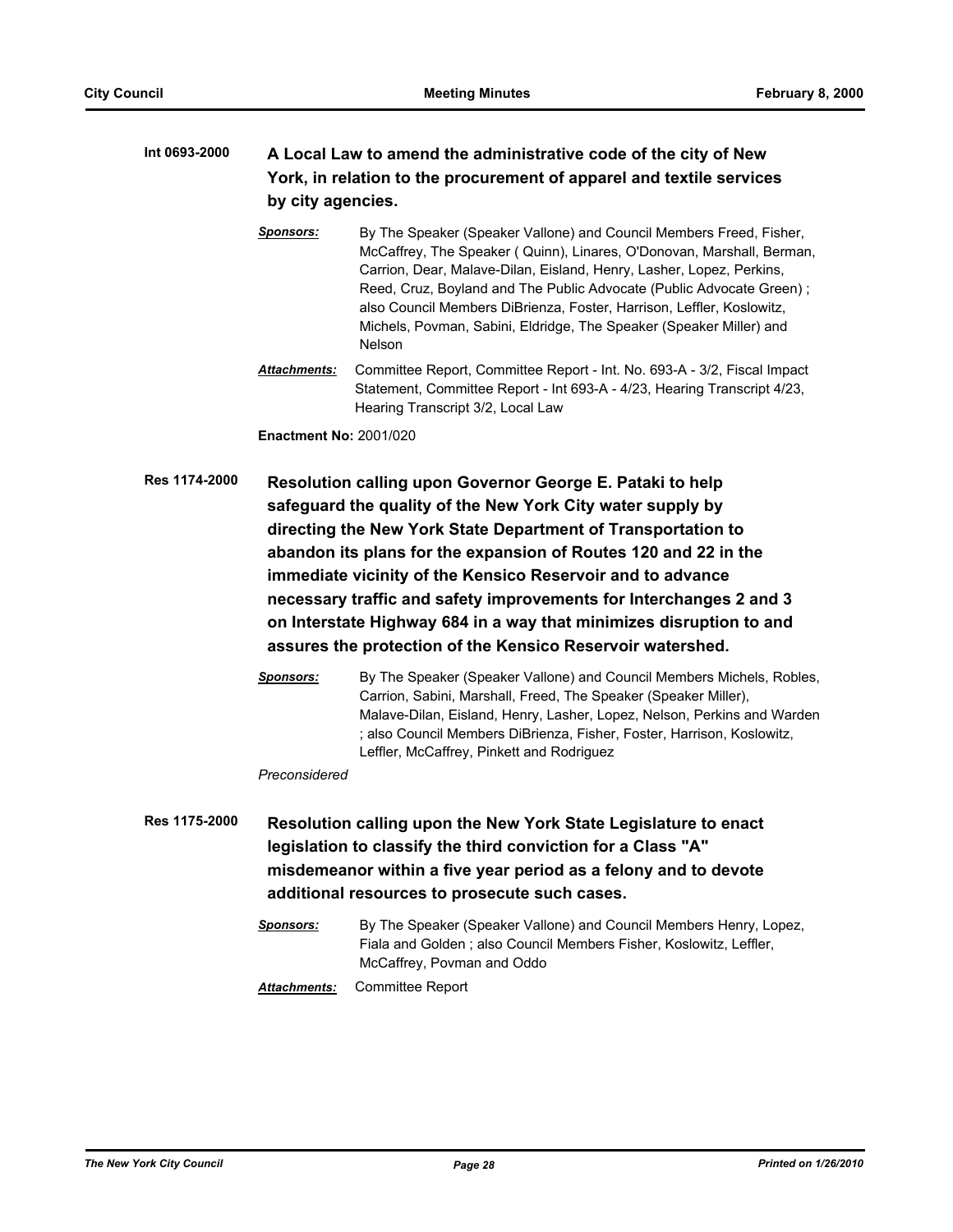| <b>SLR 0172-2000</b> | <b>State Legislation Resolution requesting the New York State</b><br>Legislature to pass a bill introduced by Senators Kruger, Markowitz<br>and Santiago, S. 320, "AN ACT to amend the general municipal law,<br>in relation to requiring maintenance of fire alarm boxes in cities with<br>a population of one million or more".                                                                                                                                                                                                                                                 |                                                                                                                                                                                                                                                                                                                                                                                                                                                                                      |  |
|----------------------|-----------------------------------------------------------------------------------------------------------------------------------------------------------------------------------------------------------------------------------------------------------------------------------------------------------------------------------------------------------------------------------------------------------------------------------------------------------------------------------------------------------------------------------------------------------------------------------|--------------------------------------------------------------------------------------------------------------------------------------------------------------------------------------------------------------------------------------------------------------------------------------------------------------------------------------------------------------------------------------------------------------------------------------------------------------------------------------|--|
|                      | <b>Sponsors:</b>                                                                                                                                                                                                                                                                                                                                                                                                                                                                                                                                                                  | By Council Members Berman, Eisland, Nelson and Provenzano; also<br>Council Members Harrison, Leffler, Michels, Pinkett and Reed                                                                                                                                                                                                                                                                                                                                                      |  |
| SLR 0173-2000        |                                                                                                                                                                                                                                                                                                                                                                                                                                                                                                                                                                                   | State Legislation Resolution requesting the New York State<br>Legislature to pass a bill introduced by Senator Kruger, S. 450, "AN<br>ACT to amend the public service law, in relation to cooperation in<br>the removal, protection and replacement of utility facilities in cities<br>having a population of one million or more persons".                                                                                                                                          |  |
|                      | <b>Sponsors:</b>                                                                                                                                                                                                                                                                                                                                                                                                                                                                                                                                                                  | By Council Members Berman and Nelson; also Council Members Leffler,<br>Michels and Pinkett                                                                                                                                                                                                                                                                                                                                                                                           |  |
| <b>SLR 0174-2000</b> | <b>State Legislation Resolution requesting the New York State</b><br>Legislature to pass a bill introduced by Senator Kruger, S. 451, "AN<br>ACT to amend the general city law, in relation to requiring in a city<br>having a population of one million or more, that building<br>developments either comply with present law respecting abutting<br>mapped street access or, pursuant to requirements of a special<br>purpose district set forth in zoning resolution, comply with<br>satisfactory traffic control and street improvement plans providing<br>vehicular access". |                                                                                                                                                                                                                                                                                                                                                                                                                                                                                      |  |
|                      | <b>Sponsors:</b>                                                                                                                                                                                                                                                                                                                                                                                                                                                                                                                                                                  | By Council Members Berman and Nelson; also Council Members<br>Harrison, Leffler and Pinkett                                                                                                                                                                                                                                                                                                                                                                                          |  |
| <b>SLR 0175-2000</b> |                                                                                                                                                                                                                                                                                                                                                                                                                                                                                                                                                                                   | <b>State Legislation Resolution requesting the New York State</b><br>Legislature to pass bills introduced by Senator Kruger, S. 452, and<br>Assembly Member Seddio, A. 6416, "AN ACT in relation to requiring<br>all cities having a population of one million or more which enforce<br>their parking regulations by means of the towing or impoundment<br>of illegally parked motor vehicles to accept credit cards of the most<br>widely-used affiliated issuers in lieu of cash". |  |
|                      | Sponsors:                                                                                                                                                                                                                                                                                                                                                                                                                                                                                                                                                                         | By Council Members Berman, Eisland, Nelson, Provenzano and Warden;<br>also Council Members Harrison, Leffler, Lopez, Pinkett and Golden                                                                                                                                                                                                                                                                                                                                              |  |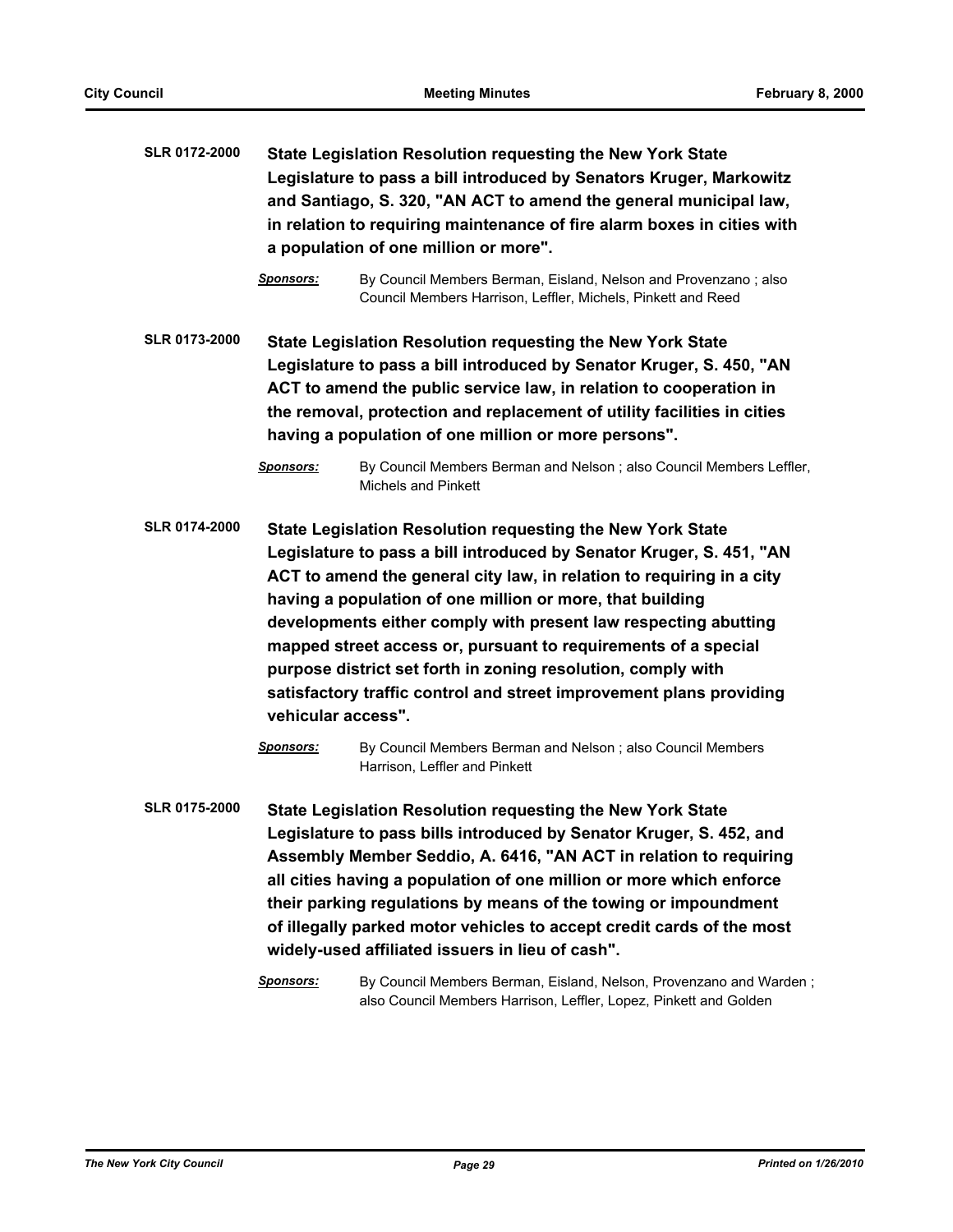| <b>SLR 0176-2000</b> | <b>State Legislation Resolution requesting the New York State</b><br>Legislature to pass bills introduced by Senators Markowitz, Kruger,<br>Duane, Montgomery, Stavisky and Waldon, S.2513, and Assembly<br>Members Boyland, Greene, et al, A.4521, "AN ACT to amend the<br>administrative code of the city of New York, in relation to requiring<br>the department of health to publish notice of violations by<br>establishments selling food". |                                                                                                                                                                                                                                                                                                                                                     |  |
|----------------------|---------------------------------------------------------------------------------------------------------------------------------------------------------------------------------------------------------------------------------------------------------------------------------------------------------------------------------------------------------------------------------------------------------------------------------------------------|-----------------------------------------------------------------------------------------------------------------------------------------------------------------------------------------------------------------------------------------------------------------------------------------------------------------------------------------------------|--|
|                      | <b>Sponsors:</b>                                                                                                                                                                                                                                                                                                                                                                                                                                  | By Council Members Boyland and Nelson; also Council Members<br>Harrison, Leffler, Marshall and Pinkett                                                                                                                                                                                                                                              |  |
| Int 0694-2000        | A Local Law to amend the administrative code of the city of New<br>York in relation to permitting advertising on commercial vehicles.                                                                                                                                                                                                                                                                                                             |                                                                                                                                                                                                                                                                                                                                                     |  |
|                      | <b>Sponsors:</b>                                                                                                                                                                                                                                                                                                                                                                                                                                  | By Council Member Dear ; also Council Member Wooten                                                                                                                                                                                                                                                                                                 |  |
| Int 0695-2000        | A Local Law to amend the administrative code of the city of New<br>York, in relation to safety at highway construction sites.                                                                                                                                                                                                                                                                                                                     |                                                                                                                                                                                                                                                                                                                                                     |  |
|                      | <b>Sponsors:</b>                                                                                                                                                                                                                                                                                                                                                                                                                                  | By Council Members Dear and Moskowitz ; also Council Members<br>Harrison, Marshall and Rodriguez                                                                                                                                                                                                                                                    |  |
| Int 0696-2000        | A Local Law in relation to the approval of a determination by the<br>Taxi and Limousine Commission to approve an application by<br>Accord Car & Limo Service, Inc., also known as Accord Car & Limo<br>Svc., Inc., also known as Accord Car & Limousine Service Inc. for<br>the renewal of a license to operate a base station in the borough of<br>Queens.                                                                                       |                                                                                                                                                                                                                                                                                                                                                     |  |
|                      | Sponsors:                                                                                                                                                                                                                                                                                                                                                                                                                                         | By Council Member Dear; also Council Member Rodriguez                                                                                                                                                                                                                                                                                               |  |
|                      | Attachments:                                                                                                                                                                                                                                                                                                                                                                                                                                      | Cover Sheet, Memo In Support                                                                                                                                                                                                                                                                                                                        |  |
| Int 0697-2000        | Queens.                                                                                                                                                                                                                                                                                                                                                                                                                                           | A Local Law in relation to the disapproval of a determination by the<br>Taxi and Limousine Commission to approve an application by<br>Accord Car & Limo Service, Inc., also known as Accord Car & Limo<br>Svc., Inc., also known as Accord Car & Limousine Service Inc. for<br>the renewal of a license to operate a base station in the borough of |  |
|                      | Sponsors:                                                                                                                                                                                                                                                                                                                                                                                                                                         | By Council Member Dear                                                                                                                                                                                                                                                                                                                              |  |
|                      | Attachments:                                                                                                                                                                                                                                                                                                                                                                                                                                      | Cover Sheet, Memo In Support                                                                                                                                                                                                                                                                                                                        |  |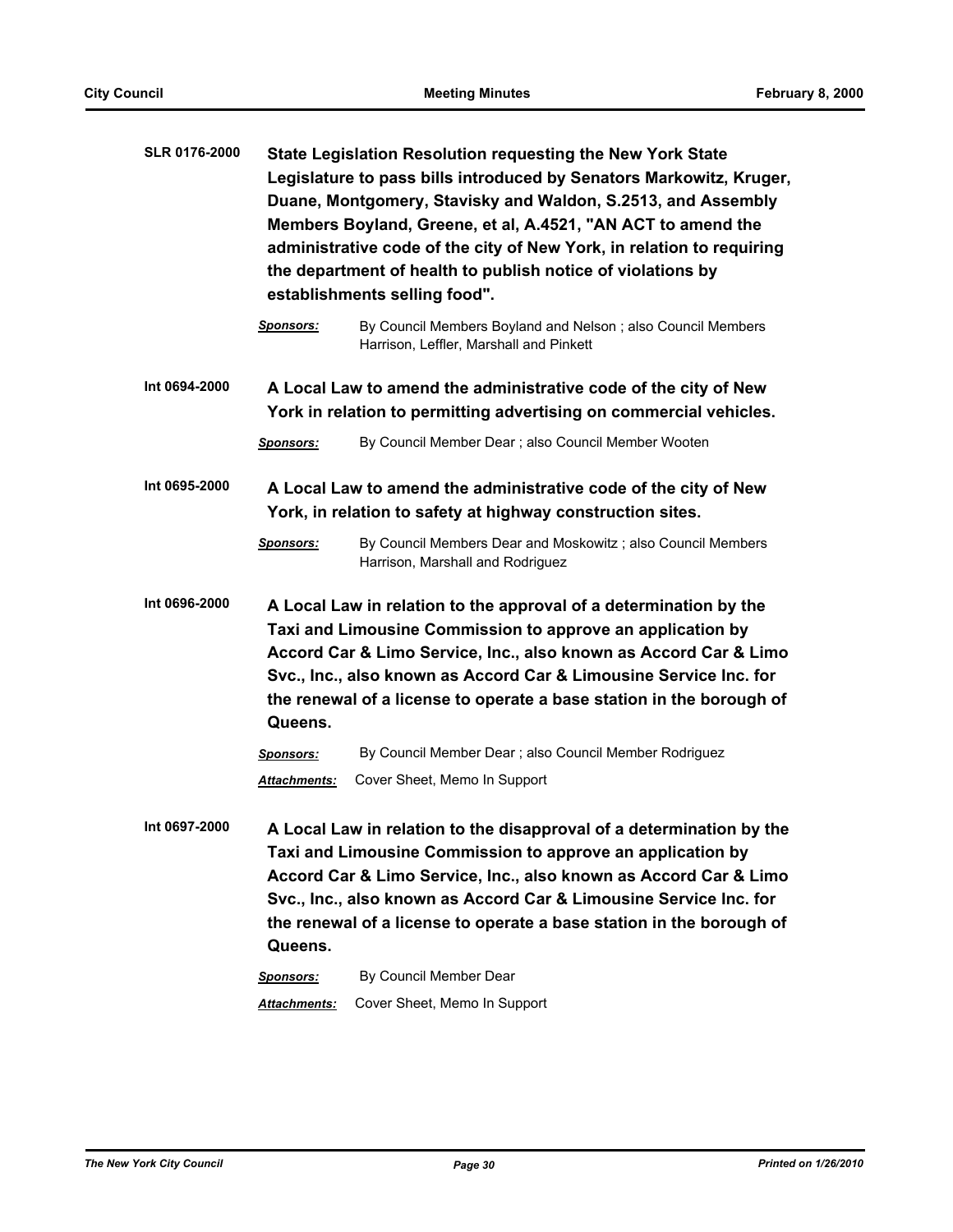| Int 0698-2000 | A Local Law in relation to the approval of a determination by the<br>Taxi and Limousine Commission to approve an application by New<br>American Class Car Service Corp., also known as New American<br>Class Car Service for the renewal of a license to operate a base<br>station in the borough of Queens. |                                                                                                                                                                                                                                                                                                                 |  |
|---------------|--------------------------------------------------------------------------------------------------------------------------------------------------------------------------------------------------------------------------------------------------------------------------------------------------------------|-----------------------------------------------------------------------------------------------------------------------------------------------------------------------------------------------------------------------------------------------------------------------------------------------------------------|--|
|               | <b>Sponsors:</b>                                                                                                                                                                                                                                                                                             | By Council Member Dear                                                                                                                                                                                                                                                                                          |  |
|               | Attachments:                                                                                                                                                                                                                                                                                                 | Cover Sheet, Memo In Support                                                                                                                                                                                                                                                                                    |  |
| Int 0699-2000 |                                                                                                                                                                                                                                                                                                              | A Local Law in relation to the disapproval of a determination by the<br>Taxi and Limousine Commission to approve an application by New<br>American Class Car Service Corp., also known as New American<br>Class Car Service for the renewal of a license to operate a base<br>station in the borough of Queens. |  |
|               | <b>Sponsors:</b>                                                                                                                                                                                                                                                                                             | By Council Member Dear                                                                                                                                                                                                                                                                                          |  |
|               | <b>Attachments:</b>                                                                                                                                                                                                                                                                                          | Cover Sheet, Memo In Support                                                                                                                                                                                                                                                                                    |  |
| Int 0700-2000 | A Local Law in relation to the approval of a determination by the<br>Taxi and Limousine Commission to approve an application by<br>Arirang Car Service Inc. for the renewal of a license to operate a<br>base station in the borough of Queens.                                                              |                                                                                                                                                                                                                                                                                                                 |  |
|               | <b>Sponsors:</b>                                                                                                                                                                                                                                                                                             | By Council Member Dear                                                                                                                                                                                                                                                                                          |  |
|               | Attachments:                                                                                                                                                                                                                                                                                                 | Memo In Support, Cover Sheet                                                                                                                                                                                                                                                                                    |  |
| Int 0701-2000 | A Local Law in relation to the disapproval of a determination by the<br>Taxi and Limousine Commission to approve an application by<br>Arirang Car Service Inc. for the renewal of a license to operate a<br>base station in the borough of Queens.                                                           |                                                                                                                                                                                                                                                                                                                 |  |
|               | <b>Sponsors:</b>                                                                                                                                                                                                                                                                                             | By Council Member Dear                                                                                                                                                                                                                                                                                          |  |
|               | <b>Attachments:</b>                                                                                                                                                                                                                                                                                          | Cover Sheet, Memo In Support                                                                                                                                                                                                                                                                                    |  |
| Int 0702-2000 |                                                                                                                                                                                                                                                                                                              | A Local Law in relation to the approval of a determination by the<br>Taxi and Limousine Commission to approve an application by<br>Atlantic Car Service for the renewal of a license to operate a base<br>station in the borough of Brooklyn.                                                                   |  |
|               | Sponsors:                                                                                                                                                                                                                                                                                                    | By Council Members Dear and Malave-Dilan                                                                                                                                                                                                                                                                        |  |
|               | <b>Attachments:</b>                                                                                                                                                                                                                                                                                          | Cover Sheet, Memo In Support                                                                                                                                                                                                                                                                                    |  |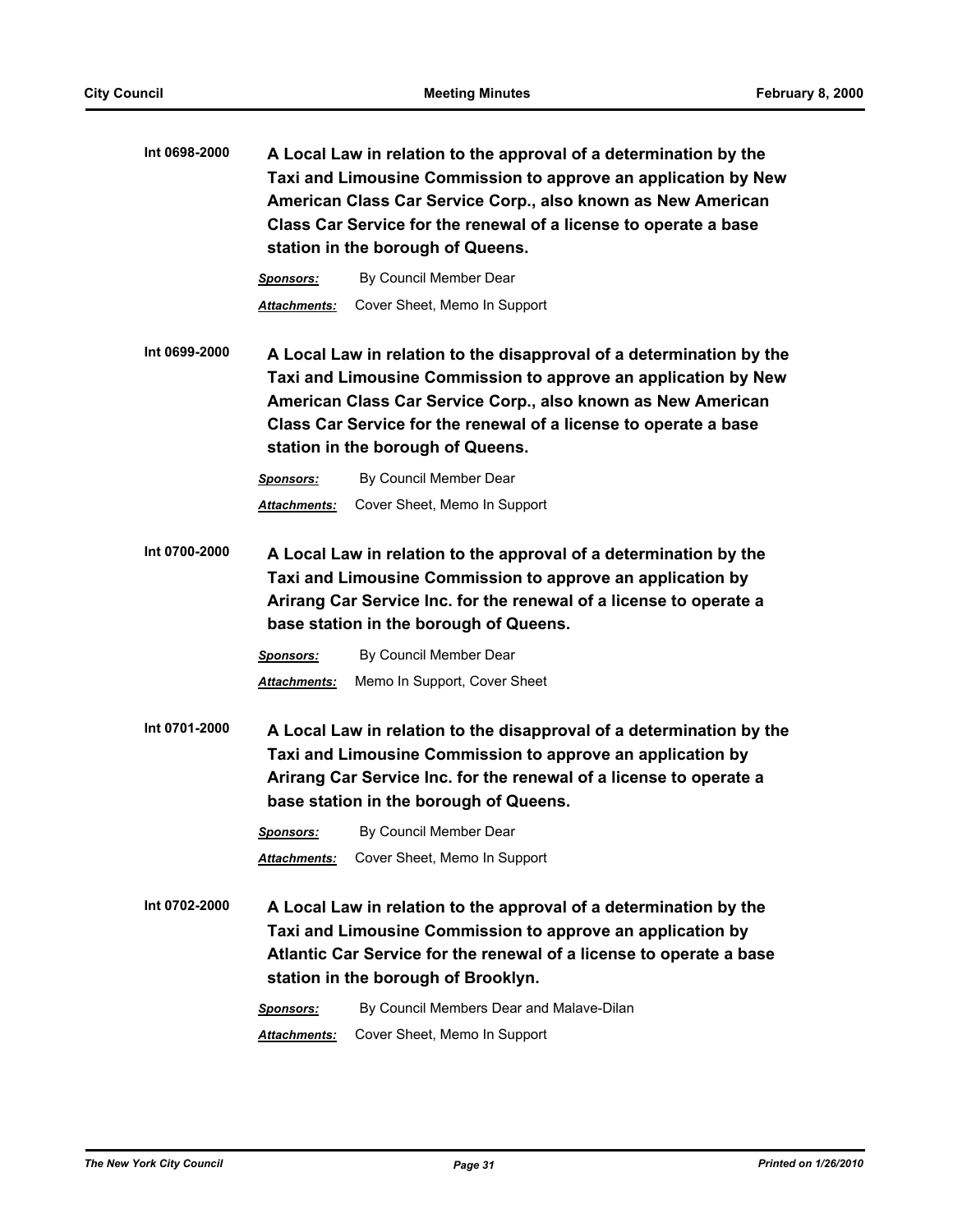| Int 0703-2000 | A Local Law in relation to the disapproval of a determination by the<br>Taxi and Limousine Commission to approve an application by<br>Atlantic Car Service for the renewal of a license to operate a base<br>station in the borough of Brooklyn. |                                                                                                                                                                                                                                                                                |  |
|---------------|--------------------------------------------------------------------------------------------------------------------------------------------------------------------------------------------------------------------------------------------------|--------------------------------------------------------------------------------------------------------------------------------------------------------------------------------------------------------------------------------------------------------------------------------|--|
|               | <u>Sponsors:</u>                                                                                                                                                                                                                                 | By Council Member Dear                                                                                                                                                                                                                                                         |  |
|               | <b>Attachments:</b>                                                                                                                                                                                                                              | Cover Sheet, Memo In Support                                                                                                                                                                                                                                                   |  |
| Int 0704-2000 |                                                                                                                                                                                                                                                  | A Local Law in relation to the approval of a determination by the<br>Taxi and Limousine Commission to approve an application by E.Z.<br>Transportation Inc. for a license to operate a new base station in<br>the borough of Manhattan.                                        |  |
|               | <b>Sponsors:</b>                                                                                                                                                                                                                                 | By Council Member Dear                                                                                                                                                                                                                                                         |  |
|               | Attachments:                                                                                                                                                                                                                                     | Memo In Support                                                                                                                                                                                                                                                                |  |
| Int 0705-2000 | A Local Law in relation to the disapproval of a determination by the<br>Taxi and Limousine Commission to approve an application by E.Z.<br>Transportation Inc. for a license to operate a new base station in<br>the borough of Manhattan.       |                                                                                                                                                                                                                                                                                |  |
|               | <b>Sponsors:</b>                                                                                                                                                                                                                                 | By Council Member Dear                                                                                                                                                                                                                                                         |  |
|               | Attachments:                                                                                                                                                                                                                                     | Memo In Support                                                                                                                                                                                                                                                                |  |
| Int 0706-2000 |                                                                                                                                                                                                                                                  | A Local Law in relation to the approval of a determination by the<br>Taxi and Limousine Commission to approve an application by High<br>Class Deluxe, LTD. also known as High Class Deluxe, LTD for a<br>license to operate a new base station in the borough of The Bronx.    |  |
|               | <u>Sponsors:</u>                                                                                                                                                                                                                                 | By Council Member Dear                                                                                                                                                                                                                                                         |  |
|               | <b>Attachments:</b>                                                                                                                                                                                                                              | Memo In Support                                                                                                                                                                                                                                                                |  |
| Int 0707-2000 |                                                                                                                                                                                                                                                  | A Local Law in relation to the disapproval of a determination by the<br>Taxi and Limousine Commission to approve an application by High<br>Class Deluxe, LTD. also known as High Class Deluxe, LTD for a<br>license to operate a new base station in the borough of the Bronx. |  |

*Sponsors:* By Council Member Dear

*Attachments:* Memo in Support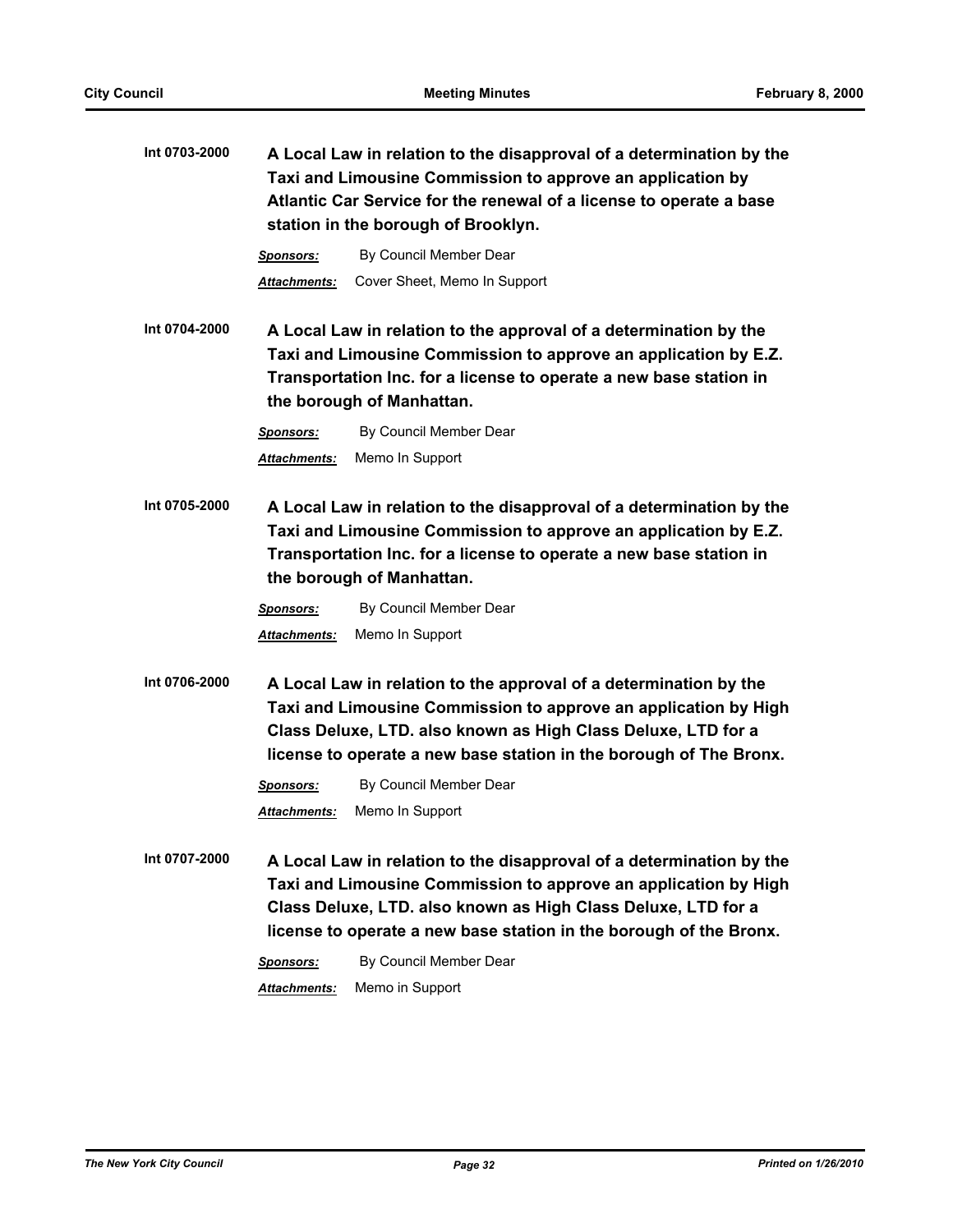| Int 0708-2000 | A Local Law in relation to the approval of a determination by the   |
|---------------|---------------------------------------------------------------------|
|               | Taxi and Limousine Commission to approve an application by          |
|               | Liberty Express Car & Limo Services, Inc. also known as Liberty     |
|               | Express Car & Limo Service, Inc. also known as Liberty Express      |
|               | Car & Limo Service Inc. for a license to operate a new base station |
|               | in the borough of Queens.                                           |
|               |                                                                     |

*Sponsors:* By Council Member Dear *Attachments:* Memo In Support

**Int 0709-2000 A Local Law in relation to the disapproval of a determination by the Taxi and Limousine Commission to approve an application by Liberty Express Car & Limo Services, Inc. also known as Liberty Express Car & Limo Service, Inc. also known as Liberty Express Car & Limo Service Inc. for a license to operate a new base station in the borough of Queens.**

> *Sponsors:* By Council Member Dear *Attachments:* Memo In Support

**Int 0710-2000 A Local Law in relation to the approval of a determination by the Taxi and Limousine Commission to approve an application by M & H Transportation Corp. for a license to operate a new base station in the borough of Brooklyn.**

> *Sponsors:* By Council Member Dear *Attachments:* Memo In Support

**Int 0711-2000 A Local Law in relation to the disapproval of a determination by the Taxi and Limousine Commission to approve an application M & H Transportation Corp. for a license to operate a new base station in the borough of Brooklyn.**

> *Sponsors:* By Council Member Dear *Attachments:* Memo In Support

**Int 0712-2000 A Local Law in relation to the approval of a determination by the Taxi and Limousine Commission to approve an application by New York Flag Car & Limousine Service, Inc. for a license to operate a new base station in the borough of Manhattan.**

> *Sponsors:* By Council Member Dear *Attachments:* Memo In Support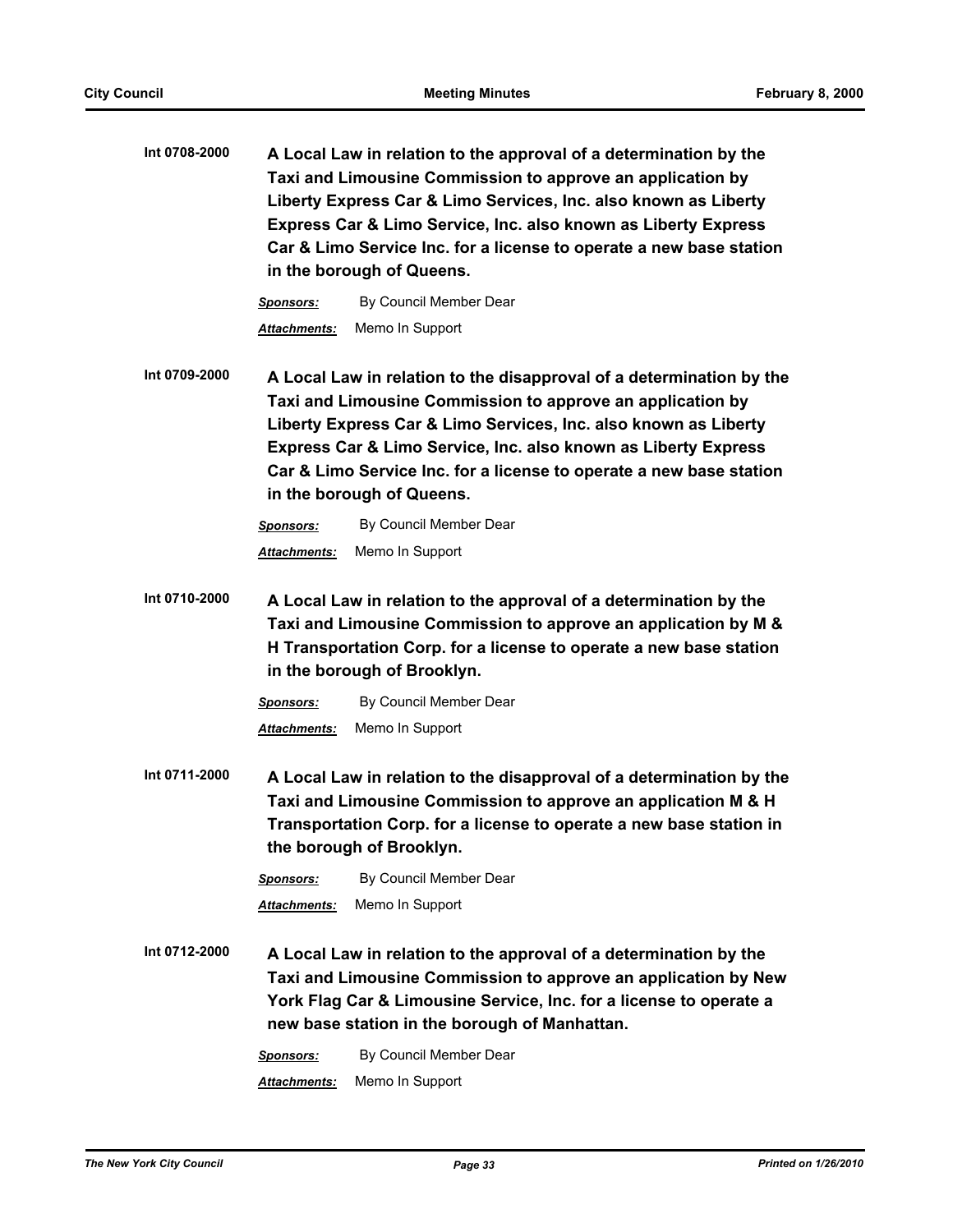| Int 0713-2000        | A Local Law in relation to the disapproval of a determination by the<br>Taxi and Limousine Commission to approve an application by New<br>York Flag Car & Limousine Service, Inc. for a license to operate a<br>new base station in the borough of Manhattan.                                            |                                                                                                                                                                                                      |  |
|----------------------|----------------------------------------------------------------------------------------------------------------------------------------------------------------------------------------------------------------------------------------------------------------------------------------------------------|------------------------------------------------------------------------------------------------------------------------------------------------------------------------------------------------------|--|
|                      | <b>Sponsors:</b>                                                                                                                                                                                                                                                                                         | By Council Member Dear                                                                                                                                                                               |  |
|                      | Attachments:                                                                                                                                                                                                                                                                                             | Memo In Support                                                                                                                                                                                      |  |
| Int 0714-2000        | A Local Law in relation to the approval of a determination by the<br>Taxi and Limousine Commission to approve an application by Teito<br>America, Inc. also known as Tieton America Inc. also known as<br>Tieto America Inc. for a license to operate a new base station in the<br>borough of Queens.    |                                                                                                                                                                                                      |  |
|                      | <b>Sponsors:</b>                                                                                                                                                                                                                                                                                         | By Council Member Dear                                                                                                                                                                               |  |
|                      | <b>Attachments:</b>                                                                                                                                                                                                                                                                                      | Memo In Support                                                                                                                                                                                      |  |
| Int 0715-2000        | A Local Law in relation to the disapproval of a determination by the<br>Taxi and Limousine Commission to approve an application by Teito<br>America, Inc. also known as Tieton America Inc. also known as<br>Tieto America Inc. for a license to operate a new base station in the<br>borough of Queens. |                                                                                                                                                                                                      |  |
|                      | <b>Sponsors:</b>                                                                                                                                                                                                                                                                                         | By Council Member Dear                                                                                                                                                                               |  |
|                      | <b>Attachments:</b>                                                                                                                                                                                                                                                                                      | Memo In Support                                                                                                                                                                                      |  |
| Res 1176-2000        | Resolution calling upon the New York City Board of Education to<br>immediately commence negotiations with the United Federation of<br>Teachers and to raise New York City teachers' salaries to levels<br>comparable with suburban teachers' salaries.                                                   |                                                                                                                                                                                                      |  |
|                      | <b>Sponsors:</b>                                                                                                                                                                                                                                                                                         | By Council Members Dear, Malave-Dilan, Espada, Lopez, Marshall,<br>Moskowitz and Nelson; also Council Members Boyland, Harrison,<br>Michels, Povman, Rodriguez and Warden                            |  |
| <b>Res 1177-2000</b> |                                                                                                                                                                                                                                                                                                          | Resolution to support efforts to grant Elian Gonzalez U.S.<br>citizenship and ensure his case is heard in family court in order to<br>decide Elian's fate in the best interests of this young child. |  |
|                      | <b>Sponsors:</b>                                                                                                                                                                                                                                                                                         | By Council Member Dear; also Council Members Koslowitz and Wooten                                                                                                                                    |  |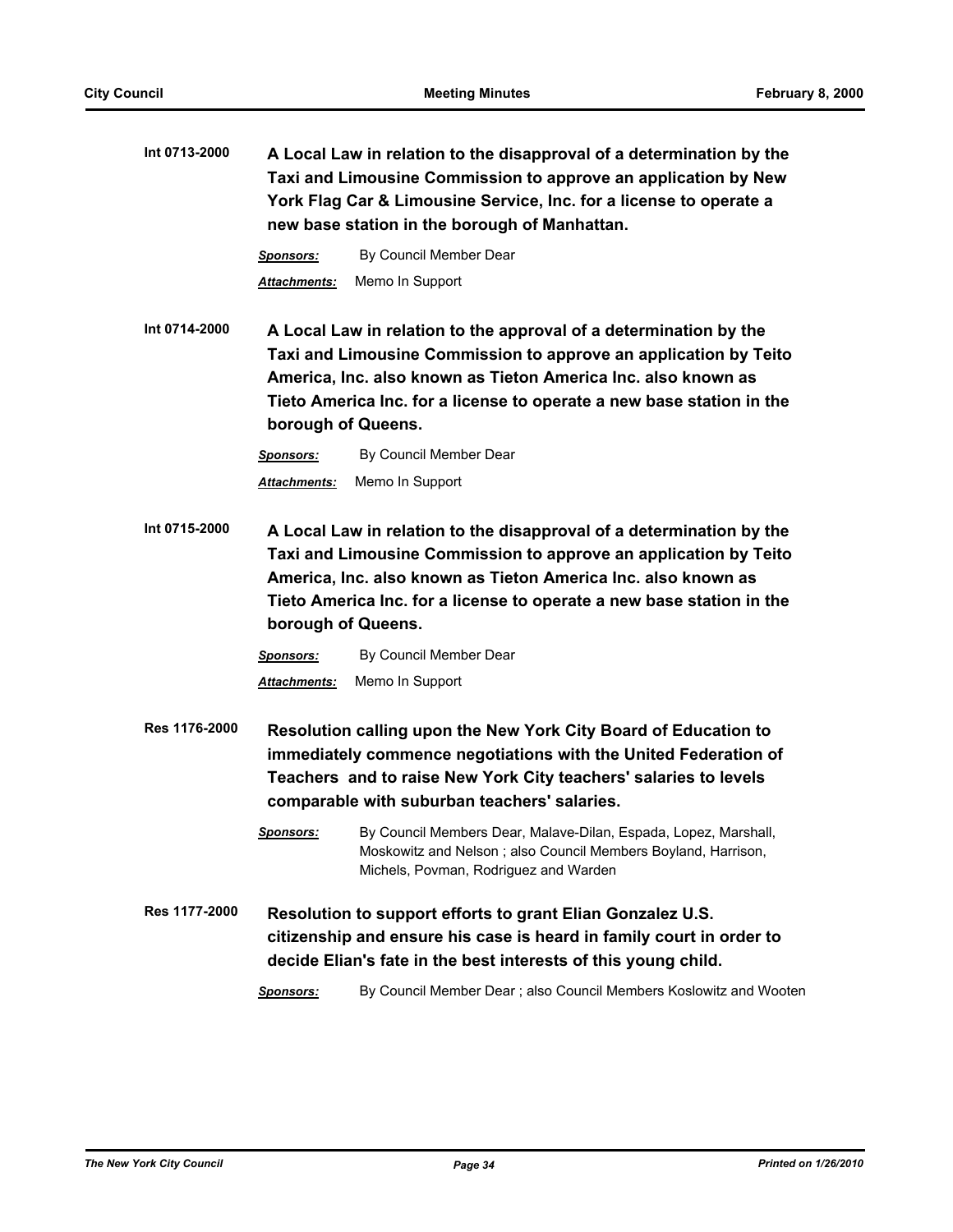| Int 0716-2000 | A Local Law to amend the New York city charter in relation to      |
|---------------|--------------------------------------------------------------------|
|               | authorizing the department of transportation to extend the date of |
|               | the franchise for the operation and maintenance of bus stop        |
|               | shelters.                                                          |

| Sponsors:    | By Council Members Eisland and McCaffrey (by request of the Mayor);<br>also Council Members Leffler, Pinkett, Poyman, Wooten and Marshall |
|--------------|-------------------------------------------------------------------------------------------------------------------------------------------|
| Attachments: | Committee Report, Fiscal Impact Statement                                                                                                 |

*Preconsidered*

**Enactment No:** 2000/008

**Res 1178-2000 Resolution calling upon the New York City School Construction Authority to proceed rapidly with the rehabilitation of Public School 31 (PS 31) in the Bronx, so that the students and faculty of PS 31 can be returned to their historic and beloved facility as soon as possible.**

*Sponsors:* By Fiala ; also Council Members Abel and Golden

*Sponsors:* By Council Members Espada, Henry and Lopez ; also Council Member Harrison

**SLR 0177-2000 State Legislation Resolution requesting the New York State Legislature to pass bills introduced by Senator Marchi, S.1439-A, and Assembly Member Straniere, A.4358-A, "AN ACT authorizing the city of New York to reconvey its interest in certain real property acquired by in rem tax foreclosure in the borough of Staten Island to former owners Philip and Francine Mazzara, without public auction and notwithstanding expiration of the two year period within which application may be made to the city to release its interest in property thus acquired; Block No. 7089, Lot No. 30 on tax map for the borough of Staten Island".**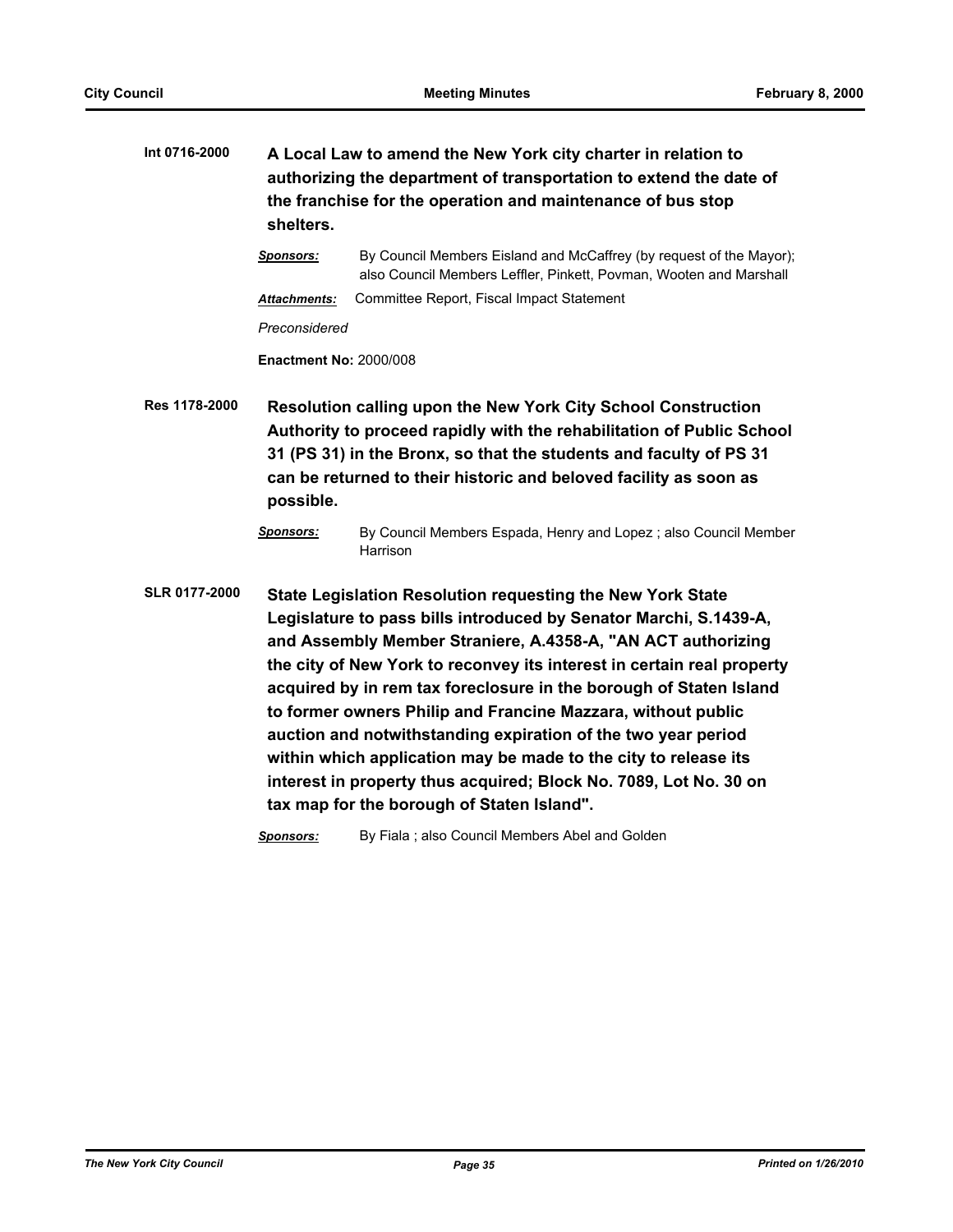**SLR 0178-2000 State Legislation Resolution requesting the New York State Legislature to pass bills introduced by Senator Santiago, S.5629-A and by the Committee on Rules, A.8366-A, "AN ACT authorizing the city of New York to reconvey its interest in certain real property acquired by in rem tax foreclosure in the borough of Brooklyn to former owner Richard Olwek notwithstanding expiration of the two year period within which application may be made to the city to release its interest in property thus acquired; Block No. 2947, Lot No. 3 on tax map for the borough of Brooklyn".**

> *Sponsors:* By Council Member Fisher ; also Council Members O'Donovan and Abel *Attachments:* Committee Report

**Res 1179-2000 Resolution calling upon the New York City Board of Education to ensure that comparative religious traditions is offered as an elective course of study in all New York City public high schools.**

**Res 1180-2000 Resolution calling upon the Governor and the State Legislature to meet with the Metropolitan Transportation Authority and either implement a comprehensive half-fare program for persons with serious mental illness who receive Supplemental Social Security Income or else revise existing law so that the reduced fare provided to the users of the commuter services between New York City and its suburbs may be extended to the users of New York City Transit.**

- *Sponsors:* By Council Members Lopez, Clarke, Boyland, Carrion, Espada, Henry, Marshall, Moskowitz, Warden, Watkins and White ; also Council Members DiBrienza, Fisher, Foster, Harrison, Leffler, Linares, Michels, Perkins, Robles and Abel
- **Res 1181-2000 Resolution calling upon the appropriate committee of the City Council to hold hearings on the non-compliance by Metropolitan Transportation Authority with the mandate of Chapter 422 of the Laws of 1999 that those New York City transit users, with serious mental illness who also receive Supplemental Social Security, pay the same half-fare as other persons with a disability.**

*Sponsors:* By Council Members Lopez, Clarke, Boyland, Carrion, Espada, Henry, Marshall, Moskowitz, Nelson, Pinkett, Warden and White ; also Council Members Foster, Harrison, Leffler, Linares, Michels, Perkins, Spigner and Watkins

*Sponsors:* By Council Members Foster, Clarke, Henry, Watkins and White ; also Council Members McCaffrey and Abel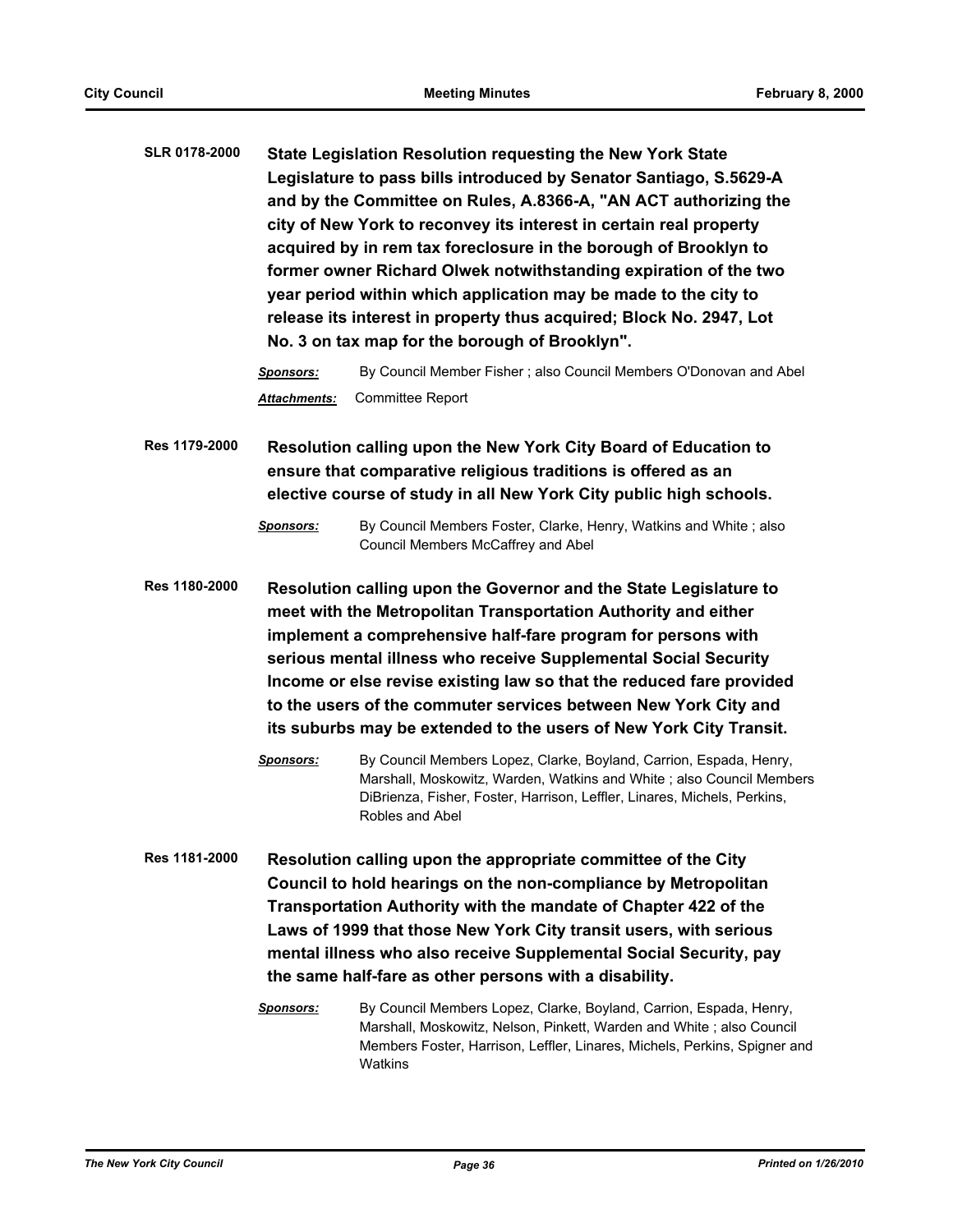| <b>SLR 0179-2000</b> | State Legislation Resolution requesting the New York State          |
|----------------------|---------------------------------------------------------------------|
|                      | Legislature to pass bills introduced by Senator Marchi, S.6353, and |
|                      | Assembly Member Connelly, A.9337, "AN ACT authorizing the city      |
|                      | of New York to reconvey its interest in certain real property       |
|                      | acquired by in rem tax foreclosure in the borough of Staten Island  |
|                      | to former owners Robert M. and Lillian McNee, without public        |
|                      | auction and notwithstanding expiration of the two year period       |
|                      | within which application may be made to the city to release its     |
|                      | interest in property thus acquired; Block No. 69, Lot No. 98 on tax |
|                      | map for the borough of Staten Island".                              |

*Sponsors:* By Council Member O'Donovan *Attachments:* Committee Report

**Res 1182-2000 Resolution calling on the City of New York to divest its public pension fund holdings in Talisman Energy.**

**Int 0717-2000 A Local Law to amend the administrative code of the city of New York, in relation to annual disclosure of financial interests.**

*Sponsors:* By Council Members Pinkett and Moskowitz (by request of the Mayor)

*Attachments:* Fiscal Impact Statement

**Enactment No:** 2000/016

**SLR 0180-2000 State Legislation Resolution requesting the New York State Legislature to pass a bill introduced by Senator Velella, S.6221, "AN ACT authorizing the city of New York to reconvey its interest in certain real property acquired by in rem tax foreclosure in the borough of Bronx to former owner Antoinette Torsiello notwithstanding expiration of the two year period within which application may be made to the city to release its interest in property thus acquired; Block No. 4046, Lot No. 12 on tax map for the borough of Bronx".**

*Sponsors:* By Council Members Provenzano, Linares and Golden

*Sponsors:* By Council Members Perkins, Carrion, Espada, Linares, Marshall, Michels, Reed, Warden, Watkins, White and Wooten ; also Council Members Berman, Boyland, Eldridge and Rodriguez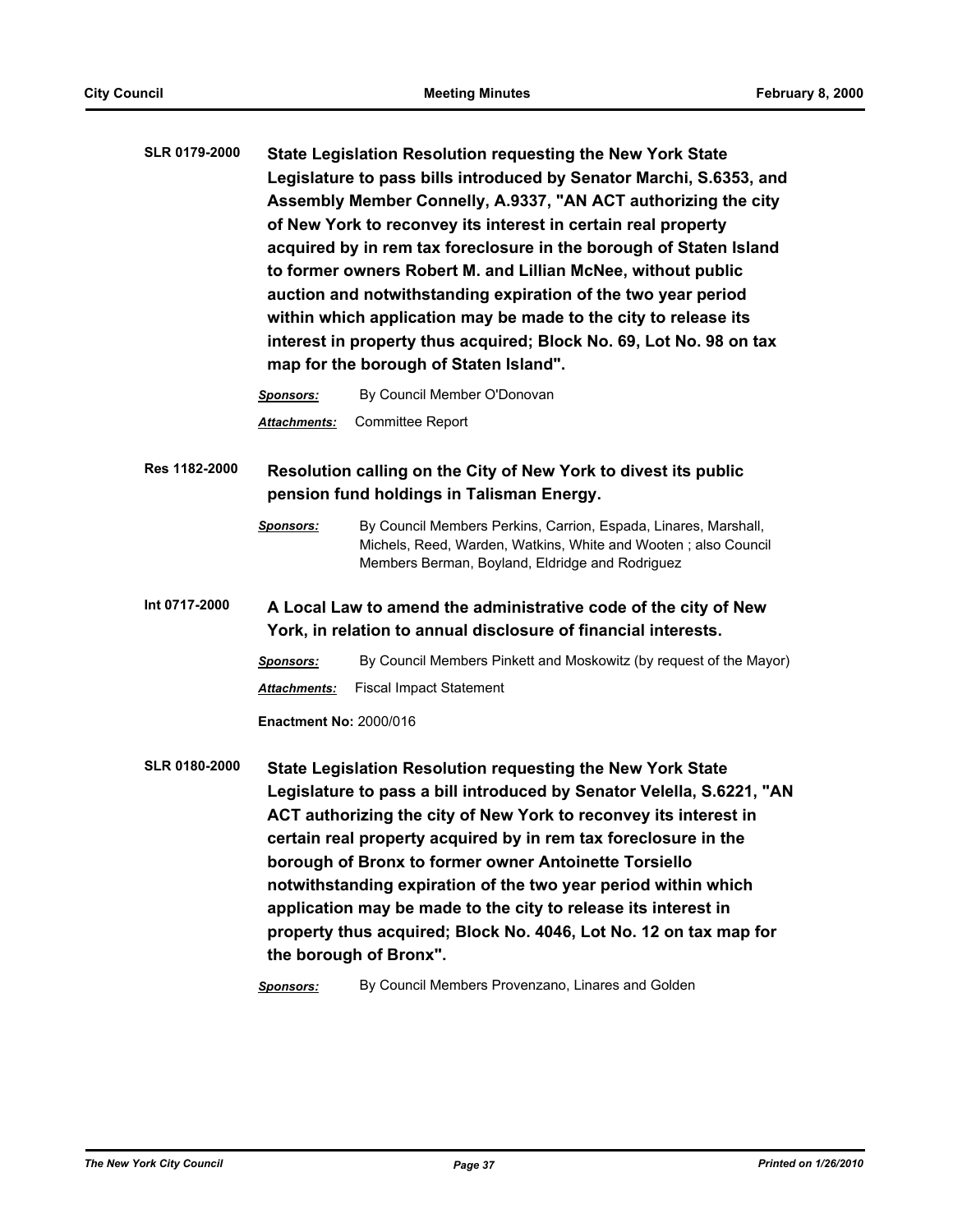| Int 0718-2000        | A Local Law in relation to a street name, Gershwin Way, Borough of<br>Manhattan and the repeal of local law number 77 for the year 1999.                                                                                                                                                                                                                                                                                                                                      |                                                                                                                                                                                                                                                                                                                                                                                                                                                             |  |
|----------------------|-------------------------------------------------------------------------------------------------------------------------------------------------------------------------------------------------------------------------------------------------------------------------------------------------------------------------------------------------------------------------------------------------------------------------------------------------------------------------------|-------------------------------------------------------------------------------------------------------------------------------------------------------------------------------------------------------------------------------------------------------------------------------------------------------------------------------------------------------------------------------------------------------------------------------------------------------------|--|
|                      | <u>Sponsors:</u>                                                                                                                                                                                                                                                                                                                                                                                                                                                              | By The Speaker (Quinn) and Council Member Foster and Rivera; also<br>Council Members Eisland, Michels and O'Donovan                                                                                                                                                                                                                                                                                                                                         |  |
|                      | Attachments:                                                                                                                                                                                                                                                                                                                                                                                                                                                                  | Committee Report, Fiscal Impact Statement                                                                                                                                                                                                                                                                                                                                                                                                                   |  |
|                      | <b>Enactment No: 2000/033</b>                                                                                                                                                                                                                                                                                                                                                                                                                                                 |                                                                                                                                                                                                                                                                                                                                                                                                                                                             |  |
| <b>SLR 0181-2000</b> | State Legislation Resolution requesting the New York State<br>Legislature to pass bills introduced by Senator Padavan, S.1782,<br>and Assembly Member McLaughlin, A.5983, "AN ACT to amend the<br>administrative code of the city of New York, in relation to residence<br>districts".                                                                                                                                                                                        |                                                                                                                                                                                                                                                                                                                                                                                                                                                             |  |
|                      | <b>Sponsors:</b>                                                                                                                                                                                                                                                                                                                                                                                                                                                              | By Rivera                                                                                                                                                                                                                                                                                                                                                                                                                                                   |  |
| <b>SLR 0182-2000</b> | State Legislation Resolution requesting the New York State<br>Legislature to pass a bill introduced by Senator Maltese, S.5248,<br>"AN ACT to amend the charter of the city of New York, in relation to<br>creating an emerging industries commission and to amend the<br>administrative code of the city of New York, in relation to providing<br>commercial rent tax, general corporation tax and unincorporated<br>business tax credits for emerging industry businesses". |                                                                                                                                                                                                                                                                                                                                                                                                                                                             |  |
|                      | Sponsors:                                                                                                                                                                                                                                                                                                                                                                                                                                                                     | By Rivera, Council Members Carrion, Koslowitz, Lasher, Lopez and<br>Pinkett; also Council Members Harrison and Leffler                                                                                                                                                                                                                                                                                                                                      |  |
| <b>SLR 0183-2000</b> | <b>State Legislation Resolution requesting the New York State</b><br>Legislature to pass a bill introduced by Assembly Members<br>Dinowitz and Abbate, et al, A.6944, "AN ACT to amend the<br>administrative code of the city of New York and the vehicle and<br>traffic law, in relation to allowing citizens to issue tickets to<br>designated officers and appointed employees of the parking<br>violations bureau".                                                       |                                                                                                                                                                                                                                                                                                                                                                                                                                                             |  |
|                      | <u>Sponsors:</u>                                                                                                                                                                                                                                                                                                                                                                                                                                                              | By Rivera and Council Member Lopez                                                                                                                                                                                                                                                                                                                                                                                                                          |  |
| <b>SLR 0184-2000</b> | <b>Sponsors:</b>                                                                                                                                                                                                                                                                                                                                                                                                                                                              | <b>State Legislation Resolution requesting the New York State</b><br>Legislature to pass a bill introduced by Assembly Member<br>McLaughlin, A.6018, "AN ACT to amend the vehicle and traffic law,<br>in relation to the annual fee for lessor filing of registration plate<br>numbers with a parking violations bureau in cities of one million or<br>more persons for each leased or rented vehicle owned by it".<br>By Rivera and Council Member Pinkett |  |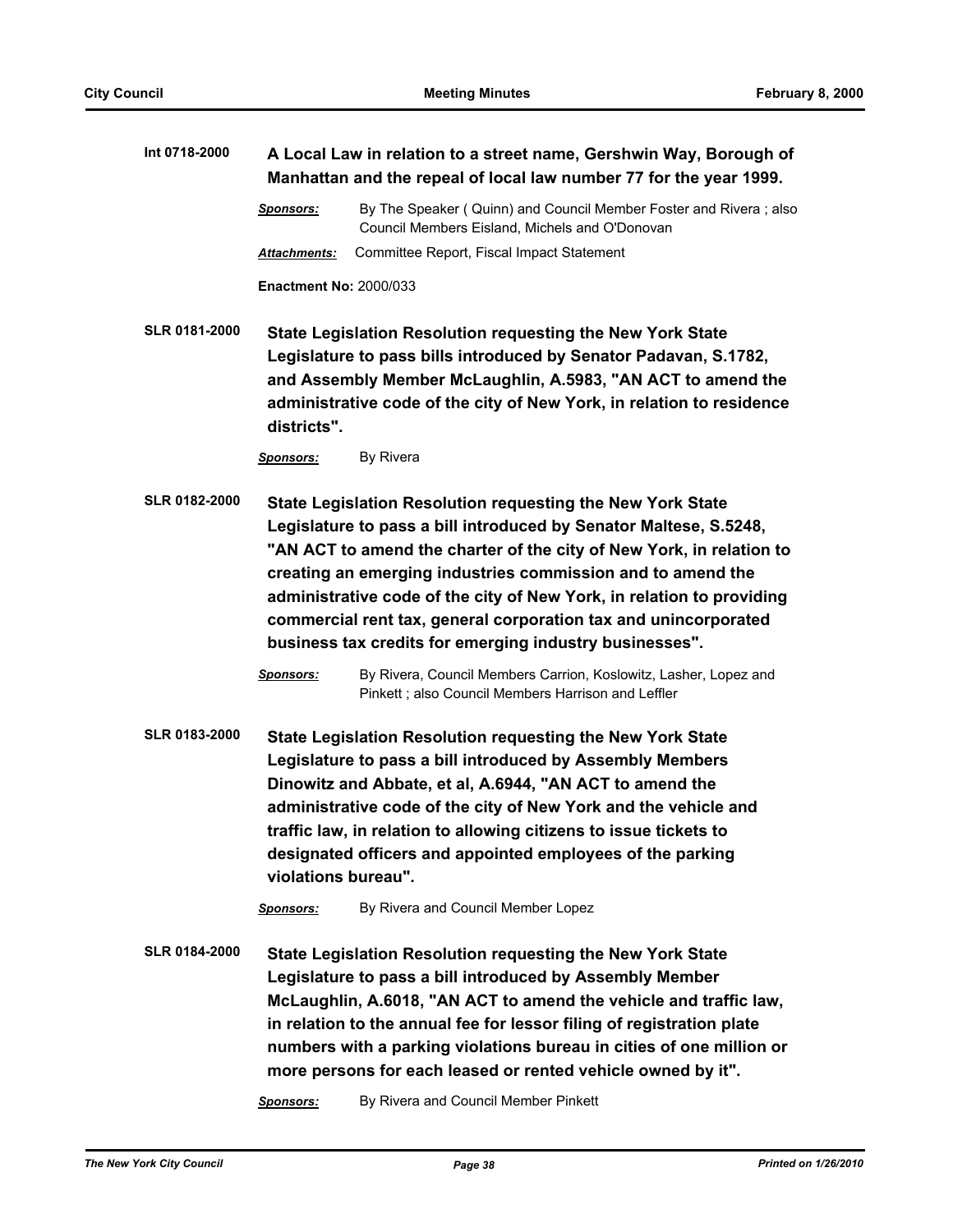| <b>SLR 0185-2000</b> | State Legislation Resolution requesting the New York State<br>Legislature to pass a bill introduced by Assembly Members<br>McLaughlin, Mayersohn, Ramirez, Brennan and Denis, et al, A.6024,<br>"AN ACT to amend the tax law, in relation to a surcharge on tickets<br>for professional sporting events".                                                                                                                                                                                                                                                                                                    |                                                                                                        |  |
|----------------------|--------------------------------------------------------------------------------------------------------------------------------------------------------------------------------------------------------------------------------------------------------------------------------------------------------------------------------------------------------------------------------------------------------------------------------------------------------------------------------------------------------------------------------------------------------------------------------------------------------------|--------------------------------------------------------------------------------------------------------|--|
|                      | <b>Sponsors:</b>                                                                                                                                                                                                                                                                                                                                                                                                                                                                                                                                                                                             | By Rivera and Council Member Carrion; also Council Member Leffler                                      |  |
| SLR 0186-2000        | State Legislation Resolution requesting the New York State<br>Legislature to pass bills introduced by Senator Marchi, S.4008-A<br>and Assembly Member Vitaliano, A.7259-A, "AN ACT in relation to<br>allowing prior service credit for Joseph K. Mayrose for service as a<br>New York city police department trainee".                                                                                                                                                                                                                                                                                       |                                                                                                        |  |
|                      | Sponsors:                                                                                                                                                                                                                                                                                                                                                                                                                                                                                                                                                                                                    | By Rivera, Council Members O'Donovan, Pinkett and Fiala; also Council<br>Members Golden and Provenzano |  |
|                      | Attachments:                                                                                                                                                                                                                                                                                                                                                                                                                                                                                                                                                                                                 | <b>Fiscal Impact Statement</b>                                                                         |  |
| <b>SLR 0187-2000</b> | State Legislation Resolution requesting the New York State<br>Legislature to pass bills introduced by Senators Maltese and<br>Trunzo, S.5595-A and by the Committee on Rules, A.8069-A, "AN<br>ACT to amend the administrative code of the city of New York, in<br>relation to the establishment of a twenty-five year retirement<br>program for members of the New York city employees' retirement<br>system employed as supervising emergency medical service<br>specialists (EMS lieutenants and captains) and EMS chief officers;<br>and to amend the retirement and social security law, in relation to |                                                                                                        |  |

*Sponsors:* By Rivera, Council Members Carrion, Lopez and Pinkett ; also Council Member Eisland

**members who are subject to articles 11 and 15 of such law".**

**the establishment of twenty-five year retirement programs for such** 

**SLR 0188-2000 State Legislation Resolution requesting the New York State Legislature to pass bills introduced by Senators Maltese, Padavan, Velella, S.1750-A and Assembly Members Pheffer, Cook, Espaillat, et al, A.3020-A, "AN ACT to amend the administrative code of the city of New York, in relation to expenditures made by the New York city police pension fund, suchapter two in acquiring, managing and protecting investments of its funds."**

*Sponsors:* By Rivera and Council Member Pinkett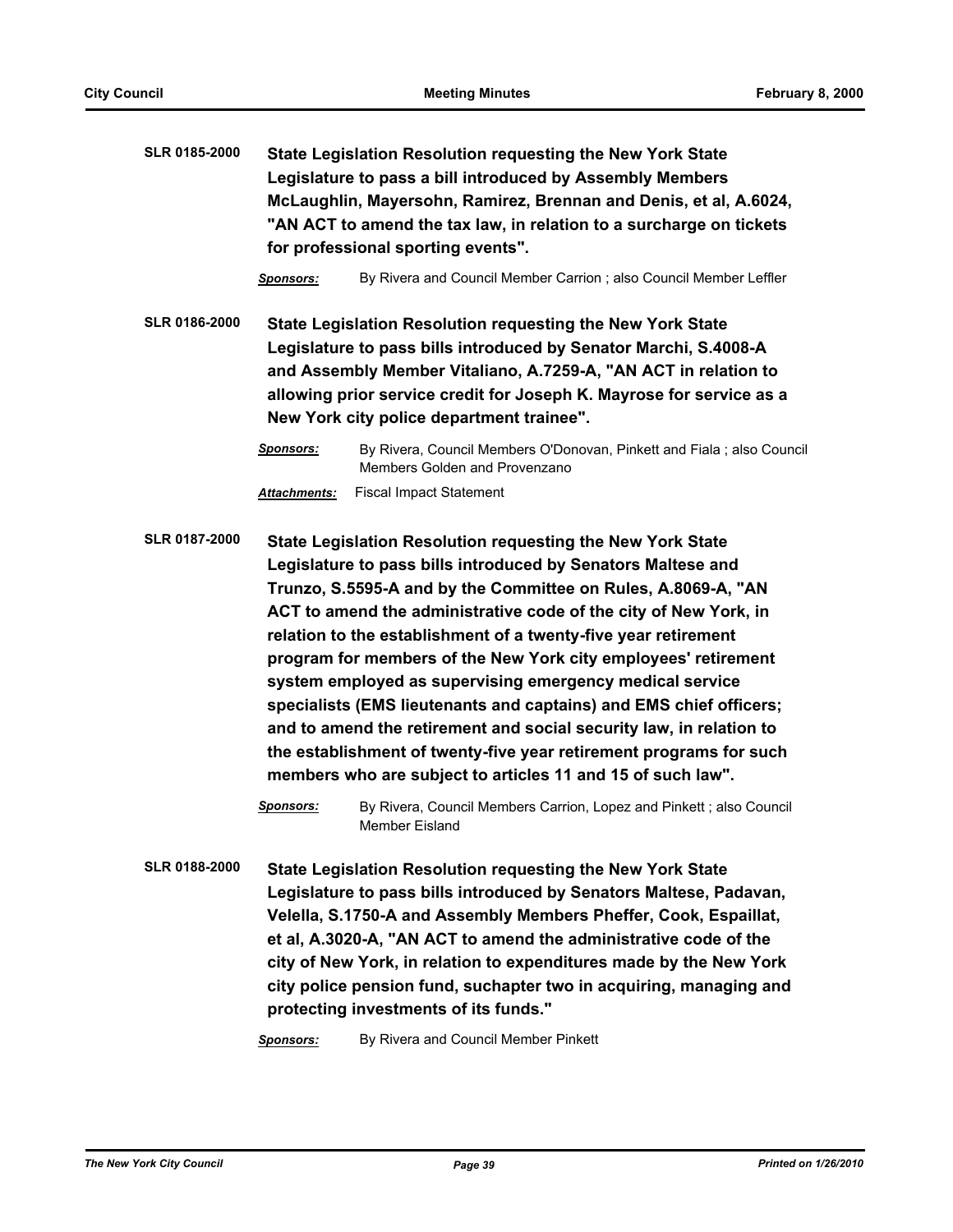**SLR 0189-2000 State Legislation Resolution requesting the New York State Legislature to pass a bill introduced by Senators Onorato and Smith, S.487, "AN ACT to amend the New York city charter, in relation to the duties of community boards regarding establishments featuring nudity for entertainment purposes".**

*Sponsors:* By Rivera

**SLR 0190-2000 State Legislation Resolution requesting the New York State Legislature to pass bills introduced by Senator Santiago, S.6355, and Assembly Member Vann, A.9340, "AN ACT authorizing the city of New York to reconvey its interest in certain real property acquired by in rem tax foreclosure in the borough of Brooklyn to former owner George Black, or if he is deceased, to the person or persons who would have inherited said property from him, notwithstanding expiration of the two year period within which application may be made to the city to release its interest in property thus acquired; Block No. 1762, Lot No. 62 on tax map for the borough of Brooklyn".**

*Sponsors:* By Council Member Robinson ; also Council Member Abel

**Res 1183-2000 Resolution calling upon the United States Postal Service to issue a stamp commemorating Commodore John Barry in 2003 in recognition of his great contributions to this country during what will be the 200th anniversary of his death.**

> *Sponsors:* By Council Members Rodriguez, Espada, Marshall, Nelson and Golden ; also Council Members DiBrienza, Leffler, O'Donovan, Pinkett and Abel

*Immediate Consideration*

# **Affirmative,** 48 -

Abel, Berman, Boyland, Carrion, Clarke, Dear, DiBrienza, Eisland, Eldridge, Espada, Speaker Fiala, Fisher, Foster, Freed, Golden, Harrison, Henry, Koslowitz, Lasher, Leffler, Linares, Lopez, Marshall, Malave-Dilan, McCaffrey, Michels, Miller, Moskowitz, Nelson, Oddo, O'Donovan, Perkins, Pinkett, Povman, Provenzano, Reed, Speaker Rivera, Robinson, Robles, Rodriguez, Sabini, Spigner, Warden, Watkins, White, Wooten, Ognibene and Speaker Vallone

# **Excused,** 3 -

Cruz, Quinn and Stabile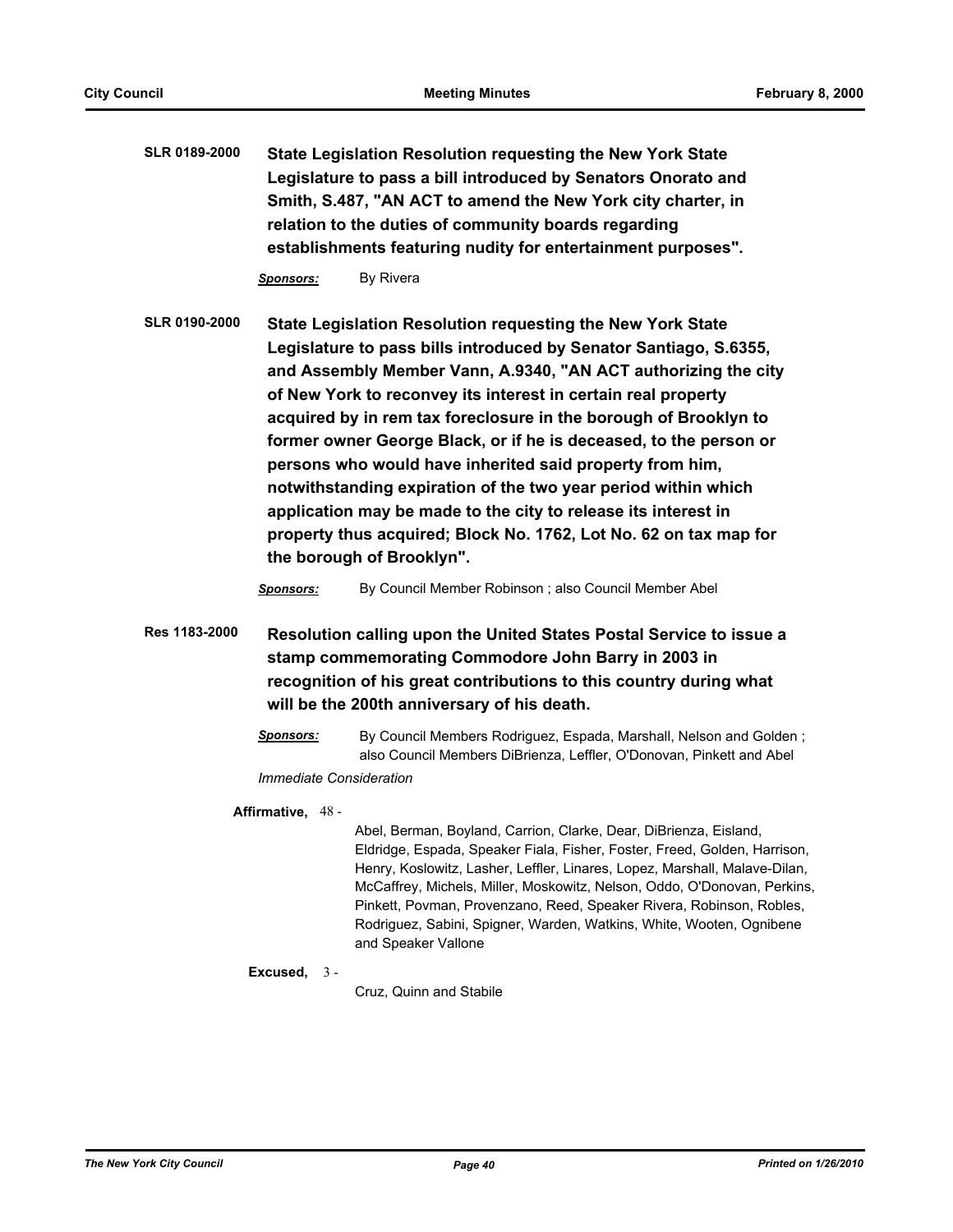| Int 0719-2000 | A Local Law to amend the administrative code of the city of New<br>York in relation to suspending street cleaning rules on the Feast of<br>our Lady of Guadalupe.                                                                                                                                                                                                                                                                                                   |                                                                                                                                                                   |  |
|---------------|---------------------------------------------------------------------------------------------------------------------------------------------------------------------------------------------------------------------------------------------------------------------------------------------------------------------------------------------------------------------------------------------------------------------------------------------------------------------|-------------------------------------------------------------------------------------------------------------------------------------------------------------------|--|
|               | <b>Sponsors:</b>                                                                                                                                                                                                                                                                                                                                                                                                                                                    | By Council Members Sabini, Marshall, McCaffrey, Malave-Dilan, Henry and<br>Reed; also Council Members Koslowitz, Leffler, O'Donovan, Robles,<br>Wooten and Golden |  |
| Int 0720-2000 | A Local Law to amend the administrative code of the city of New<br>York, in relation to the exterior use of plastic pipes and fittings for                                                                                                                                                                                                                                                                                                                          |                                                                                                                                                                   |  |
|               | underground yard drainage and storm water piping.                                                                                                                                                                                                                                                                                                                                                                                                                   |                                                                                                                                                                   |  |
|               | <b>Sponsors:</b>                                                                                                                                                                                                                                                                                                                                                                                                                                                    | By Council Member Spigner ; also Council Member O'Donovan                                                                                                         |  |
|               | <b>Attachments:</b>                                                                                                                                                                                                                                                                                                                                                                                                                                                 | Committee Report - Int. No. 720, Committee Report - Int. No. 720-A, Fiscal<br>Impact Statement, Local Law                                                         |  |
|               | <b>Enactment No: 2001/002</b>                                                                                                                                                                                                                                                                                                                                                                                                                                       |                                                                                                                                                                   |  |
| LU 0657-2000  | Section 811 supportive Housing Program For Persons With<br>Disabilities Independence Residences Inc., 804 East 21st Street,<br>Block 5241, Lot 68, Brooklyn, Community District No. 14, Council<br>District No. 45.<br>By Council Member Berman<br><b>Sponsors:</b>                                                                                                                                                                                                 |                                                                                                                                                                   |  |
|               | Preconsidered                                                                                                                                                                                                                                                                                                                                                                                                                                                       |                                                                                                                                                                   |  |
| LU 0658-2000  | Proposed authorizing resolution to allow the Department of<br>Transportation to grant nonexclusive franchises for the installation,<br>operation and maintenance of bus stop shelters. (20005227 GFY)                                                                                                                                                                                                                                                               |                                                                                                                                                                   |  |
|               | <b>Sponsors:</b>                                                                                                                                                                                                                                                                                                                                                                                                                                                    | By Council Members Eisland and McCaffrey (by request of the Mayor)                                                                                                |  |
| LU 0659-2000  | Application no. 20005198 HAK, an Urban Development Action Area<br>Project, located in Community Board 4, Council District no. 37,<br>Borough of Brooklyn. This matter is subject to Council review and<br>action pursuant to Article 16 of the New York General Municipal<br>Law, at the request of the New York City Department of Housing<br>Preservation and Development and pursuant to §696 of the General<br>Municipal Law for a real property tax exemption. |                                                                                                                                                                   |  |

**Sponsors:** By Council Member Eisland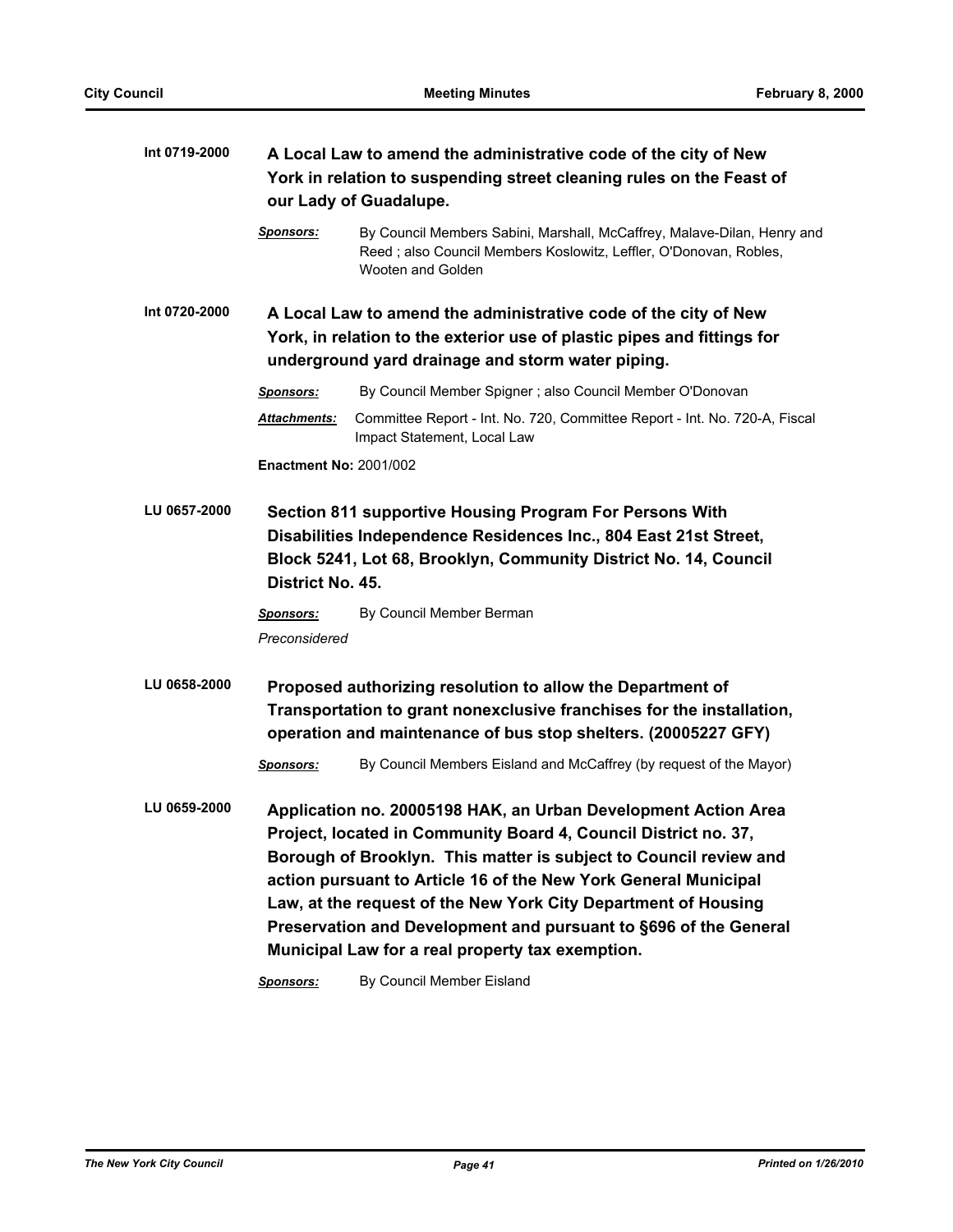**LU 0660-2000 Application no. 20005199 HAK, an Urban Development Action Area Project, located in Community Board 3, Council District no. 36, Borough of Brooklyn. This matter is subject to Council review and action pursuant to Article 16 of the New York General Municipal Law, at the request of the New York City Department of Housing Preservation and Development and pursuant to §696 of the General Municipal Law for a real property tax exemption.**

*Sponsors:* By Council Member Eisland

**LU 0661-2000 Application no. 20005200 HAX, an Urban Development Action Area Project, located at 1346, 1360, 1365 Lyman Place and 1389 Stebbins Avenue, Council District no. 16, Borough of the Bronx. This matter is subject to Council review and action pursuant to Article 16 of the New York General Municipal Law, at the request of the New York City Department of Housing Preservation and Development.**

*Sponsors:* By Council Member Eisland

**LU 0662-2000 Application no. 20005201 HAX, an Urban Development Action Area Project, located at 1563 Walton Avenue, Council District no. 14, Borough of the Bronx. This matter is subject to Council review and action pursuant to Article 16 of the New York General Municipal Law, at the request of the New York City Department of Housing Preservation and Development and pursuant to Section 577 of the Private Housing Finance Law for a partial tax exemption.**

*Sponsors:* By Council Member Eisland

**LU 0663-2000 Application no. 20005202 HAM, an Urban Development Action Area Project, located at 199 West 134th Street, Council District no. 9, Borough of Manhattan. This matter is subject to Council review and action pursuant to Article 16 of the New York General Municipal Law, at the request of the New York City Department of Housing Preservation and Development.**

*Sponsors:* By Council Member Eisland

**LU 0664-2000 Uniform Land Use Review Procedure application no. 960517 ZMR, pursuant to §197-c and §197-d of the New York City Charter, concerning changes to the zoning map, Borough of Staten Island, Council District no. 50.**

*Sponsors:* By Council Member Eisland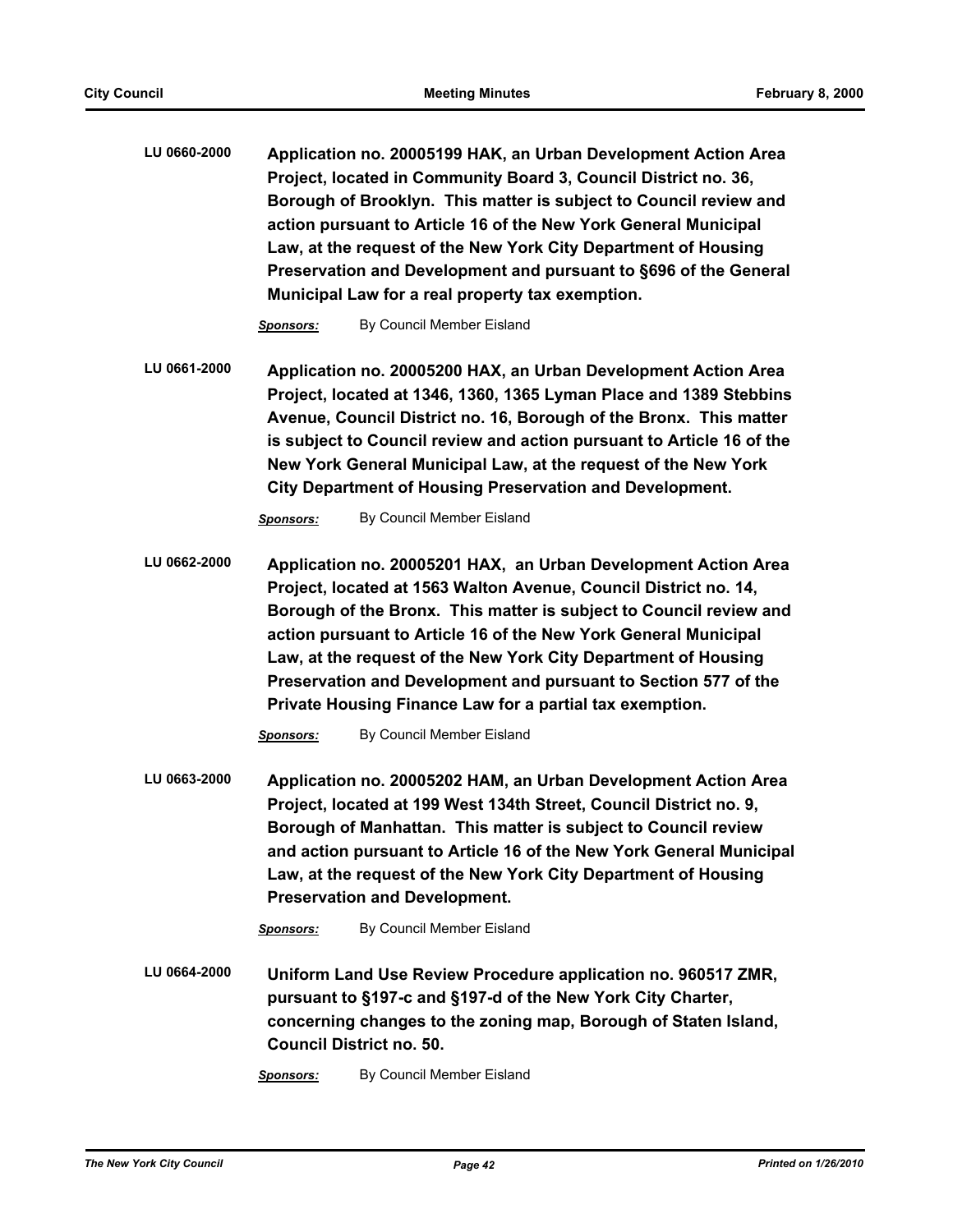**LU 0665-2000 Uniform Land Use Review Procedure application no. 990440 ZMM, pursuant to §197-c and §197-d of the New York City Charter, concerning changes to the zoning map, Borough of Manhattan, Council District no. 3.**

*Sponsors:* By Council Member Eisland

**LU 0666-2000 Uniform land use review procedure application no. 990170 PPQ, pursuant to §197-c and §197-d of the New York City Charter, concerning the acquisition of real property located at 59th Avenue, 94th Street, Long Island Expressway and 92nd Street, Borough of Queens, Council District no. 25, for use as a Elmhurst Loews Multiplex Cinema and public parking garage. This application is subject to review and action by the Land Use Committee only if appealed to the Council pursuant to §197-d(b)(2) of the Charter or called up by vote of the Council pursuant to §197-d(b)(3) of the Charter.**

**Sponsors:** By Council Member Eisland

**LU 0667-2000 Uniform land use review procedure application no. 990171 ZSQ, pursuant to §197-c and §197-d of the Charter of the City of New York concerning a special permit under the Zoning Resolution in the Borough of Queens, Council District no. 25 to allow to allow modifications of height and setback, and the 20 foot rear yard requirement. This application is subject to review and action by the Land Use Committee only if appealed to the Council pursuant to §197-d(b)(2) of the Charter or called-up by vote of the Council pursuant to §197-d(b)(3) of the Charter.**

*Sponsors:* By Council Member Eisland

**LU 0668-2000 Uniform land use review procedure application no. 990172 ZSQ, pursuant to §197-c and §197-d of the Charter of the City of New York concerning a special permit under the Zoning Resolution in the Borough of Queens, Council District no. 25 to allow to permit a three level unattended public parking garage. This application is subject to review and action by the Land Use Committee only if appealed to the Council pursuant to §197-d(b)(2) of the Charter or called-up by vote of the Council pursuant to §197-d(b)(3) of the Charter.**

> *Sponsors:* By Council Member Eisland *At this point the Speaker (Council Member Vallone) made the following announcements*